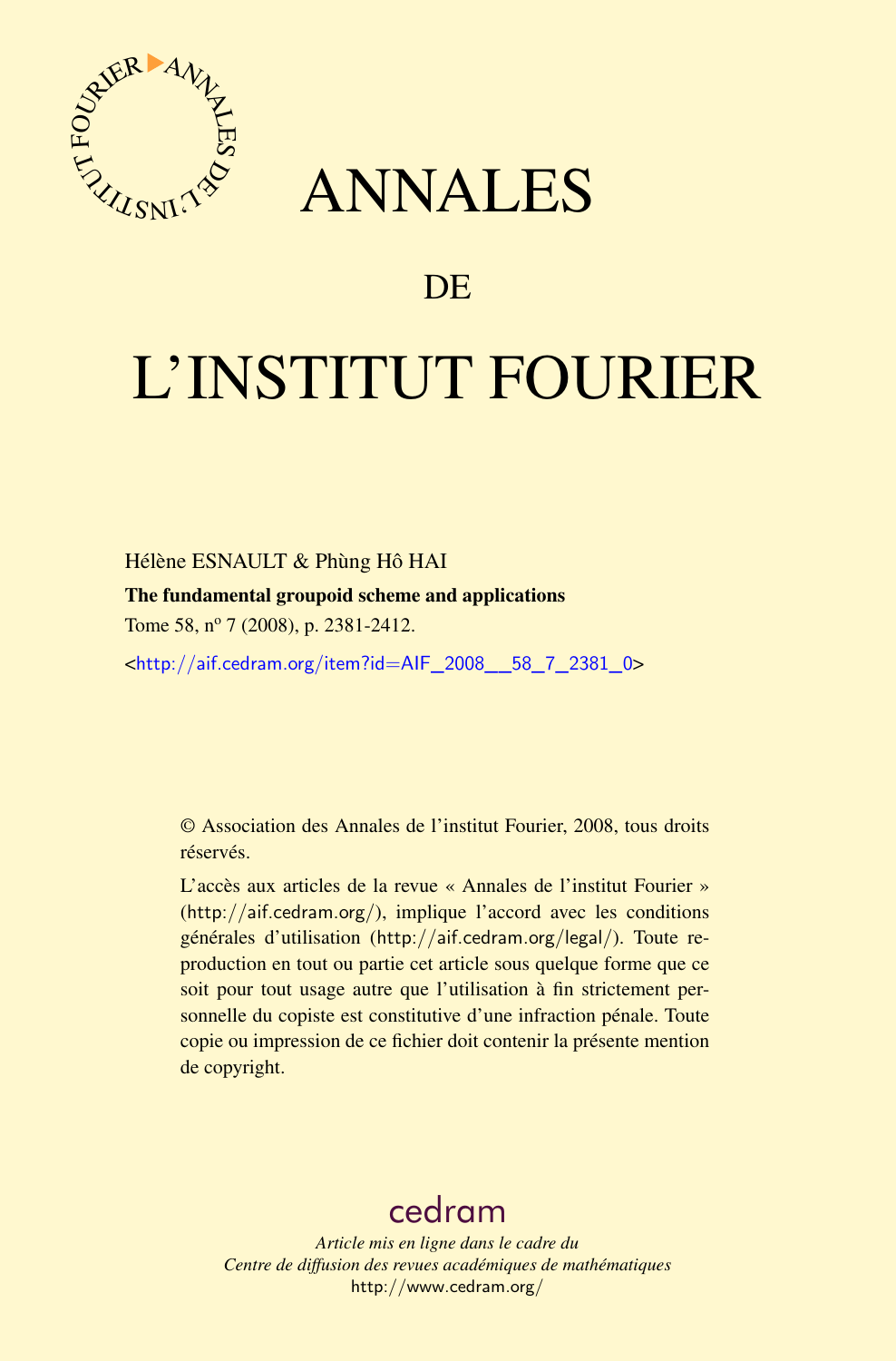#### THE FUNDAMENTAL GROUPOID SCHEME AND APPLICATIONS

#### **by Hélène ESNAULT & Phùng Hô HAI (\*)**

ABSTRACT. — We define a linear structure on Grothendieck's arithmetic fundamental group  $\pi_1(X, x)$  of a scheme X defined over a field k of characteristic 0. It allows us to link the existence of sections of the Galois group  $Gal(\overline{k}/k)$  to  $\pi_1(X, x)$ with the existence of a neutral fiber functor on the category which linearizes it. We apply the construction to affine curves and neutral fiber functors coming from a tangent vector at a rational point at infinity, in order to follow this rational point in the universal covering of the affine curve.

Résumé. — Nous définissons une structure linéaire sur le groupe fondamental arithmétique  $\pi_1(X, x)$  d'un schéma X défini sur un corps k de caractéristique 0. Cela nous permet de lier l'existence de sections du groupe de Galois  $Gal(\overline{k}/k)$  vers  $\pi_1(X, x)$  à l'existence d'un foncteur neutre sur la catégorie qui linéarise ce dernier. Nous appliquons cette construction à une courbe affine et aux foncteurs neutres qui proviennent d'un vecteur tangent à l'infini. Nous pouvons ainsi suivre ce point rationnel dans le revêtement universel de la courbe affine.

#### **1. Introduction**

For a connected scheme X over a field  $k$ , Grothendieck defines in [\[6,](#page-32-0) Section 5] the arithmetic fundamental group as follows. He introduces the category  $\mathsf{ECov}(X)$  of finite étale coverings  $\pi: Y \to X$ , the Hom-Sets being X-morphisms. The choice of a geometric point  $x \in X$  defines a fiber functor  $\pi \xrightarrow{\omega_x} \pi^{-1}(x)$  with values in the category FSets of finite sets. He defines the arithmetic fundamental group with base point  $x$  to be the automorphism group  $\pi_1(X, x) = \text{Aut}(\omega_x)$  of the fiber functor. It is an abstract group, endowed with the pro-finite topology stemming from its finite images in the permutation groups of  $\pi^{-1}(x)$  as  $\pi$  varies. The main theorem

*Keywords:* Finite connection, tensor category, tangential fiber functor.

*Math. classification:* 14F05, 14L17, 18D10.

<sup>(\*)</sup> Partially supported by the DFG Leibniz Preis and the DFG Heisenberg program.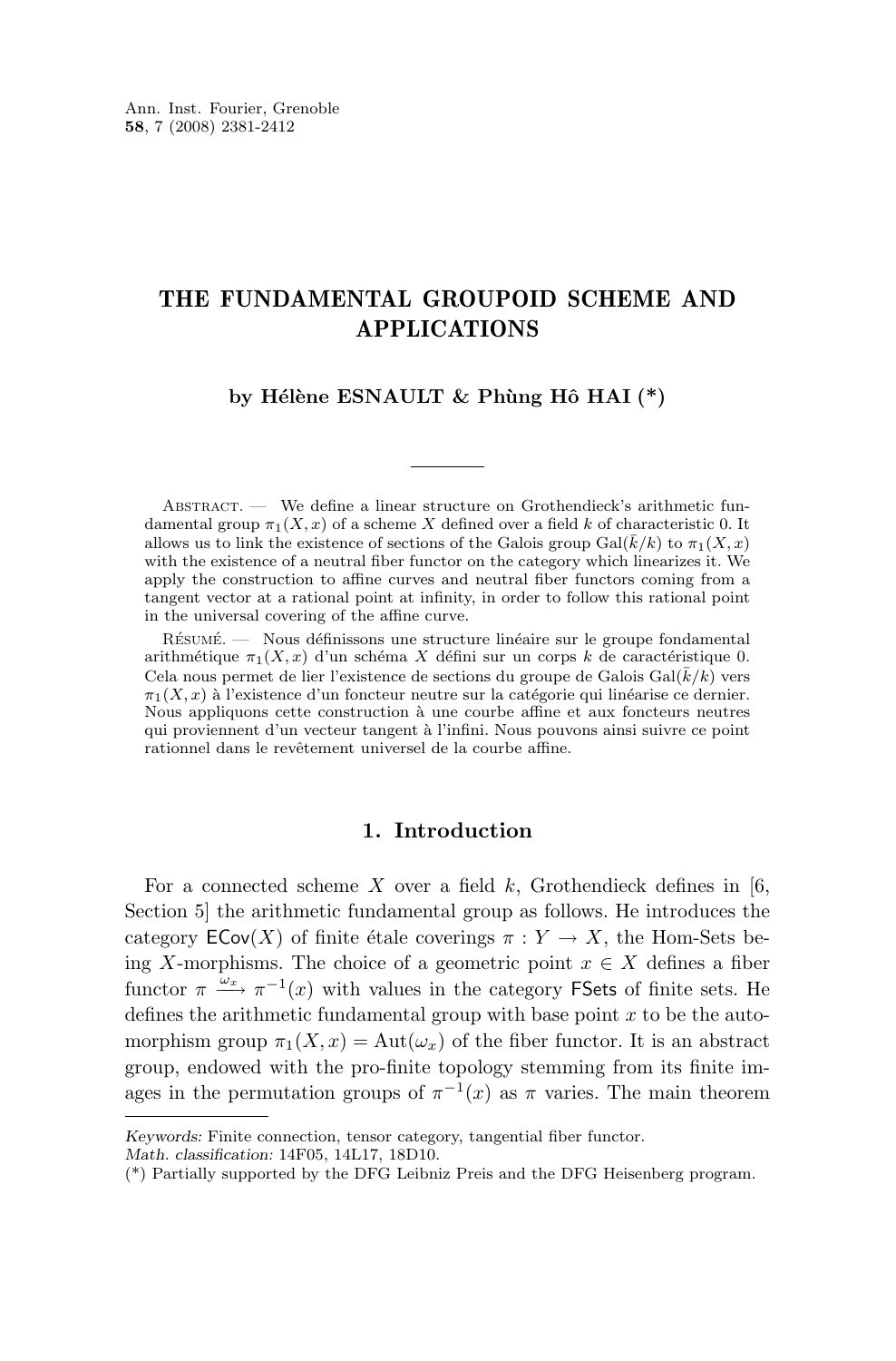<span id="page-2-0"></span>is the equivalence of categories  $\mathsf{ECov}(X) \xrightarrow{\omega_x} \pi_1(X,x)$ -FSets between the étale coverings and the finite sets acted on continuously by  $\pi_1(X, x)$ . This equivalence extends to pro-finite objects on both sides. When applied to the set  $\pi_1(X, x)$ , acted on by itself as a group via translations, it defines the universal pro-finite étale covering  $\widetilde{\pi}_x : \widetilde{X}_x \to X$  based at x. It is a Galois covering of group  $\pi_1(X, x)$  and  $\widetilde{\pi}_x^{-1}(x) = \pi_1(X, x)$ . Furthermore, the embedding of the sub-extensive  $\mathsf{ECov}(X)$  consisting of the étale embedding of the sub-category  $\mathsf{ECov}(k)$  of  $\mathsf{ECov}(X)$ , consisting of the étale coverings  $X \times_k \text{Spec}(L) \to X$  obtained from base change by a finite field extension  $L \supset k$ , with L lying in the residue field  $\kappa(x)$  of x, induces an augmentation map  $\pi_1(X, x) \stackrel{\epsilon}{\rightarrow} \text{Gal}(\bar{k}/k)$ . Here  $\bar{k}$  is the algebraic closure of k in  $\kappa(x)$ . Then  $\epsilon$  is surjective when k is separably closed in  $H^0(X, \mathcal{O}_X)$ . Grothendieck shows that the kernel of the augmentation is identified with  $\pi_1(X \times_k \bar{k})$ , thus one has an exact sequence

(1.1) 
$$
1 \to \pi_1(X \times_k \bar{k}, x) \to \pi_1(X, x) \xrightarrow{\epsilon} \text{Gal}(\bar{k}/k).
$$

Via the equivalence of categories, one has a factorization



identifying the horizontal map with the universal pro-finite étale covering of  $X \times_k \bar{k}$ , based at x viewed as a geometric point of  $X \times_k \bar{k}$ . In particular,  $X<sub>x</sub>$  is a  $\bar{k}$ -scheme.

The aim of this article is to linearize Grothendieck's construction in the case where  $X$  is smooth and  $k$  has characteristic 0. There is a standard way to do this using local systems of  $\mathbb{Q}\text{-vector spaces on }X_{\text{\'et}},$  which is a  $\mathbb{Q}\text{-linear}$ abelian rigid tensor category  $([1, Section 10])$  $([1, Section 10])$  $([1, Section 10])$ . Rather than doing this, we go to the D-module side of the Riemann-Hilbert correspondence, where we have more flexibility for the choice of a fiber functor. Before describing more precisely our construction, the theorems and some applications, let us first recall Nori's theory.

For a proper, reduced scheme  $X$  over a perfect field  $k$ , which is connected in the strong sense that  $H^0(X, \mathcal{O}_X) = k$ , Nori defines in [\[11,](#page-32-0) Chapter II] the fundamental group scheme as follows. He introduces the category  $\mathcal{C}^N(X)$  of essentially finite bundles, which is the full sub-category of the coherent category on  $X$ , spanned by Weil-finite bundles  $V$ , that is for which there are two polynomials  $f, g \in \mathbb{N}[T], f \neq g$ , with the property that  $f(V)$  is isomorphic to  $g(V)$ . It is a k-linear abelian rigid tensor category. The choice of a rational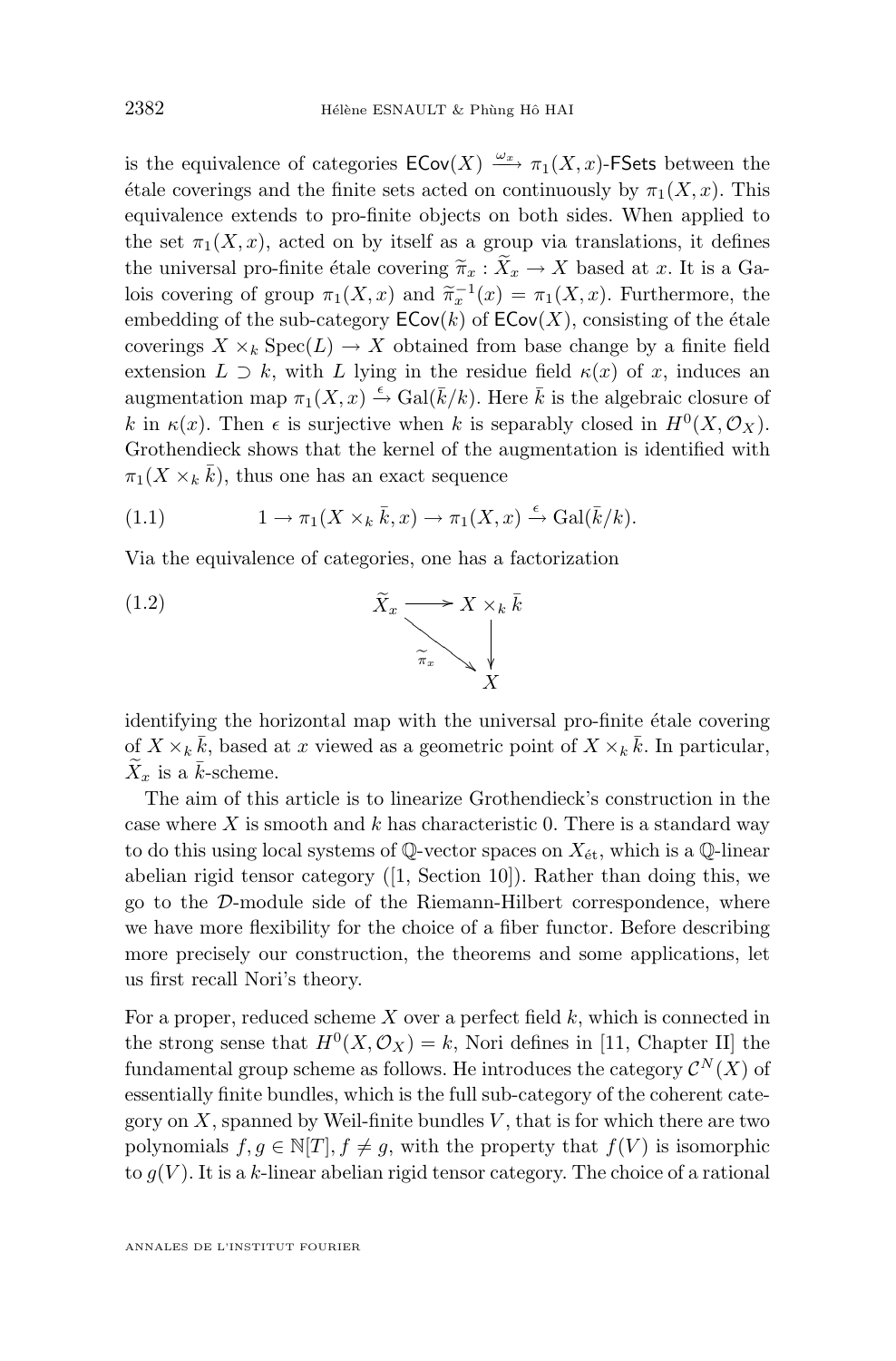<span id="page-3-0"></span>point  $x \in X(k)$  defines a fiber functor  $V \xrightarrow{\rho_x} V|x$  with values in the category of vector spaces  $\mathsf{Vec}_k$  over k, thus endows  $\mathcal{C}^N(X)$  with the structure of a neutral Tannaka category. Nori defines his fundamental group scheme with base point x to be the automorphism group  $\pi^N(X,x) = \text{Aut}^{\otimes}(\rho_x)$ of  $\rho_x$ . It is a k-affine group scheme, and its affine structure is pro-finite in the sense that its images in  $GL(V|_x)$  are 0-dimensional (*i.e.* finite) group schemes over k for all objects V of  $\mathcal{C}^N(X)$ . Tannaka duality ([\[3,](#page-32-0) Theorem 2.11]) asserts the equivalence of categories  $\mathcal{C}^N(X) \xrightarrow{\rho_x} \text{Rep}(\pi^N(X,x)).$ The duality extends to the ind-categories on both sides. When applied to  $k[\pi^N(X,x)]$  acted on by  $\pi^N(X,x)$  via translations, it defines a principal bundle  $\pi_{\rho_x}: X_{\rho_x} \to X$  under  $\pi^N(X, x)$ . One has  $\pi_{\rho_x}^{-1}(x) = \pi^N(X, x)$ . In particular, the k-rational point  $1 \in \pi^N(X,x)(k)$  is a lifting in  $X_{\rho_x}$  of the k-rational point  $x \in X(k)$ . On the other hand, one has the base change property for  $\mathcal{C}^N(X)$ . Any  $\bar{k}$ -point  $\bar{x} \to X$  lifting x yields a base change isomorphism  $\pi^N(X,x) \times_k \bar{k} \cong \pi^N(X \times_k \bar{k}, \bar{x})$ , where  $k \subset \bar{k}$  is given by  $\bar{x} \to x$ . Denoting by  $\rho_{\bar{x}}$  the fiber functor  $V \xrightarrow{\rho_{\bar{x}}} V|_{\bar{x}}$  on  $\mathcal{C}^N(X \times_k \bar{k})$ , it implies an isomorphism  $(X \times_k \bar{k})_{\rho_{\bar{x}}} \cong X_{\rho_x} \times_k \bar{k}$ . Given those two parallel descriptions of  $\widetilde{\pi}_x : X_x \to X$  and  $\pi_{\rho_x} : X_{\rho_x} \to X$  in Grothendieck's and<br>in Novi's theories, together with the base shapes property of  $\mathcal{CN}(X)$  and in Nori's theories, together with the base change property of  $\mathcal{C}^N(X)$ , one deduces  $\pi_1(X \times_k \bar{k}, x) \cong \pi^{\acute{e}t}(X \times_k \bar{k}, x)(\bar{k}),$  where  $\pi^{\acute{e}t}(X, x)$  is the quotient of  $\pi^N(X, x)$  obtained by considering the quotient prosystem of étale group schemes (see [\[4,](#page-32-0) Remarks 3.2, 2)]). So in particular, if  $k$  has characteristic zero, one has  $\pi_1(X \times_k \bar{k}, x) \cong \pi^N(X \times_k \bar{k}, x)(\bar{k})$ . We conclude that  $\pi_{\rho_x} = \tilde{\pi}_{\bar{x}}$ .<br>So (1.2) has the factorization So [\(1.2\)](#page-2-0) has the factorization

(1.3) 
$$
\widetilde{X}_{\bar{x}} \longrightarrow X \times_{k} \bar{k}
$$

$$
\downarrow \qquad \qquad \widetilde{\pi}_{\bar{x}} \longrightarrow X \times_{k} \bar{k}
$$

$$
X_{\rho_{x}} \longrightarrow \widetilde{\pi}_{\rho_{x}} \longrightarrow X
$$

(See Theorem [2.11](#page-17-0) and Remarks [2.13\)](#page-19-0). Summarizing, we see that Grothendieck's construction is very closed to a Tannaka construction, except that his category  $\mathsf{ECov}(X)$  does not have a k-structure. On the other hand, the comparison of  $\pi_1(X, x)$  with  $\pi^N(X, x)$ , aside of the assumptions under which  $\pi^N(X, x)$  is defined, that is X proper, reduced and strongly connected, and  $x \in X(k)$ , requests the extra assumption that k be algebraically closed. In particular, the sub-category  $\mathsf{ECov}(k)$  of  $\mathsf{ECov}(X)$  is not seen by Nori's construction, so the augmentation  $\epsilon$  in [\(1.1\)](#page-2-0) is not seen either, and there is no influence of the Galois group of  $k$ . The construction only yields a k-structure on  $\pi_1(X \times_k \overline{k}, x)$  under the assumption that x is a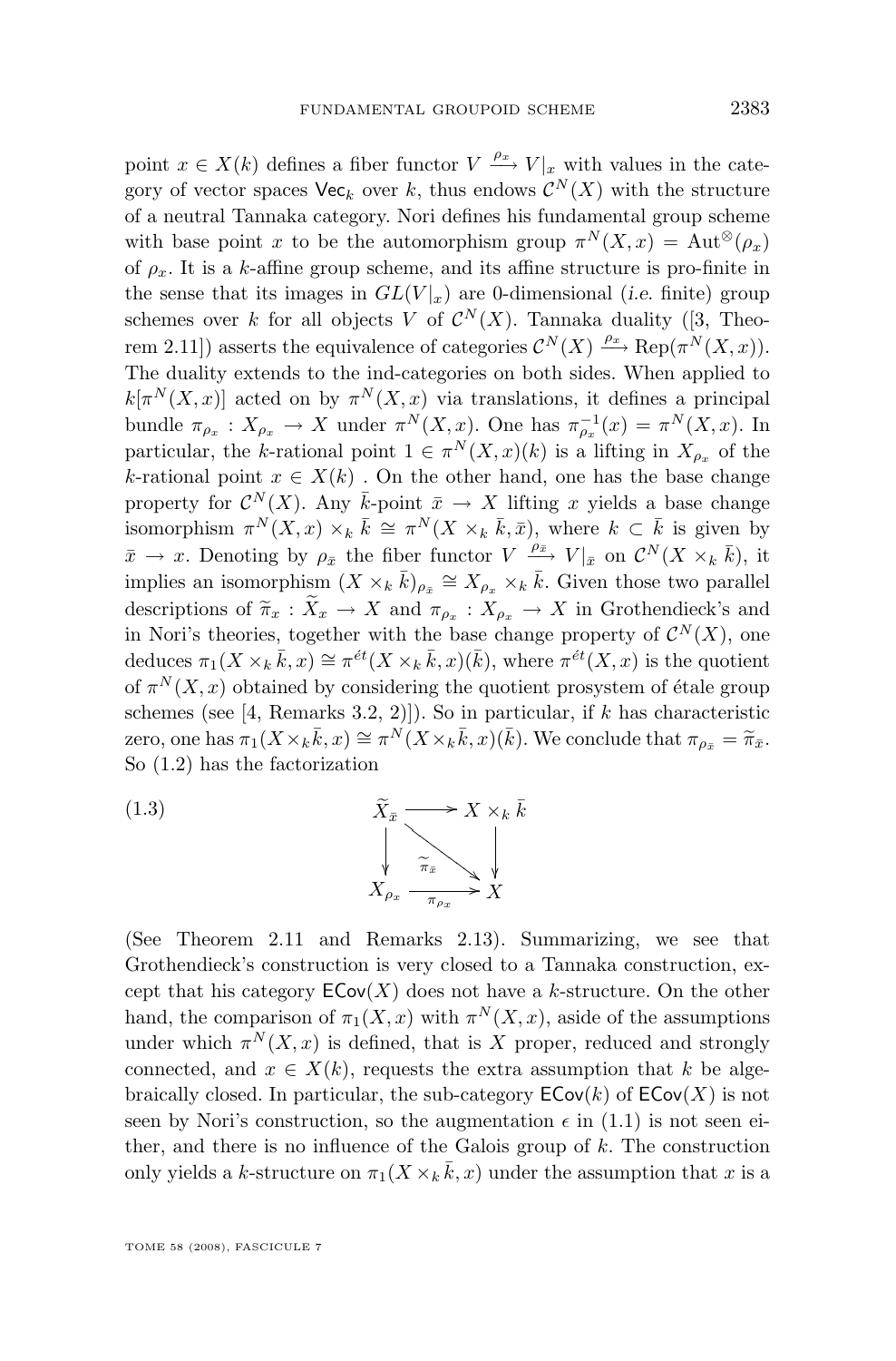rational point. However, when this assumption is fulfilled, it yields a k-form of the universal pro-finite étale covering which carries a rational pro-point.

The purpose of this article is to reconcile the two viewpoints, using Deligne's more evolved Tannaka formalism as developed in [\[2\]](#page-32-0). From now on, we will restrict ourselves to the characteristic 0 case. We illustrate the first idea on the simplest possible example  $X = x = \text{Spec}(k)$ . Then certainly  $\mathcal{C}^N(X)$  is the trivial category, that is every object is isomorphic to a direct sum of the trivial object, thus  $\pi^N(X, x) = \{1\}$ . Let us fix  $\bar{x} \to x$ corresponding to the choice of an algebraic closure  $k \subset \overline{k}$ . It defines the fiber functor  $\mathcal{C}^N(X) \xrightarrow{\rho_{\bar{x}}} \mathsf{Vec}_{\bar{k}}$  which assigns  $V|_{\bar{x}} = V \otimes_k \bar{k}$  to V. It is a nonneutral fiber functor. It defines a groupoid scheme  $\text{Aut}^{\otimes}(\rho_{\bar{x}})$  over k, acting transitively on  $\bar{x}$  via  $(t, s)$ : Aut<sup>⊗</sup> $(\rho_{\bar{x}}) \rightarrow \bar{x} \times_k \bar{x}$ . In fact Aut<sup>⊗</sup> $(\rho_{\bar{x}}) = \bar{x} \times_k \bar{x}$ and Deligne's Tannaka duality theorem [\[2,](#page-32-0) Théorème 1.12] asserts that the trivial category  $\mathcal{C}^N(X)$  is equivalent to the representation category of the trivial k-groupoid scheme  $\bar{x} \times_k \bar{x}$  acting on  $\bar{x}$ . We define  $(\bar{x} \times_k \bar{x})_s$  to be  $\bar{x} \times_k \bar{x}$  viewed as a  $\bar{k}$ -scheme by means of the right projection s. Galois theory then implies that the  $\bar{k}$ -points of  $(\bar{x} \times_k \bar{x})_s$  form a pro-finite group which is the Galois group of Gal $(\overline{k}/k)$  where the embedding  $k \subset \overline{k}$  corresponds to  $\bar{x} \to x$ . Thus the geometry here is trivial, but the arithmetic is saved via the use of a non-neutral fiber functor. This is the starting point of what we want to generalize.

In order to have a larger range of applicability to not necessarily proper schemes, we extend in section 2 Nori's definition to smooth schemes of finite type X over  $k$  which have the property that the field  $k$ , which we assume to be of characteristic  $0$ , is exactly the field of constants of  $X$ , that is  $k = H_{DR}^{0}(X)$ . In particular, it forces the augmentation  $\epsilon$  in [\(1.1\)](#page-2-0) to be surjective. We define the category  $\mathsf{FConn}(X)$  to be the category of finite flat connections, that is of bundles V with a flat connection  $\nabla: V \rightarrow$  $\Omega^1_X \otimes_{\mathcal{O}_X} V$ , such that  $(V, \nabla)$  is a sub-quotient connection of a Weil-finite connection. The latter means that there are  $f, g \in \mathbb{N}[T], f \neq g$  so that  $f((V, \nabla))$  is isomorphic to  $g((V, \nabla))$ . The Hom-Sets are flat morphisms.  $FConn(X)$  is a k-linear rigid tensor category (see Definitions [2.1](#page-8-0) and [2.4\)](#page-9-0). Theorem [2.15](#page-20-0) shows that if X is smooth proper, with  $k = H^0(X, \mathcal{O}_X)$  of characteristic 0, then the forgetful functor  $\mathsf{FConn}(X) \to \mathcal{C}^N(X)$ ,  $(V, \nabla) \mapsto$ V is an equivalence of k-linear abelian rigid tensor categories.

A fiber functor  $\rho$ :  $\mathsf{FConn}(X) \to \mathsf{QCoh}(S)$  in the quasi-coherent category of a scheme S over k endows  $FConn(X)$  with a Tannaka structure. One defines  $\Pi = \text{Aut}^{\otimes}(\rho)$  to be the groupoid scheme over k acting transitively on S, with diagonal S-group scheme  $\Pi^{\Delta}$ . The fiber functor  $\rho$  establishes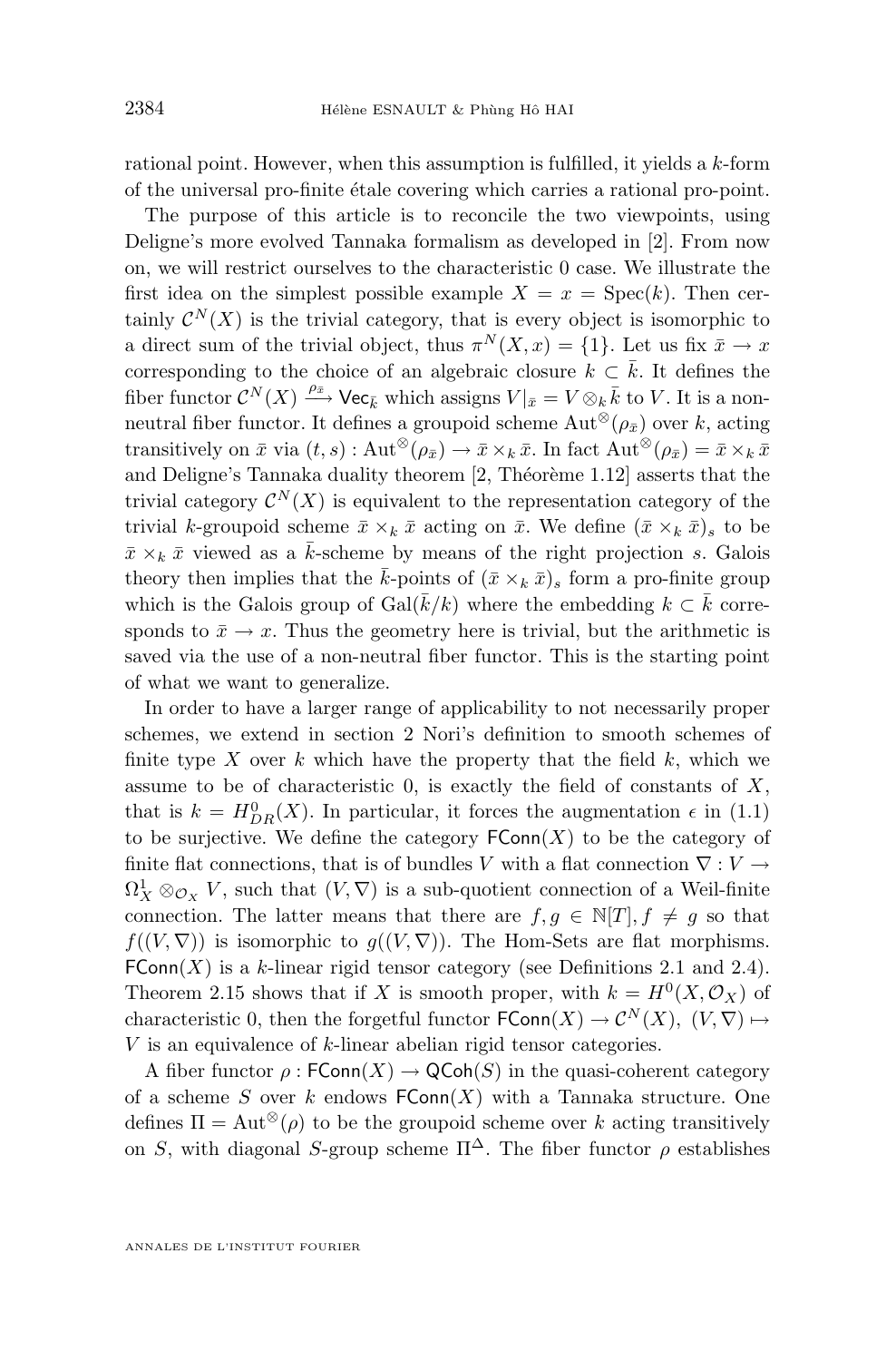<span id="page-5-0"></span>an equivalence  $\mathsf{FConn}(X) \xrightarrow{\cong \rho} \operatorname{Rep}(S : \Pi)$  ([\[2,](#page-32-0) Théorème 1.12]). Our first central theorem says that one can construct a universal covering in this abstract setting, associated to S and  $\rho$ , as a direct generalization of the easily defined  $\pi_{\rho_x}: X_{\rho_x} \to X$  sketched in [\(1.3\)](#page-3-0).

Theorem 1.1 (See precise statement in Theorem [2.7\)](#page-14-0). — *There is a diagram of* k*-schemes*

(1.4)



*with the following properties.*

1)  $s_o$  is a  $\Pi^{\Delta}$ -principal bundle, that is

$$
X_{\rho} \times_{S \times_k X} X_{\rho} \cong X_{\rho} \times_S \Pi^{\Delta}.
$$

- 2)  $R^0(p_\rho)_{*DR}(X_\rho/S) := R^0(p_\rho)_{*}(\Omega^{\bullet}_{X_\rho/S}) = \mathcal{O}_S.$
- 3) For all objects  $N = (W, \nabla)$  in  $\mathsf{FConn}(X)$ , the connection

$$
\pi_\rho^* N:\pi_\rho^* W \to \pi_\rho^* W \otimes_{\mathcal{O}_{X_\rho}} \Omega^1_{X_\rho/S}
$$

*relative to* S *is endowed with a functorial isomorphism with the relative connection*

$$
p_\rho^* \rho(N) = (p_\rho^{-1} \rho(N) \otimes_{p_\rho^{-1} \mathcal{O}_S} \mathcal{O}_{X_\rho}, 1 \otimes d)
$$

which is generated by the relative flat sections  $p_{\rho}^{-1}\rho(N)$ .

4) One recovers the fiber functor  $\rho$  *via*  $X_{\rho}$  *by an isomorphism* 

$$
\rho(N) \cong R^0(p_\rho)_{*DR}(X_\rho/S, \pi_\rho^*N)
$$

which is compatible with all morphisms in  $FConn(X)$ *. In particular, the data in* (1.4) *are equivalent to the datum*  $\rho$  *(which defines*  $\Pi$ *).* 

Furthermore this construction is functorial in S. While applied to  $S =$  $X, \rho((V, \nabla)) = V, X_{\rho}$  is nothing but  $\Pi$  with  $(p_{\rho}, \pi_{\rho}) = (t, s)$  (Defini-tion [2.8,](#page-16-0) 2)). While applied to  $S = \text{Spec}(\bar{k}), \ \rho((V, \nabla)) := \rho_{\bar{x}}((V, \nabla)) = V|_{\bar{x}}$ for a geometric point  $\bar{x} \to X$  with residue field  $\bar{k}$ , then  $\pi_{\rho_{\bar{x}}}$  is an étale profinite covering, which will turn out to be Grothendieck's universal pro-finite étale covering. Let us be more precise.

Theorem 1.1 is proven by showing that  $s_*\mathcal{O}_{\Pi}$  is a representation of the groupoid scheme Π, by analyzing some of its properties, and by translating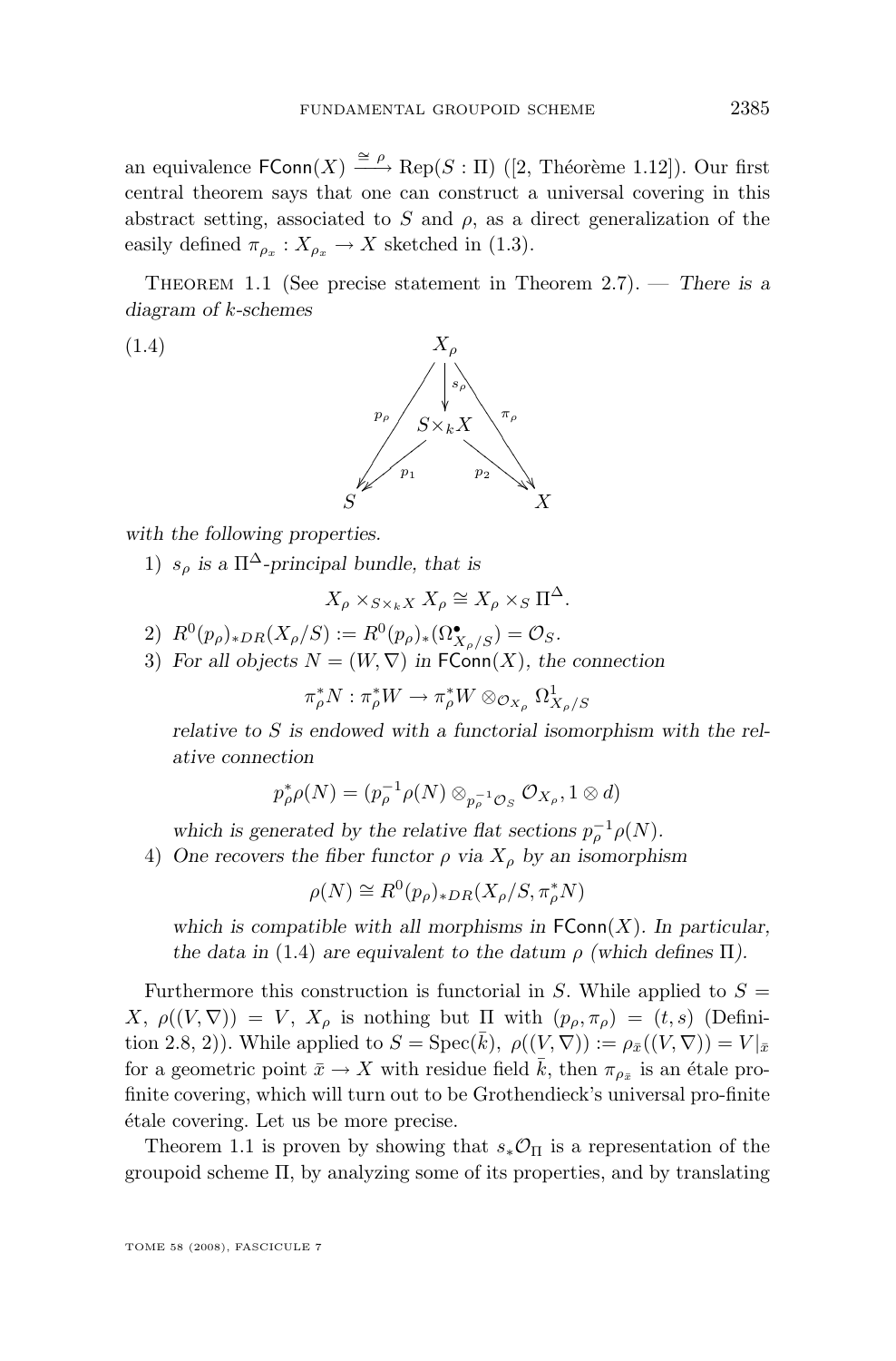them via Tannaka duality. It invites one to consider the scheme Π considered as a S-scheme via s, which we denote by  $\Pi_s$ . In case  $S = \text{Spec}(\bar{k})$ ,  $\rho =$  $\rho_{\bar{x}}$ , we denote  $\mathrm{Aut}^{\otimes}(\rho_{\bar{x}})$  by  $\Pi(X,\bar{x})$ . We show

THEOREM 1.2 (See Theorem [4.4\)](#page-27-0). — *The rational points*  $\Pi(X,\bar{x})_s(\bar{k})$ *carry a structure of a pro-finite group. One has an exact sequence of profinite groups*

(1.5) 
$$
1 \to \Pi(\bar{X}, \bar{x})(\bar{k}) \to \Pi(X, \bar{x})_s(\bar{k}) \to (\text{Spec}(\bar{k}) \times_k \text{Spec}(\bar{k}))_s(\bar{k}) \to 1
$$

*together with an identification of exact sequences of pro-finite groups*

$$
(1.6)
$$

$$
1 \longrightarrow \Pi(\bar{X}, \bar{x})(\bar{k}) \longrightarrow \Pi(X, \bar{x})_s(\bar{k}) \longrightarrow (\operatorname{Spec}(\bar{k}) \times_k \operatorname{Spec}(\bar{k}))_s(\bar{k}) \longrightarrow 1
$$
  
\n
$$
= \begin{vmatrix} \downarrow & \downarrow & \downarrow \\ \downarrow & & \downarrow & \downarrow \\ 1 \longrightarrow \pi_1(\bar{X}, \bar{x}) \longrightarrow \pi_1(X, \bar{x}) \longrightarrow \pi_1(X, \bar{x}) \longrightarrow \operatorname{Gal}(\bar{k}/k) \longrightarrow 1 \end{vmatrix}
$$

A corollary is that  $\pi_{\rho_{\bar{x}}}: X_{\rho_{\bar{x}}} \to X$  is precisely the universal pro-finite étale covering of X based at  $\bar{x}$  (see Corollary [4.5\)](#page-28-0). One interesting consequence of Theorem 1.2 is that it yields a Tannaka interpretation of the existence of a splitting of the augmentation  $\epsilon$ . Indeed, (1.5) does not have to do with the choice of the category  $\mathsf{FConn}(X)$ . More generally, if  $(t, s) : \Pi \to \text{Spec}(k) \times_k \text{Spec}(k)$  is a k-groupoid scheme acting transitively upon  $Spec(\bar{k})$ , then we show

Theorem 1.3 (See Theorem [3.2\)](#page-23-0).

1) There exists a group structure on  $\Pi_s(\bar{k})$  such that the map

$$
(t,s)|_{\Pi_s} : \Pi_s(\bar{k}) \to (\operatorname{Spec}(\bar{k}) \times_k \operatorname{Spec}(\bar{k}))_s(\bar{k}) \cong \operatorname{Gal}(\bar{k}/k)
$$

*is a group homomorphism.*

- 2) *Splittings* of  $(t, s)|_{\Pi_s} : \Pi_s(\overline{k}) \to (\text{Spec}(\overline{k}) \times_k \text{Spec}(\overline{k}))_s(\overline{k}) \cong \text{Gal}(\overline{k}/k)$ *as group homomorphisms are in one to one correspondence with splittings of*  $(t, s)$ :  $\Pi \rightarrow \text{Spec}(\overline{k}) \times_k \text{Spec}(\overline{k})$  *as* k-affine groupoid *scheme homomorphisms.*
- 3) *There is a one to one correspondence between neutral fiber functors of*  $\text{Rep}(\bar{k} : \Pi)$ *, up to natural equivalence, and splittings of*  $(t, s)$  *up to an inner conjugation of*  $\Pi$  *given by an element of*  $\Pi^{\Delta}(\bar{k})$ *.*

In particular we show that splittings of  $\epsilon$  in (1.6) up to conjugation with  $\pi_1(\bar{X}, \bar{x})$  are in one to one correspondence with neutral fiber functors of  $\mathsf{FConn}(X)\to\mathsf{Vec}_k$  (see Corollary [4.6\)](#page-28-0).

<span id="page-6-0"></span>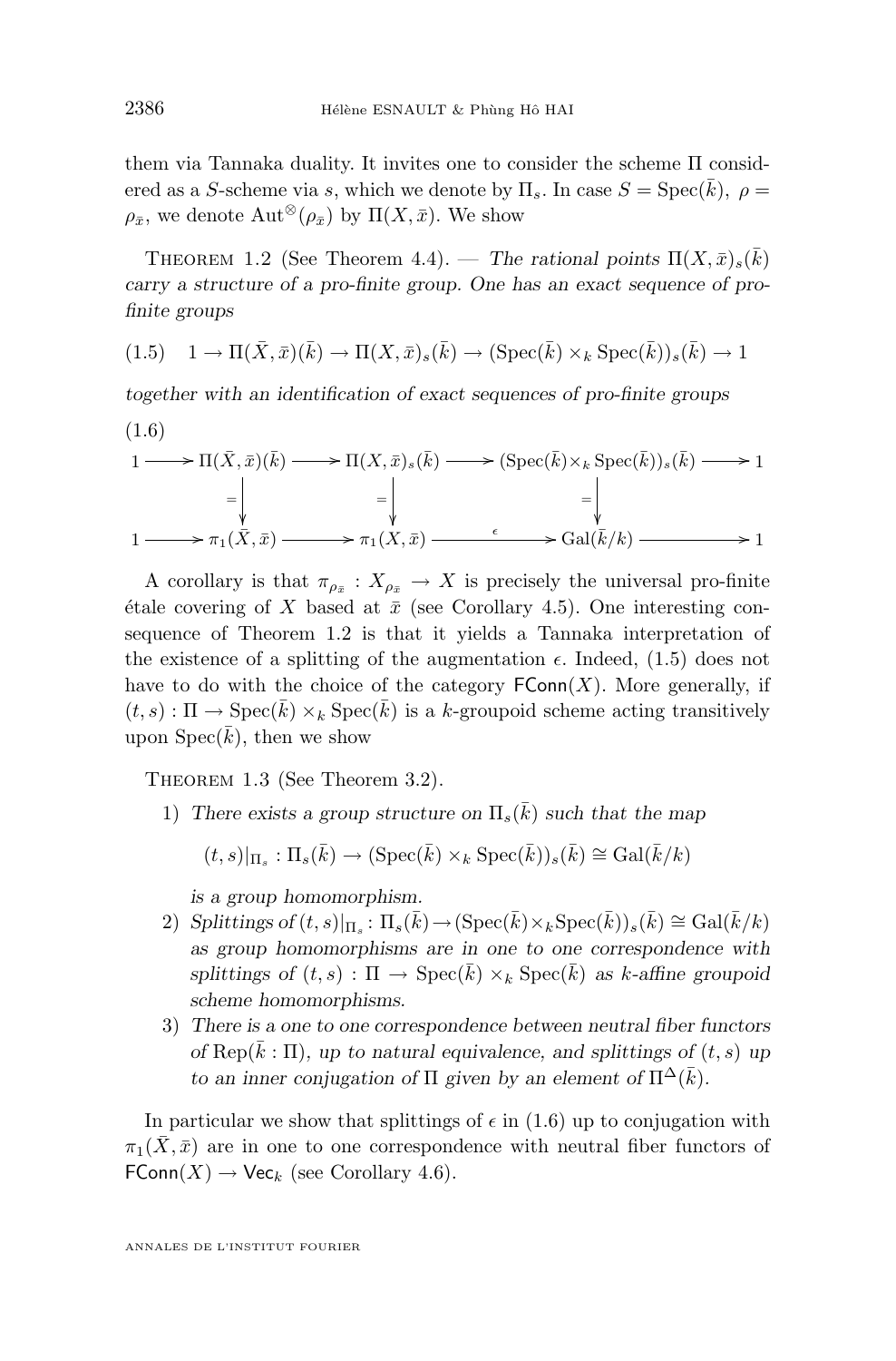<span id="page-7-0"></span>We now discuss an application. Grothendieck, in his letter to G. Faltings dated June 27-th, 1983 [\[7\]](#page-32-0), initiated a program to recognize hyperbolic algebraic curves defined over function fields  $k$  over  $\mathbb Q$  via the exact sequence [\(1.1\)](#page-2-0). His anabelian conjectures have essentially been proven, with the notable exception of the so-called section conjecture. It predicts that if X is a smooth projective curve of genus  $\geq 2$  defined over k of finite type over  $\mathbb{Q}$ , then conjugacy classes of sections of  $\epsilon$  in [\(1.1\)](#page-2-0) are in one to one correspondence with rational points of X.

In fact, Grothendieck conjectures a precise correspondence also for affine hyperbolic curves. If  $X$  is affine and hyperbolic, the correspondence is not one-to one, there are many sections that correspond to a rational point at infinity. More precisely, let  $X^{\wedge}$  be the smooth compactification of  $X, X^{\wedge}$ be the normalization of  $X^{\wedge}$  in  $\widetilde{X}_{\bar{x}}$ :



Then the conjecture says that each section of  $\epsilon$  defines a k-form of  $\widetilde{X}^{\wedge}$ which carries a unique rational pro-point, which maps to a rational point y of  $X^{\wedge}$ , lying either on X or at infinity, *i.e.* on  $X^{\wedge} \setminus X$ .

In view of our construction, the k-form and its rational pro-point mapping to  $y \in X$  is nothing but the pro-scheme  $X_{\rho_y}$  associated to the fiber functor at y and the resulting rational pro-point.

Section [5](#page-28-0) is devoted to the points at infinity. We use the tangential (neutral) fiber functors  $\eta : \mathsf{FConn}(X) \to \mathsf{Vec}_k$  on  $\mathsf{FConn}(X)$  as defined by Deligne [\[1,](#page-32-0) Section 15], and Katz [\[9,](#page-32-0) Section 2.4]. They factor through the category of finite connections on the local field of a rational point at  $\infty$ , and are defined by a tangent vector. The construction yields k-forms with pro-points that descend to points at infinity.

THEOREM 1.4 (See Theorem [5.2\)](#page-32-0). — Let  $X/k$  be a smooth affine curve *over a characteristic 0 field* k*, and let* y *be a* k*-rational point at infinity. Set*  $X' := X \cup \{y\}$ *. Let*  $\eta : \mathsf{FConn}(X) \to \mathsf{Vec}_k$  *be the neutral fiber functor defined by a tangent vector at y. Fix a geometric point*  $\bar{x} \rightarrow X$  *with residue field*  $\bar{k}$ *. Then the universal pro-finite étale covering*  $\widetilde{X}_{\bar{x}}$  *based at*  $\bar{x}$  *has a*  $k$ -structure  $X_{\eta}$ , i.e.  $\widetilde{X}_{\bar{x}} \cong_{\bar{k}} X_{\eta} \times_{k} \bar{k}$ , with the property that the k-rational point y lifts to a k-rational pro-point of the normalization  $(X_n)'$  of X' in  $k(X_n)$ .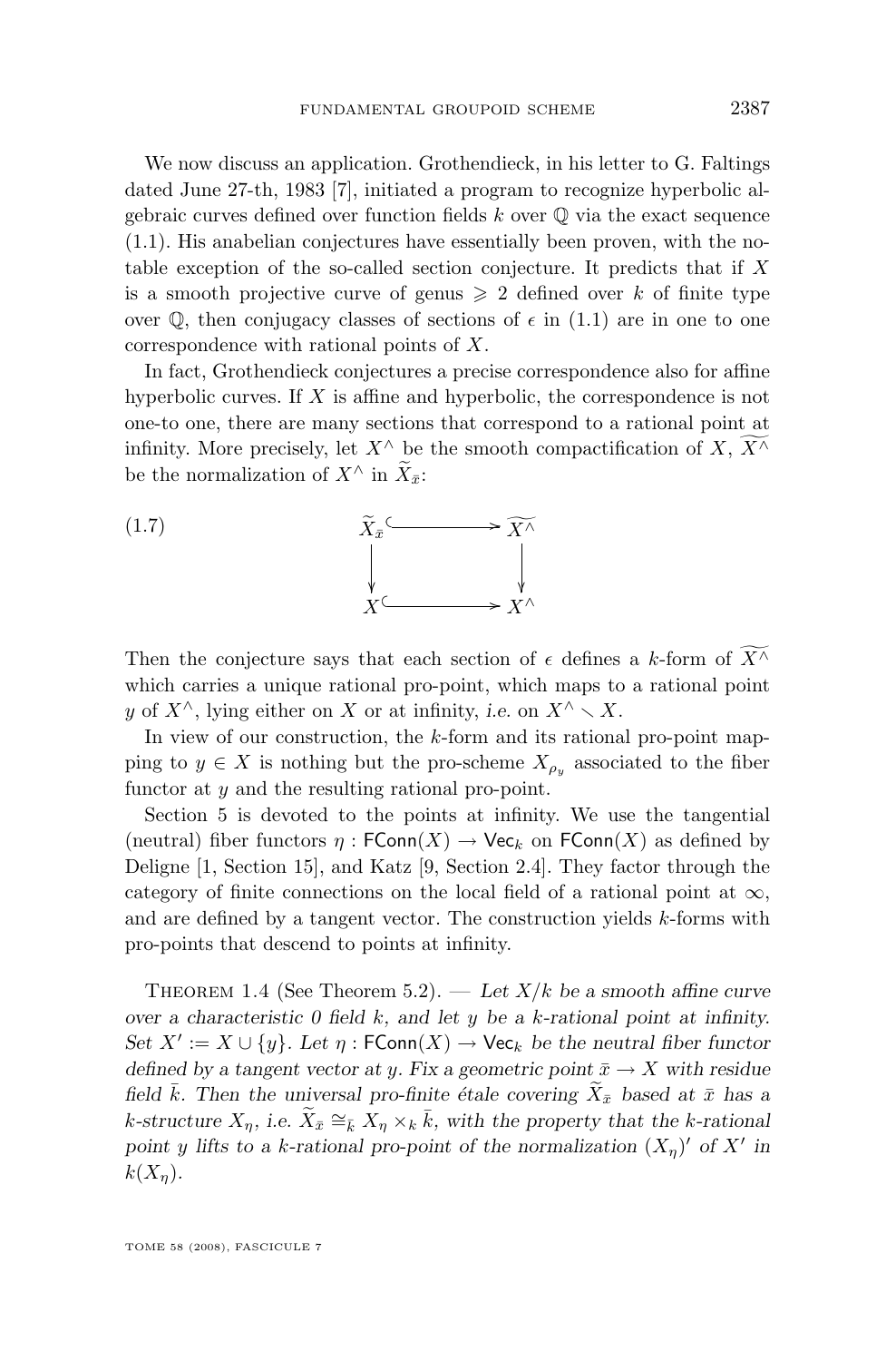<span id="page-8-0"></span>This gives an explicit description of the easy part of the conjecture formulated in [\[7\]](#page-32-0), page 8, by Grothendieck. So we can say that Tannaka methods, which are purely algebraic, and involve neither the geometry of  $X$  nor the arithmetic of  $k$ , can't detect rational points on  $X$ . But they allow one, once one has a rational point on  $X$ , to follow it in the pro-system which underlies the Tannaka structure, in particular on Grothendieck's universal covering.

They also allow to generalize in a natural way Grothendieck's conjecture to general fiber functors  $\rho$ : FConn $(X) \to \text{QCoh}(S)$ . (See Remark [2.13](#page-19-0) 2).) Theorem [1.1](#page-5-0) 2) says that  $\rho$  is always cohomological in the sense that there is an isomorphic fiber functor which is cohomologically defined. Theorem [1.3](#page-6-0) suggests to ask under which conditions on the geometry of  $X$  and the arithmetic of  $k$  one may say that  $X$  has an  $S$ -point if and only if an  $S$ valued  $\rho$  exists. Further Theorem [1.1](#page-5-0) allows one to ask for a generalization to S-pro-points of Theorem [1.4.](#page-7-0)

*Acknowledgements. —* We thank Alexander Beilinson and Gerd Faltings for clarifying discussions, for their interest and their encouragements. We thank the referee for a thorough, accurate and helpful report.

#### **2. Finite connections**

In this section, we introduce the category of finite connections in the spirit of Weil and follow essentially verbatim Nori's developments in [\[11,](#page-32-0) I, Section 2.3] for the main properties.

Definition 2.1. — *Let* X *be a smooth scheme of finite type over a field* k *of characteristic 0, with the property that*

$$
k = H_{DR}^0(X) := H^0(X, \mathcal{O}_X)^{d=0}.
$$

*The category*  $Conn(X)$  *of flat connections has objects*  $M = (V, \nabla)$  *where* V *is a vector bundle (i.e. a locally free coherent sheaf) and*  $\nabla : V \to \Omega_X^1 \otimes_{\mathcal{O}_X} V$ *is a flat connection. The Hom-Sets are flat morphisms*  $f: V \to V'$ , *i.e. morphisms of coherent sheaves which commute with the connection. The rank of* M *is the rank of the underlying vector bundle* V *.*

Throughout this section, we fix a scheme  $X$  as in Definition 2.1, except in Proposition [2.14,](#page-19-0) where we relax the smoothness condition but request the scheme to be proper.

DEFINITION  $2.2. - A$  *k*-linear abelian category is said to be locally *finite if the Hom-set of any two objects is a finite dimensional vector space*

ANNALES DE L'INSTITUT FOURIER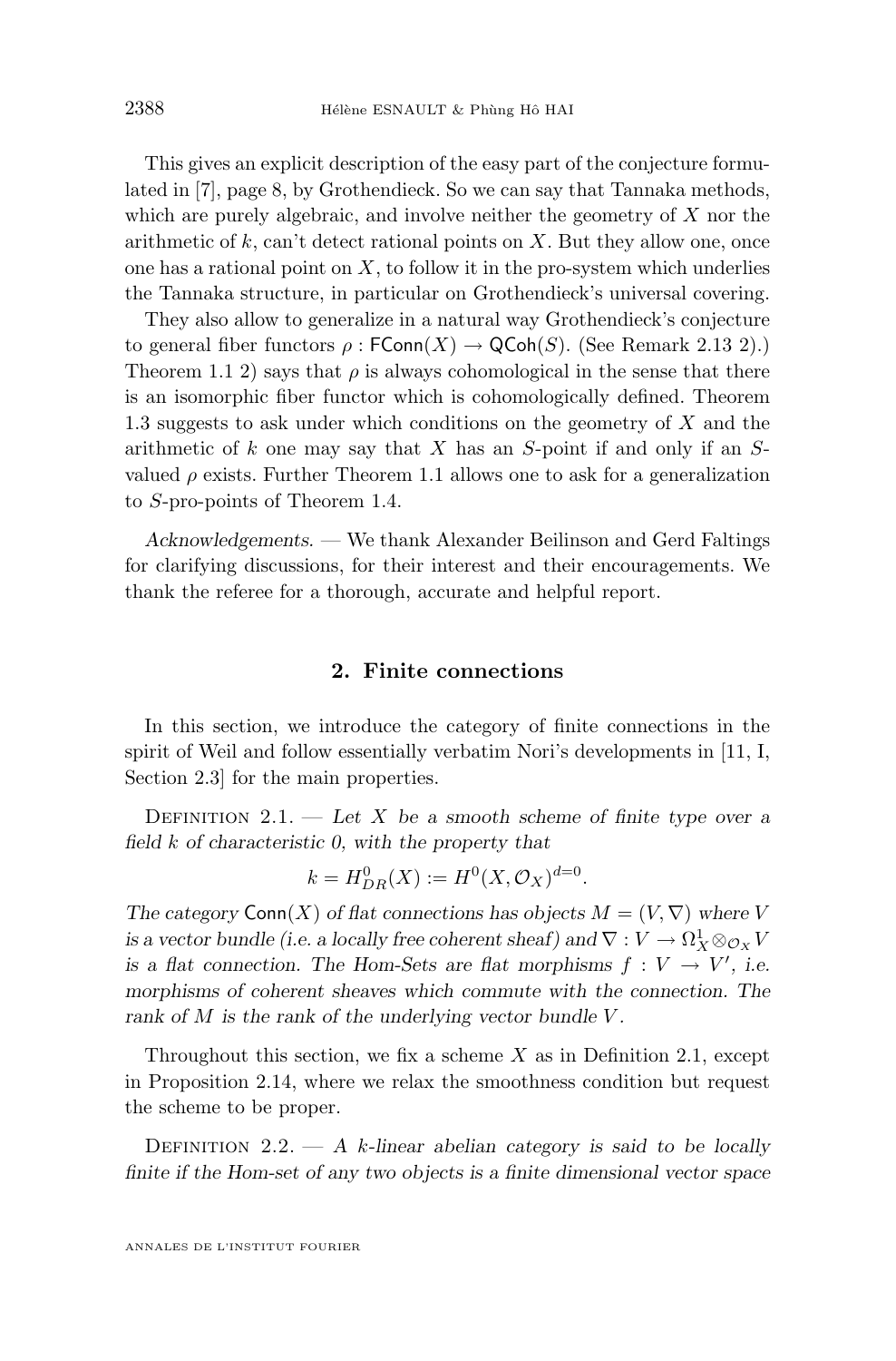<span id="page-9-0"></span>*over* k *and each object has a decomposition series of finite length. Such a category is called finite if it is spanned by an object, i.e. each object in the category is isomorphic to a subquotient of a direct sum of copies of the mentioned object.*

Properties 2.3.

- 1) *Standard addition, tensor product and exact sequences of connections endow* Conn(X) *with the structure of an abelian* k*-linear rigid tensor category.*
- 2) Conn(X) *is locally finite.*

*Proof.* — This is classical, see *e.g.* [\[9\]](#page-32-0)).

DEFINITION 2.4.  $\longrightarrow$  **FConn** $(X)$  *is defined to be the full sub-category of* Conn(X) *spanned by Weil-finite objects, where* M *is Weil-finite if there are polynomials*  $f, g \in \mathbb{N}[T], f \neq g$ , such that  $f(M)$  is isomorphic to  $g(M)$ , where  $T^n(M) := M \otimes \cdots \otimes M$  *n*-times and  $nT(M) := M \oplus \cdots \oplus M$  *n*-times. *Thus an object in*  $FConn(X)$  *is a sub-quotient in*  $Conn(X)$  *of a Weil-finite object.*

PROPERTIES 2.5.

- 1) An object M of  $Conn(X)$  is Weil-finite if and only if  $M^{\vee}$  is Weil*finite.*
- 2) *An object* M *in* Conn(X) *is Weil-finite if and only the collection of all isomorphism classes of indecomposable objects in all the tensor powers*  $M^{\otimes n}, n \in \mathbb{N} \setminus \{0\}$ , *is finite.*
- 3) The full tensor sub-category  $\langle M \rangle$ , the objects of which are sub*quotients of directs sums of tensor powers of* M*, is a finite tensor category.*
- 4) Let  $L \supset k$  be a finite field extension, we shall denote  $X \times_k \text{Spec}(L)$ *by*  $X \times_k L$  *for short. Denote by*  $\alpha: X \times_k L \to X$  *the base change morphism.* Then  $\alpha^* \alpha_* M \to M$ , resp.  $N \subset \alpha_* \alpha^* N$  for every object M in Conn $(X \times_k L)$  *resp. for every* N in Conn $(X)$ *.*

*Proof of Properties* 2.5. — For 1),  $f(M) \cong g(M)$  if and only if  $f(M^{\vee}) \cong$  $g(M<sup>∨</sup>)$ . For 2), one argues as in [\[11,](#page-32-0) I, Lemma 3.1]. One introduces the naive K ring  $K^{\text{Conn}}(X)$  which is spanned by isomorphism classes of objects M of Conn(X) modulo the relation  $[M] \cdot [M'] = [M \otimes M']$  and  $[M] + [M'] = [M \oplus M']$  $M'$ . Since in Conn(X) every object has a decomposition in a direct sum of finitely many indecomposable objects, which is unique up to isomorphism,  $K^{\text{Conn}}(X)$  is freely spanned by classes  $[M]$  with M indecomposable. Then the proof of 2) goes word by word as in loc. cit. Properties 2.3 2). Now 2) implies 3) and 4) is obvious.  $\square$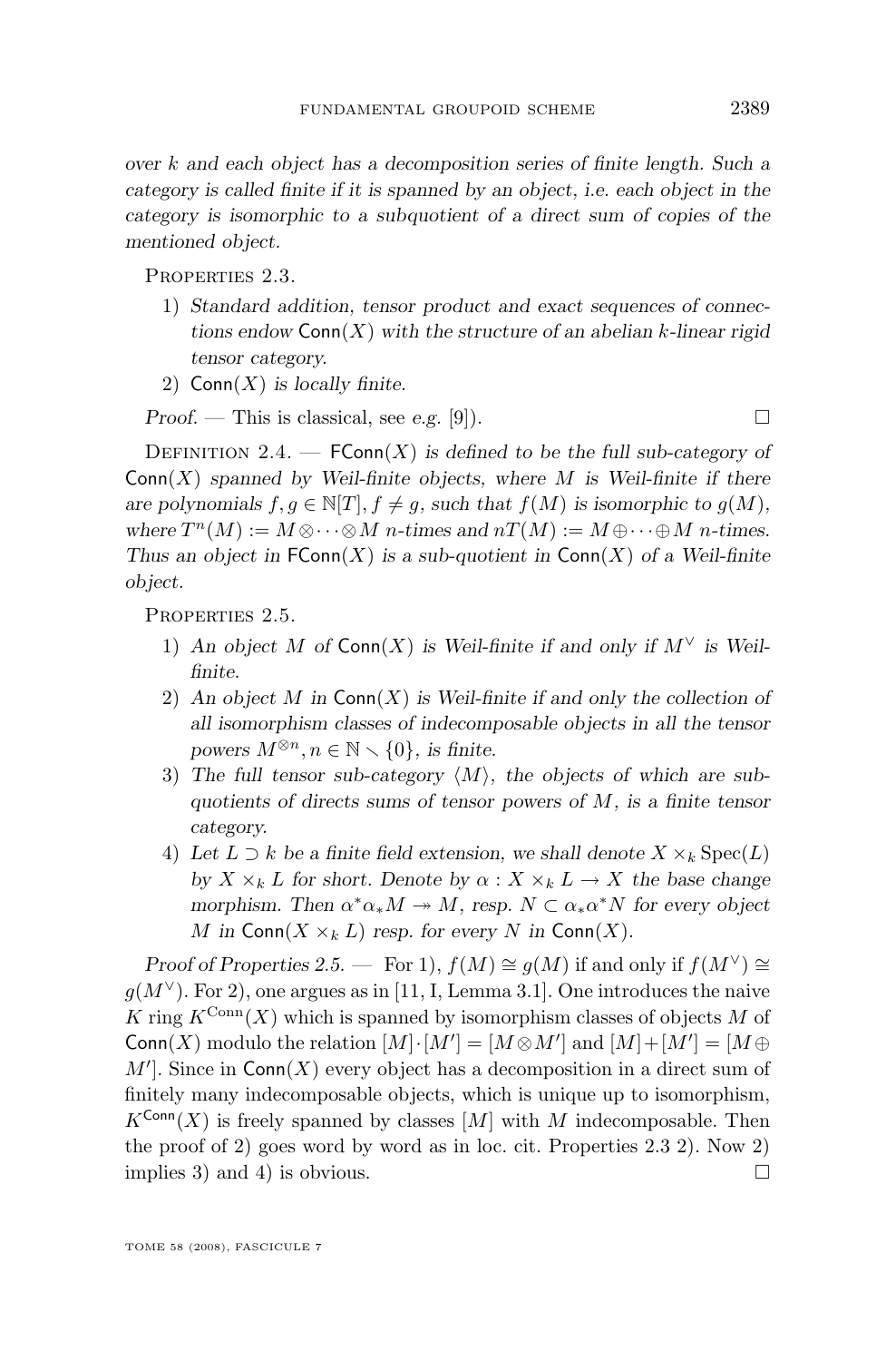<span id="page-10-0"></span>We will show in the sequel that each object of  $\mathsf{FConn}(X)$  is Weil-finite using Tannaka duality.

We first recall some basic concepts of groupoid schemes. Our ongoing reference is [\[2\]](#page-32-0).

An affine groupoid scheme  $\Pi$  over k acting transitively over S is a kscheme equipped with a faithfully flat morphism  $(t, s) : \Pi \longrightarrow S \times_k S$ and

- the multiplication  $m: \Pi_{s \underset{S}{\times} t} \Pi \longrightarrow \Pi$ , which is a morphism of  $S \times_k$ S-schemes,
- the unit element morphism  $e : S \longrightarrow \Pi$ , which is a morphism of  $S \times_k S$ -schemes, where S is considered as an  $S \times_k S$ -scheme by means of the diagonal morphism,
- the inverse element morphism  $\iota : \Pi \longrightarrow \Pi$  of  $S \times_k S$ -schemes, which interchanges the morphisms  $t, s: t \circ \iota = s, s \circ \iota = t$ ,

satisfying the following conditions:

(2.1) 
$$
m(m \times \text{Id}) = m(\text{Id} \times m),
$$

$$
m(e \times \text{Id}) = m(\text{Id} \times e) = \text{Id},
$$

$$
m(\text{Id} \times \iota) = e \circ t, \quad m(\iota \times \text{Id}) = e \circ s.
$$

One defines the diagonal group scheme  $\Pi^{\Delta}$  over S by the cartesian diagram

(2.2) 
$$
\Pi^{\Delta} \longrightarrow \Pi
$$

$$
\downarrow \qquad \Box \qquad \downarrow (t,s)
$$

$$
S \longrightarrow S \times_k S
$$

where  $\Delta : S \to S \times_k S$  is the diagonal embedding, and the S-scheme  $\Pi_s$ by

(2.3) 
$$
\Pi_s = S - \text{scheme } \Pi \stackrel{s}{\rightarrow} S.
$$

For  $(b, a) : T \to S \times_k S$ , one defines the T-scheme  $\Pi_{b,a}$  by the cartesian diagram

(2.4) 
$$
\Pi_{b,a} \longrightarrow \Pi
$$

$$
\downarrow \qquad \square \qquad \downarrow (t,s)
$$

$$
T \xrightarrow{\qquad \qquad \square} S \times_k S
$$

ANNALES DE L'INSTITUT FOURIER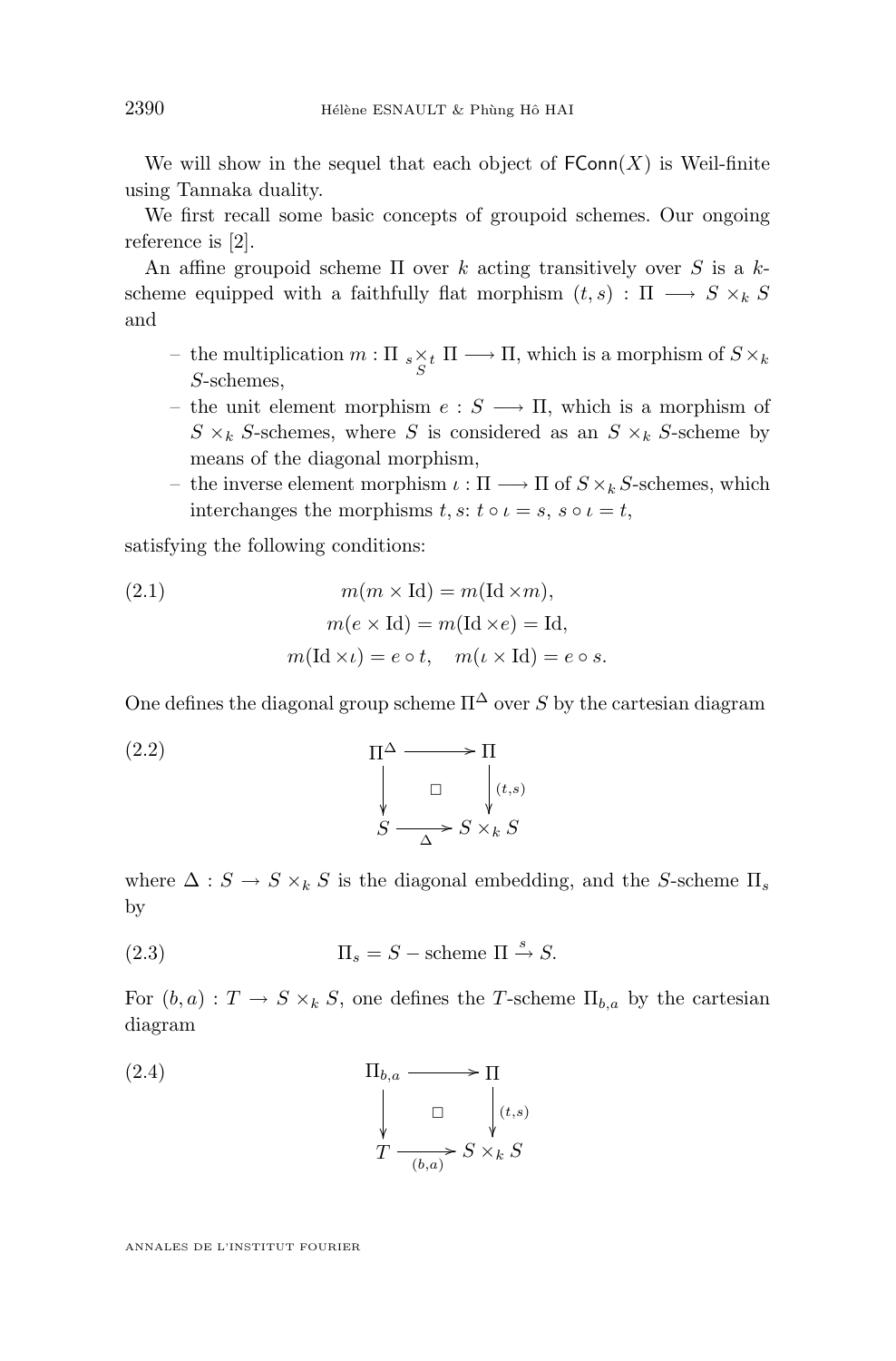<span id="page-11-0"></span>For three T points  $a, b, c : T \to S$  of S, the multiplication morphism m yields the map

$$
(2.5) \t\t \Pi_{c,b} \times_T \Pi_{b,a} \to \Pi_{c,a}.
$$

By definition, the (abstract) groupoid  $\Pi(T)$  has for objects morphisms  $a: T \to S$  and for morphisms between a and b the set  $\Pi_{b,a}(T)$  of T-points of  $\Pi_{b,a}$ . The composition law is given by  $(2.5)$ .

Moreover, the multiplication m induces an  $S \times_k S$ -morphism

$$
\mu: \Pi_s \underset{S}{\times} \Pi^{\Delta} = \Pi \underset{S}{\times} \Pi^{\Delta} \to \Pi \underset{S \times_k S}{\times} \Pi
$$

by the following rule: for



with  $t \circ f = b : T \to S$ , one has  $f \in \Pi_{ba}(T)$ ,  $g \in \Pi_{aa}(T)$ , thus one can compose  $fg \in \Pi_{ba}(T)$  (as morphisms in the groupoid  $\Pi(T)$ ) and define

$$
\mu(f,g) = (f, fg).
$$

One has

$$
(2.6) \t\t \mu defines a principal bundle structure
$$

*i.e.*  $\Pi_s \times_S \Pi^{\Delta} \cong \Pi \times_{S \times_k S} \Pi$ .

Indeed one has to check that  $\mu$  is an isomorphism which is a local property on S. In [\[5,](#page-32-0) Lemma 6.5] this fact was checked for the case  $S = \text{Spec}(K)$ ,  $K \supset k$  a field, the proof can be easily extended for any k-algebras.

By definition,  $\Pi_{t,s}$  is the fiber product  $\Pi \times_{S \times_k S} \Pi$ , seen as a  $\Pi$ -scheme via the first projection. Thus the identity morphism  $\mathrm{Id}_{\Pi} : \Pi \to \Pi$  can be seen as a morphism between the two objects  $t, s : \Pi \to S$  in the groupoid  $\Pi(\Pi)$ . This is the universal morphism. Let V be a quasi-coherent sheaf on S. A representation  $\chi$  of  $\Pi$  on V is a family of maps

(2.7) 
$$
\chi_{b,a} : \Pi_{b,a}(T) \longrightarrow \text{Iso}_{T}(a^*V \to b^*V)
$$

for each  $(b, a): T \to S \times_k S$ , which is compatible with the multiplication (2.5) and the base change  $T' \to T$ . Then  $\chi$  is determined by the image of Id<sub>Π</sub> under  $\chi_{t,s}$ 

$$
\chi_{t,s}(\mathrm{Id}_{\Pi}): s^*V \stackrel{\cong}{\longrightarrow} t^*V.
$$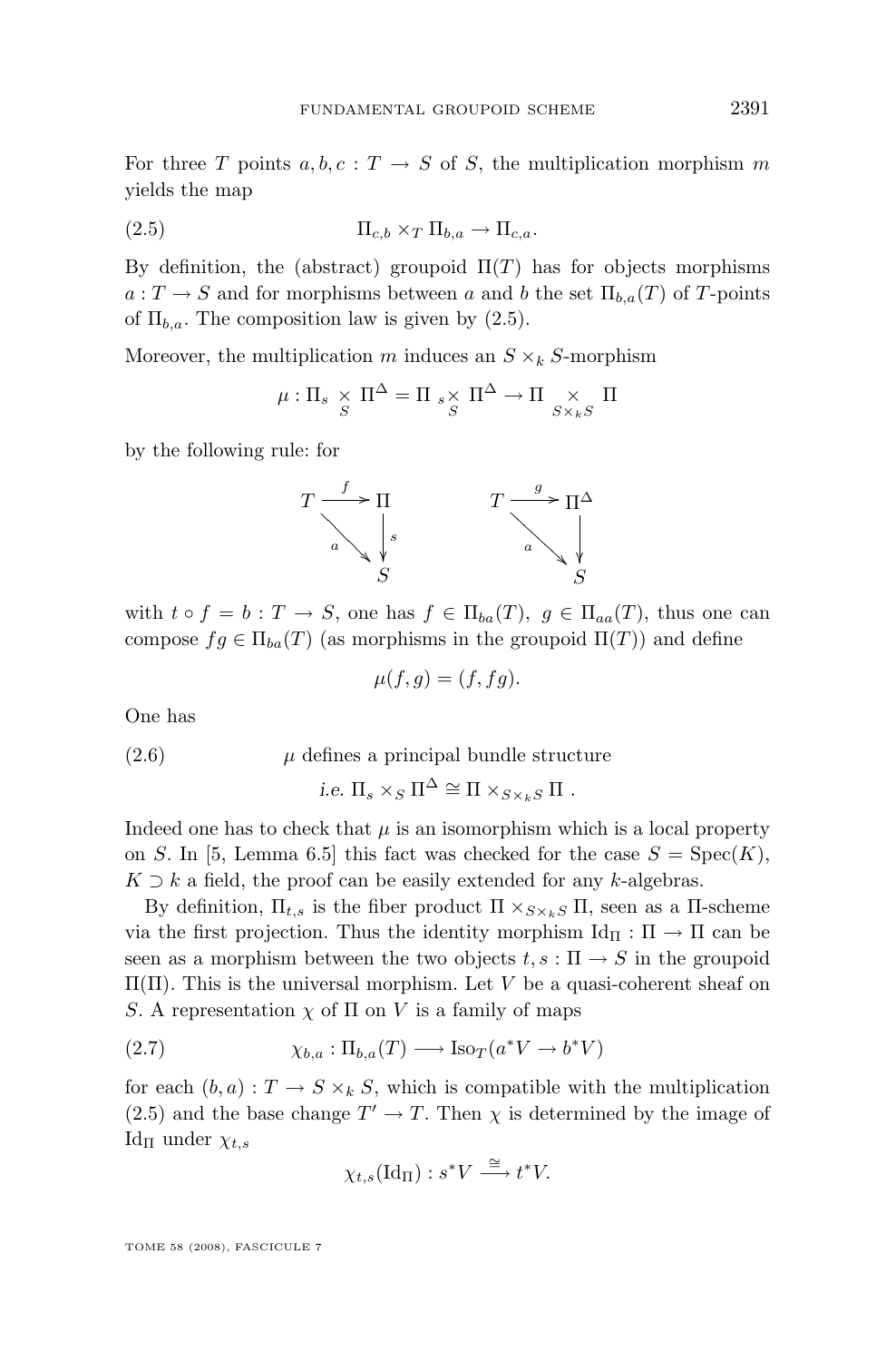<span id="page-12-0"></span>The category of quasi-coherent representations of  $\Pi$  on S is denoted by  $\text{Rep}(S : \Pi)$ . Each representation of  $\Pi$  is the union of its finite rank representations. That is  $\operatorname{Rep}(S : \Pi)$  is the ind-category of the category  $\operatorname{Rep}_f(S : \Pi)$ of representations on coherent sheaves on S. The category  $\operatorname{Rep}_f(S:\Pi)$  is an abelian rigid tensor category. Its unit object is the trivial representation of Π on  $\mathcal{O}_S$ . On the other hand, since Π is faithfully flat over  $S \times_k S$ , one has

(2.8) 
$$
\mathrm{End}_{\mathrm{Rep}(S:\Pi)}(\mathcal{O}_S)=k.
$$

Thus  $\operatorname{Rep}_f(S:\Pi)$  is a k-linear abelian rigid tensor category.

We notice that those notations apply in particular to  $\Pi = S \times_k S$ , the trivial groupoid acting on S, and one has

(2.9) 
$$
\mathsf{Vec}_k \cong \operatorname{Rep}(S : S \times_k S).
$$

In this case,  $(S \times_k S)^{\Delta} = S$  via the diagonal embedding, and  $(S \times_k S)_s$ is the scheme  $S \times_k S$  viewed as a S-scheme via the second projection. In order not to confuse notations, we denote the left projection  $S \times_k S \to S$ by  $p_1$  and by  $p_2$  the right one. Thus  $p_1 = t$ ,  $p_2 = s$ .

THEOREM 2.6. — Let  $\Pi$  be an affine groupoid scheme over k acting *transitively on a* k*-scheme* S*.*

- 1) The formula [\(2.5\)](#page-11-0) defines  $p_{2*}O_{S\times_k S}$  and  $s_*O_{\Pi}$  as objects in  $\mathrm{Rep}(S: \Pi)$ .
- 2)  $p_{2*} \mathcal{O}_{S \times_k S}$  and  $s_* \mathcal{O}_{\Pi}$  are algebra objects in Rep(S:  $\Pi$ ).
- 3) The inclusion  $p_{2*} \mathcal{O}_{S \times_k S} \rightarrow s_* \mathcal{O}_{\Pi}$  of quasi-coherent sheaves on S *yields a*  $p_{2*}O_{S\times_k S}$ -algebra structure on  $s_*O_{\Pi}$ .
- 4) The maximal trivial sub-object of  $s_*\mathcal{O}_{\Pi}$  in Rep(S :  $\Pi$ ) is the sub*object*  $p_{2*}\mathcal{O}_{S\times_k S}$ .

*Proof.* — We first prove 1). Fixing  $f \in \Pi_{b,a}(T)$ , [\(2.5\)](#page-11-0) yields a morphism  $\Pi_{bc} \to \Pi_{ac}$  and consequently an  $\mathcal{O}_T$ -algebra homomorphism  $a^*s_*\mathcal{O}_{\Pi} \to$  $b^*s_*\mathcal{O}_\Pi$ . It is easily checked that this yields a representation of  $\Pi$  on  $s_*\mathcal{O}_\Pi$ . In particular, the groupoid  $S \times_k S$  has a representation in  $p_{2*} \mathcal{O}_{S \times_k S}$ . The homomorphism of groupoid schemes  $(t, s) : \Pi \longrightarrow S \times_k S$  yields a representation of  $\Pi$  in  $p_{2*}\mathcal{O}_{S\times_k S}$ , which is in fact trivial. For 2), the algebra structure stemming from the structure sheaves is compatible with the Πaction. Then 3) is trivial.

As for 4), one notices that this property is local with respect to  $S$ , thus we can assume that  $S = \text{Spec } R$ , where R is a k-algebra. Then  $\mathcal{O}_{\Pi}$  is a  $k$ -Hopf algebroid acting on R. One has an isomorphism of categories

$$
(2.10) \t\t\t Rep(S: \Pi) \cong \text{Comod}(R, \mathcal{O}_{\Pi})
$$

ANNALES DE L'INSTITUT FOURIER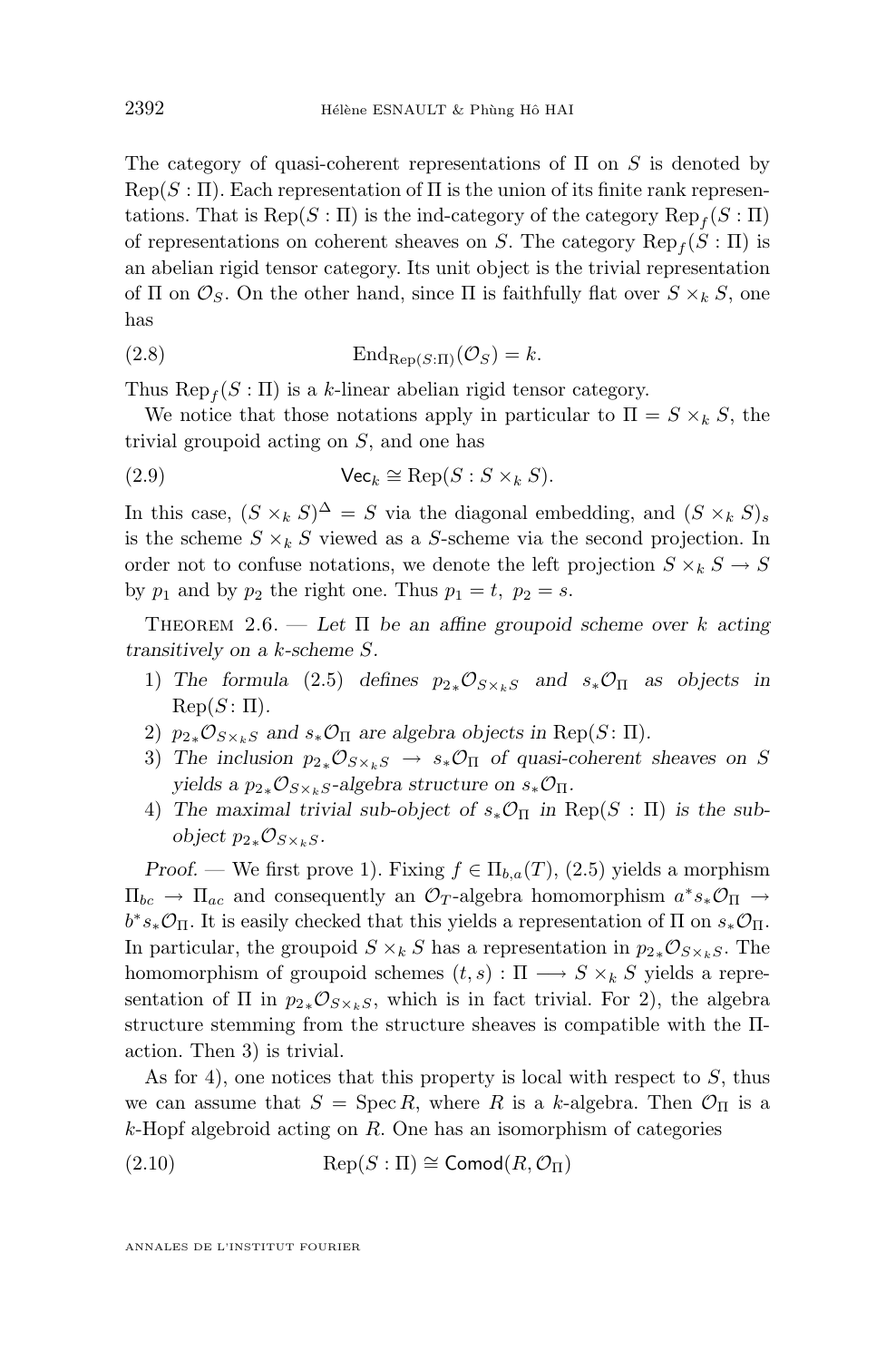<span id="page-13-0"></span>where Comod $(R, \mathcal{O}_{\Pi})$  denotes the category of right  $\mathcal{O}_{\Pi}$ -comodules in Mod<sub>R</sub>. Under this isomorphism, the representation of  $\Pi$  in  $s_*\mathcal{O}_{\Pi}$  corresponds to the coaction of  $\mathcal{O}_\Pi$  on itself by means of the coproduct  $\Delta: \mathcal{O}_\Pi \longrightarrow \mathcal{O}_\Pi$  s $\underset{R}{\otimes}_t \mathcal{O}_\Pi$ .<br>For  $M \subseteq \text{Bone}(S \cup \Pi)$  are besides noticed isomorphism For  $M \in \text{Rep}(S : \Pi)$ , one has the natural isomorphism

(2.11) 
$$
\text{Hom}_{\text{Rep}(S:\Pi)}(M, s_*\mathcal{O}_{\Pi}) \cong \text{Hom}_R(M, R), \ f \mapsto e \circ f
$$

where  $e : \mathcal{O}_{\Pi} \to R$  is the unit element morphism. Indeed, the inverse to this map is given by the coaction of  $\delta : M \to M \underset{R}{\otimes} _t \mathcal{O}_{\Pi}$  as follows

(2.12) 
$$
(\varphi: M \to R) \mapsto ((\varphi \otimes \text{Id})\delta: M \to M \otimes_t \mathcal{O}_{\Pi} \to \mathcal{O}_{\Pi}).
$$

In particular, if we take  $M = R$ , the trivial representation of  $\Pi$ , then we see that

(2.13) 
$$
\text{Hom}_{\text{Comod}(R:\mathcal{O}_{\Pi})}(R,\mathcal{O}_{\Pi}) \cong R.
$$

Notice that in Comod( $R, \mathcal{O}_{\Pi}$ ), one has  $\text{Hom}_{\text{Comod}(R, \mathcal{O}_{\Pi})}(R, R) \cong k$ . We conclude that the maximal trivial sub-comodule of  $\mathcal{O}_{\Pi}$  is  $R \otimes_k R$ . This finishes the proof.  $\Box$ 

In order to apply the theory of Tannaka duality as developed by Deligne in [\[2\]](#page-32-0), one needs a fiber functor. Let  $S$  be a scheme defined over  $k$  and let

$$
(2.14) \qquad \rho : \mathsf{FConn}(X) \to \mathsf{QCoh}(S)
$$

be a fiber functor with values in the category of quasi-coherent sheaves over S, as in [\[2,](#page-32-0) Section 1]. Such a  $\rho$  exists. For example, a very tautological one is provided by  $S = X$ ,  $\rho = \tau$  (for tautological):

$$
\mathsf{FConn}(X)\to\mathsf{QCoh}(X), (V,\nabla)\mapsto V.
$$

Then the functor from  $S \times_k S$ -schemes to Sets, which assigns to any  $(b, a)$ :  $T \to S \times_k S$  the set of natural isomorphisms  $\mathsf{Iso}^\otimes_T(a^*\rho, b^*\rho)$  of fiber functors to  $\mathsf{QCoh}(T)$ , is representable by the affine groupoid scheme

$$
(t,s): \Pi := \operatorname{Aut}^{\otimes}(\rho) \to S \times_k S
$$

defined over k and acting transitively over  $S$  ([\[2,](#page-32-0) Théorème 1.12]):

(2.15) 
$$
\operatorname{Iso}_{T}^{\otimes}(a^*\rho,b^*\rho)\cong \operatorname{Mor}_{S\times_k S}(T,\Pi).
$$

Tannaka duality asserts in particular that  $\rho$  induces an equivalence between  $\mathsf{FConn}(X)$  and the category  $\operatorname{Rep}_f(S:\Pi)$  of representations of  $\Pi$  in coherent sheaves over S. This equivalence extends to an equivalence between the ind-category  $Ind-FConn(X)$  of connections which are union of finite subconnections and the category  $\text{Rep}(S : \Pi)$  of representations of  $\Pi$  in quasicoherent sheaves on S.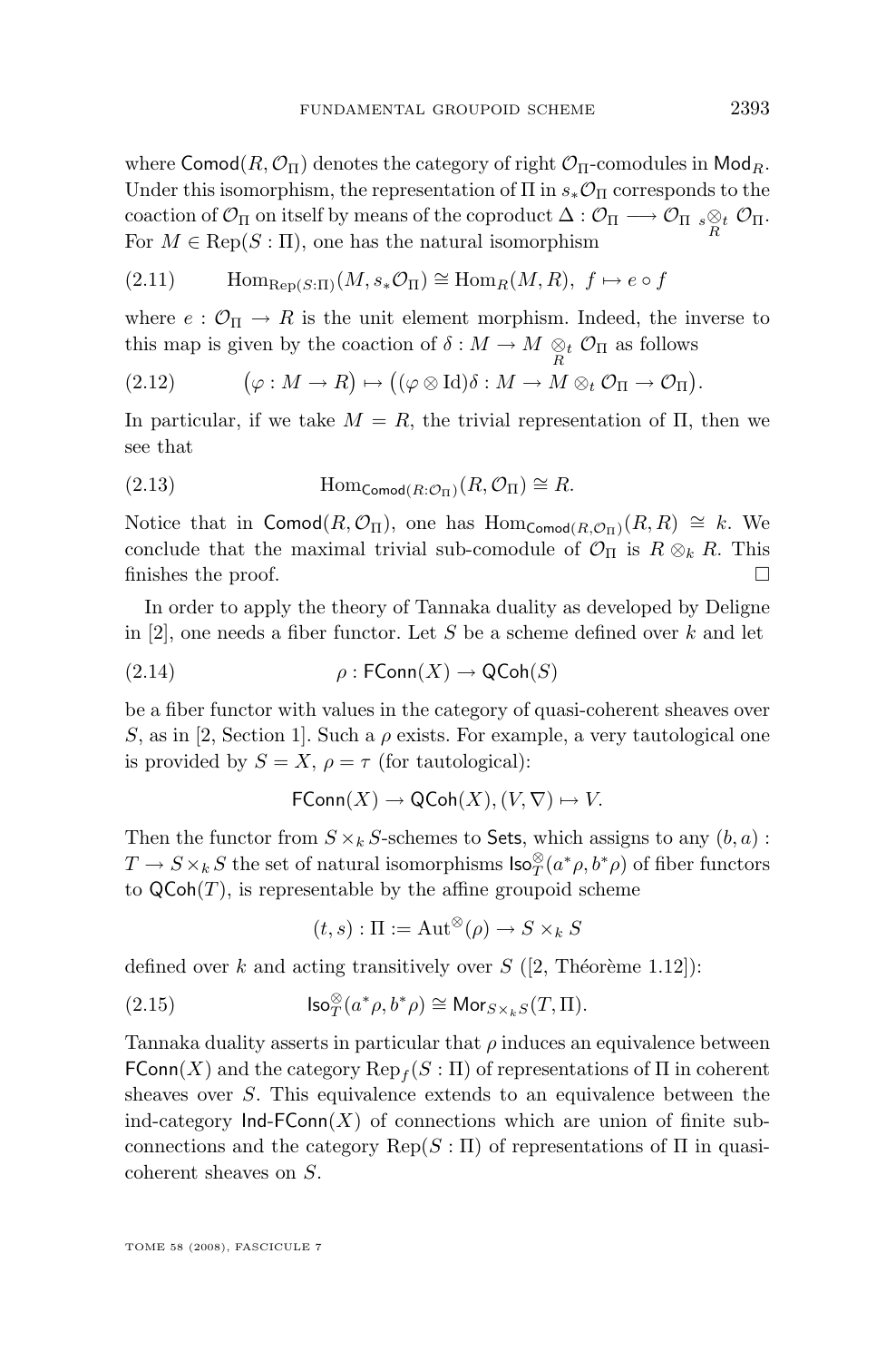<span id="page-14-0"></span>It follows from [\(2.15\)](#page-13-0) for  $T = \Pi$ ,  $(b, a) = (t, s)$  that there is an isomorphism

$$
(2.16) \t\t s^*\rho \cong t^*\rho.
$$

We now translate via Tannaka duality the assertions of Theorem [2.6.](#page-12-0)

THEOREM 2.7. — Let X be a smooth scheme of finite type defined over *a* field *k* of characteristic 0. Let S be a k-scheme and  $\rho$  :  $\mathsf{FConn}(X) \to$  $\mathsf{QCoh}(S)$  *be a fiber functor. Let*  $\Pi = \mathrm{Aut}^{\otimes}(\rho)$  *be the corresponding Tannaka* k*-groupoid scheme acting on* S*. Then there is a diagram of* k*-schemes*



*with the following properties.*

1)  $s_\rho$  is a  $\Pi^\Delta$ -principal bundle, that is

$$
X_{\rho} \times_{S \times_k X} X_{\rho} \cong X_{\rho} \times_S \Pi^{\Delta}.
$$

- 2)  $R^0(p_\rho)_{*DR}(X_\rho/S) := R^0(p_\rho)_{*}(\Omega^{\bullet}_{X_\rho/S}) = \mathcal{O}_S.$
- 3) For all objects  $N = (W, \nabla)$  in  $\mathsf{FConn}(X)$ , the connection

$$
\pi_\rho^* N:\pi_\rho^* W\to \pi_\rho^* W\otimes_{\mathcal{O}_{X_\rho}} \Omega^1_{X_\rho/S}
$$

*relative to* S *is endowed with an isomorphism with the relative connection*

$$
p_\rho^* \rho(N) = (p_\rho^{-1} \rho(N) \otimes_{p_\rho^{-1} \mathcal{O}_S} \mathcal{O}_{X_\rho}, \operatorname{Id} \otimes d_{X_\rho/S})
$$

which is generated by the relative flat sections  $p_{\rho}^{-1}\rho(N)$ . This iso*morphism is compatible with all morphisms in*  $\mathsf{FConn}(X)$ *.* 

4) One recovers the fiber functor  $\rho$  *via*  $X_{\rho}$  *by an isomorphism* 

$$
\rho(N) \cong R^0(p_\rho)_{*DR}(X_\rho/S, \pi_\rho^*N)
$$

which is compatible with all morphisms in  $\mathsf{FConn}(X)$ . In particular, *the data in* (2.17) *are equivalent to the datum*  $\rho$  *(which defines*  $\Pi$ *)*.

5) This construction is compatible with base change: if  $u : T \to S$  is *a* morphism of *k*-schemes, and  $u^*\rho$ :  $\mathsf{FConn}(X) \to \mathsf{QCoh}(T)$  is the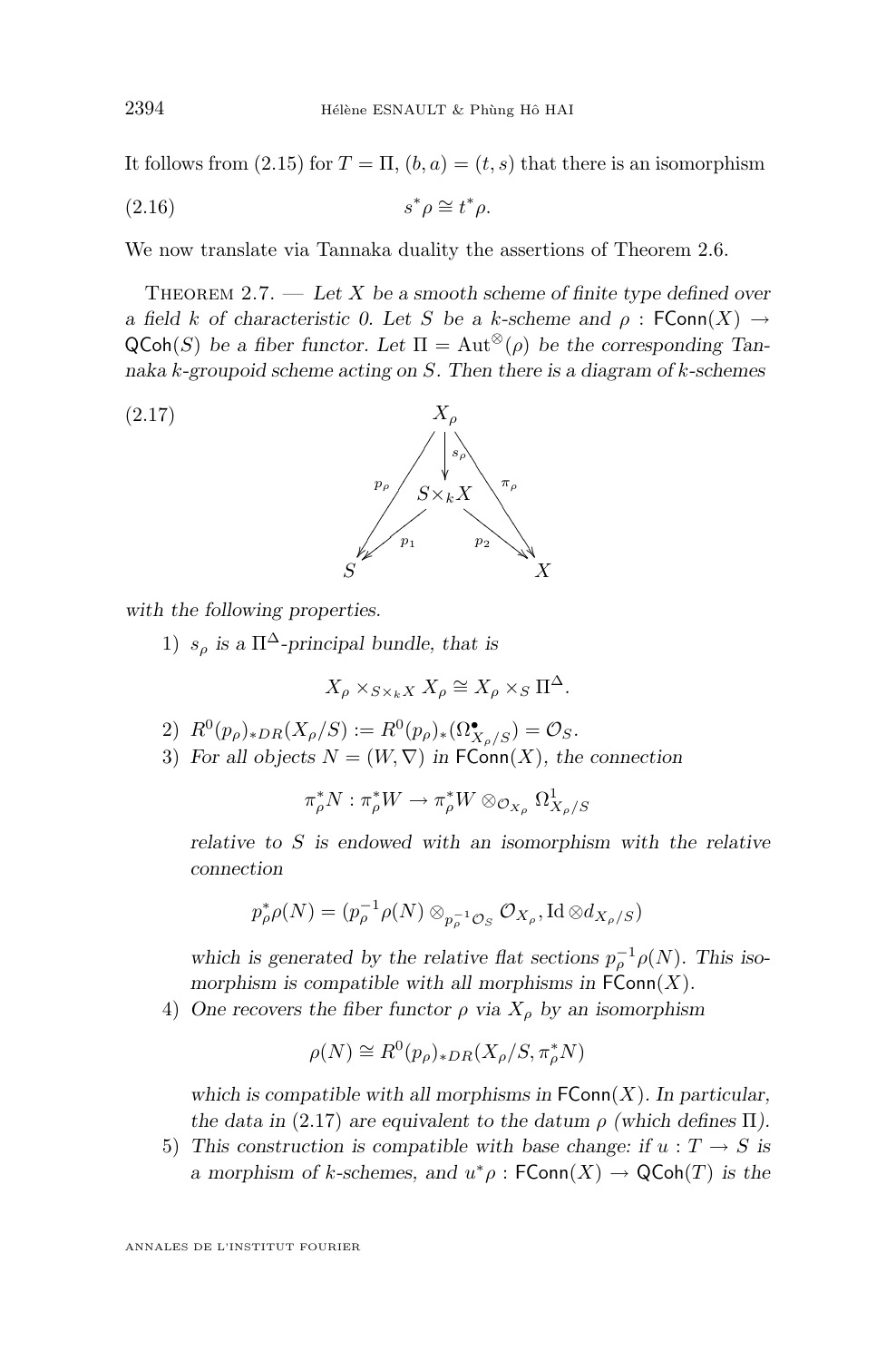*composite fiber functor, then one has a cartesian diagram*

<span id="page-15-0"></span> $X_{u^*\rho} \longrightarrow X_\rho$  $s_{u^*\rho}$   $s_{\rho}$  $\mathbf{r}$ ľ  $T \times_k X \xrightarrow[u \times 1]{} S \times_k X$ (2.18)

*which makes 1), 2), 3) functorial.*

*Proof.* — We define  $A = (B, D) \subset M = (V, \nabla)$  to be the objects in Ind-FConn(X) which are mapped by  $\rho$  to  $p_{2*}\mathcal{O}_{S\times_kS} \subset s_*\mathcal{O}_{\Pi}$  defined in Theorem [2.6.](#page-12-0) By construction,  $B = p_{2*} \mathcal{O}_{S \times_k X}$ , where  $p_2 : S \times_k X \to X$ . Since  $p_{2*}\mathcal{O}_{S\times_kS}$  is an  $\mathcal{O}_S$ -algebra with trivial action of  $\Pi$ , it follows that A, as an object in  $\textsf{Ind-FConn}(X)$ , is trivial and is an algebra over  $(\mathcal{O}_X, d)$ . The algebra structure forces via the Leibniz formula the connection D to be of the form  $p_{2*}(D')$ , where D' is a relative connection on  $S \times_k X/S$ . The inclusion  $(\mathcal{O}_X, d) \subset (B, D)$  implies that  $D'(1) = d(1) = 0$ , hence  $D' = d_{S \times kX/S}$ . Thus we have

(2.19) 
$$
\operatorname{Spec}_{X} B = S \times_{k} X, B = (p_{2})_{*} \mathcal{O}_{S \times_{k} X},
$$

$$
D = (p_{2})_{*} (d_{S \times_{k} X/S} : \mathcal{O}_{S \times_{k} X} \longrightarrow \Omega_{S \times_{k} X/S}^{1})
$$

$$
\rho((p_{2})_{*} (\mathcal{O}_{S \times_{k} X}, d_{S \times_{k} X/S})) = (p_{2})_{*} \mathcal{O}_{S \times_{k} S}.
$$

We now apply to  $M \supset A$  a similar argument. Since  $s_*\mathcal{O}_{\Pi}$  is a  $p_{2*}\mathcal{O}_{S\times_kS}$ algebra as a representation of  $\Pi$ , M is an A-algebra object in  $\textsf{Ind-FConn}(X)$ . The geometric information yields that V is a B-algebra. Thus, setting  $X_{\rho} =$  $Spec_{X} V$ , we obtain a morphism  $s_{\rho}: X_{\rho} \to S \times_{k} X$ . The algebra structure in Ind-FConn(X) forces  $\nabla$  to be coming from a relative connection  $\nabla'$ :  $\mathcal{O}_{X_{\rho}} \to \Omega^1_{X_{\rho}/S}$ . Moreover the inclusion  $A \subset M$  implies  $\nabla'(1) = D(1) = 0$ , thus  $\nabla' = d_{X_0/S}$ . Summarizing, Theorem [2.6,](#page-12-0) 3) translates as follows

(2.20)  
\n
$$
X_{\rho} = \operatorname{Spec}_{X}(V) \xrightarrow{s_{\rho}} S \times_{k} X
$$
\n
$$
V = (\pi_{\rho})_{*} \mathcal{O}_{X_{\rho}}, \nabla = (\pi_{\rho})_{*} (d_{X_{\rho}/S} : \mathcal{O}_{X_{\rho}} \longrightarrow \Omega^{1}_{X_{\rho}/S}),
$$
\n
$$
\rho((\pi_{\rho})_{*} (\mathcal{O}_{X_{\rho}}, d_{X_{\rho}/S})) = s_{*} \mathcal{O}_{\Pi}.
$$

Now Theorem [2.6,](#page-12-0) 1) together with  $(2.6)$  shows 1). To show 2) we first notice that  $Ind-FConn(X)$  is a full sub-category of the category of flat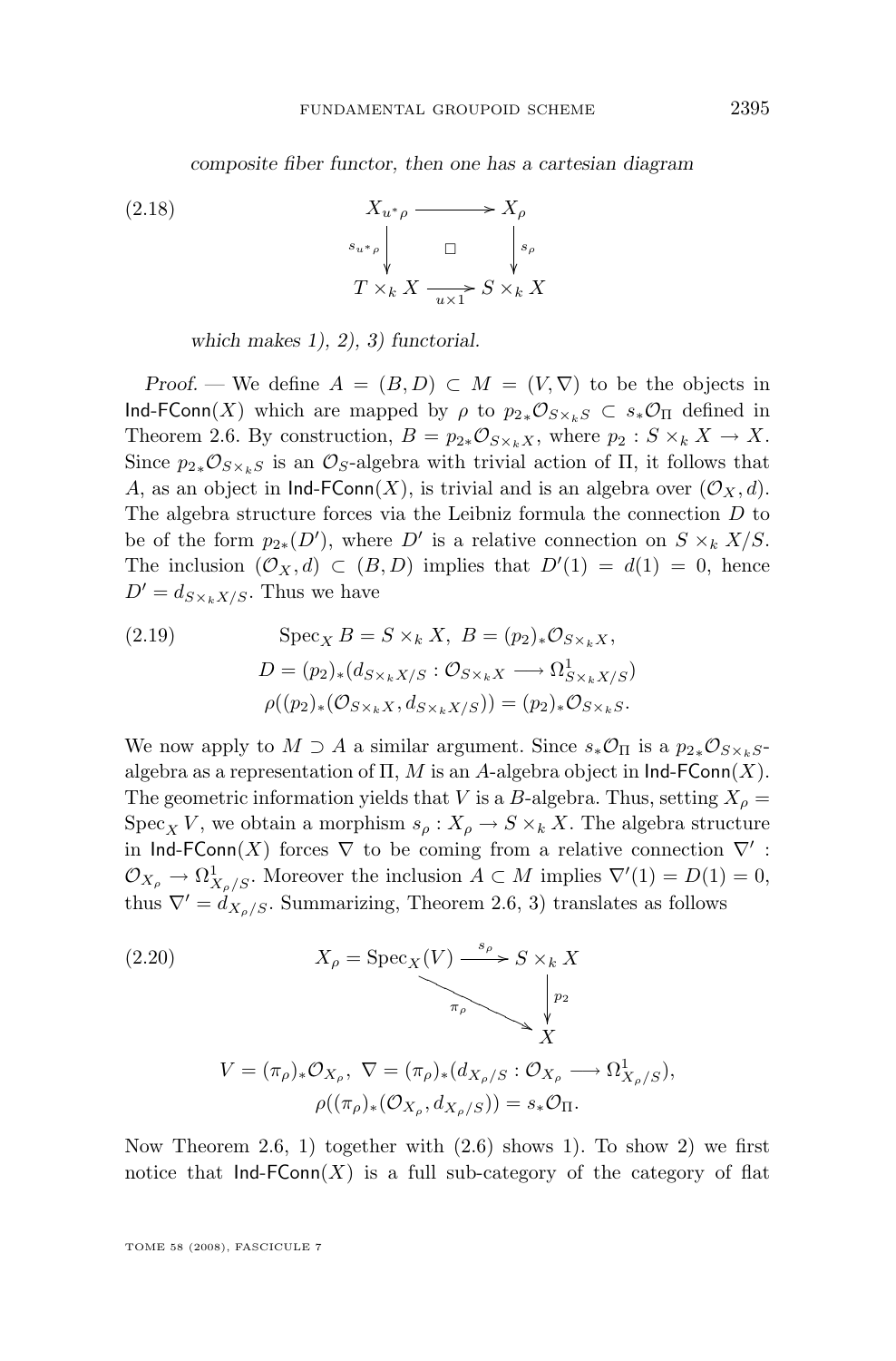<span id="page-16-0"></span>connections on X. Therefore, by Theorem [2.6](#page-12-0) 4),  $(B, D)$  is the maximal trivial sub-connection of  $(V, \nabla)$  in the latter category. So one obtains that  $H^0_{DR}(X,M) = B$ , or said differently,  $R^0(p_\rho)_{D,R}(X_\rho/S) :=$  $R^0(p_\rho)_*(\Omega^\bullet_{X_\rho/S}) = \mathcal{O}_S.$ 

We prove 3). For N in FConn(X), one has  $s^*\rho(N) \cong t^*\rho(N)$  by [\(2.16\)](#page-14-0). Since  $\rho(N)$  is locally free ([\[2,](#page-32-0) 1.6]), projection formula applied to s yields  $\rho(N) \otimes_{\mathcal{O}_S} s_* \mathcal{O}_{\Pi} \cong s_* t^* \rho(N)$  as representations of  $\Pi$ . The Tannaka dual of the left hand side is  $(\pi_{\rho*}\pi_{\rho}^*N)$  while the Tannaka dual of the right hand side is  $(\pi_{\rho})_*(p_{\rho}^{-1}\rho(N) \otimes_{p_{\rho}^{-1}\mathcal{O}_S} \mathcal{O}_{X_{\rho}}, 1 \otimes d_{X_{\rho}/S})$ . This shows 3).

For Claim 4), we just notice that by projection formula applied to the locally free bundle  $\rho(N)$  and the connection  $\pi_P^* N$  relative to S, one has

$$
R^{0}(p_{\rho})_{*DR}((p_{\rho}^{-1}\rho(N)\otimes_{p_{\rho}^{-1}\mathcal{O}_{S}}\mathcal{O}_{X_{\rho}},1\otimes d_{X_{\rho}/S}))
$$
  
=  $\rho(N)\otimes_{\mathcal{O}_{S}}R^{0}(p_{\rho})_{*DR}(\mathcal{O}_{X_{\rho}},d_{X_{\rho}/S})$ 

By 2), this expression is equal to  $\rho(N)$ , while by 3), it is isomorphic to  $R^0(p_\rho)_{*DR}(X_\rho/S, \pi_\rho^*N)$ . This shows 4). Finally, the functoriality in 5) is the translation of the base change property  $(2, (3.5.1))$ .

DEFINITION 2.8.

1) We fix an embedding  $k \subset \overline{k}$  which defines  $Spec(\overline{k})$  as a k-scheme. *Let*  $\rho$ : FConn(X)  $\rightarrow$  Vec<sub>k</sub> be a fiber functor. Then  $\pi_{\rho}: X_{\rho} \rightarrow X$  in [\(2.13\)](#page-13-0) *has the factorization*

(2.21) 
$$
X_{\rho} \xrightarrow{\ s_{\rho} \ } \bar{k} \times_{k} X
$$
\n
$$
\overbrace{\qquad \qquad \pi_{\rho} \ }^{p_{2}} \qquad \qquad X
$$

where  $s_o$  is a principal bundle over X under the  $\bar{k}$ -pro-finite group *scheme*  $\Pi^{\Delta}$ *. In particular it is a pro-finite étale covering. Thus*  $\pi_{\rho}$  *is an (infinite) étale covering of* X *which we call* the universal covering of X associated to  $\rho$ .

2) Let  $\rho = \tau$  be the tautological functor which assigns to a connection  $(V, \nabla)$  *its underlying bundle V. Then by definition* 

$$
(X_{\tau} \xrightarrow{s_{\tau}} X \times_{s} X) = (\Pi \xrightarrow{(t,s)} X \times_{k} X),
$$

with  $\Pi = \text{Aut}^{\otimes}(\tau)$ *. Since this groupoid plays a special rôle, we denote it by*  $\Pi(X, \tau)$  *and call it* the total fundamental groupoid scheme of X*.*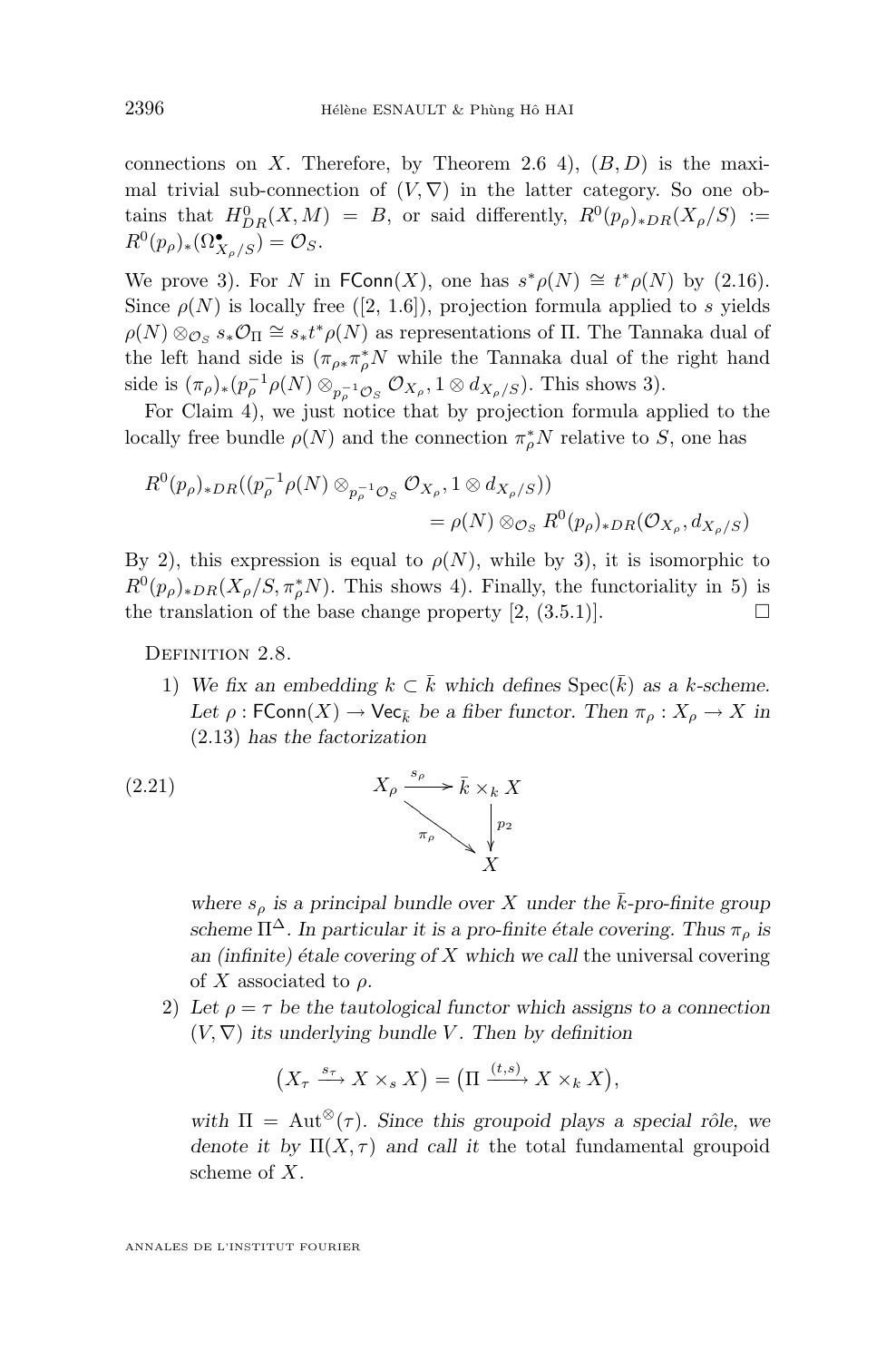<span id="page-17-0"></span>PROPOSITION 2.9. — Let  $\rho$ : FConn(X)  $\longrightarrow$  Vec<sub>k</sub> be a neutral fiber *functor. Then for all finite field extensions*  $L \supset k$ ,  $\rho$  *lifts uniquely to*  $\rho_L$ :  $\mathsf{FConn}(X\times_k L)\to \mathsf{Vec}_L$ .

*Proof.* — Since  $\rho$  is a neutral functor,  $\Pi = \text{Aut}^{\otimes}(\rho)$  is a group scheme over k. Tannaka duality reads  $\mathsf{FConn}(X) \stackrel{\rho}{\to} \operatorname{Rep}(\Pi)$ . By Property [2.5,](#page-9-0) 4), FConn(X  $\times_k L$ ) is the L-base change of FConn(X) in the sense of [\[8,](#page-32-0) Corollary 5.6]. So Tannaka duality lifts to the duality  $\rho_L$ : FConn(X)  $\rightarrow$  $\text{Rep}_{L}(\Pi \times_{k} L)$  which fits in the following commutative diagram

(2.22) 
$$
\begin{array}{cccc}\n\text{FConn}(X) & \xrightarrow{\rho} & \text{Rep}_k(\Pi) \\
\downarrow & & \downarrow \\
\text{FConn}(X \times_k L) & \xrightarrow{\rho_L} & \text{Rep}_L(\Pi \times_k L).\n\end{array}
$$

We define the functor  $\rho_L$  as follows. Let  $\pi$  be the projection  $X \times_k L \to$ X. Then for any connection  $N \in \text{FConn}(X \times_k L)$  one has the canonical projection  $\pi^*\pi_*N \to N$  of connections in FConn $(X \times_k L)$ . Consequently, by considering the dual connection  $N^{\vee}$ , one obtains an injection  $N \to (\pi^* \pi_* N^\vee)^\vee \cong \pi^* (\pi_* N^\vee)^\vee$ . Thus N is uniquely determined by a morphism  $f_N \in H^0_{DR}(X \times_k L, \pi^*((\pi_* N)^\vee \otimes (\pi_* N^\vee)^\vee))$ . Via the base change isomorphism

(2.23) 
$$
H_{DR}^0(X \times_k L, \pi^* M) \xrightarrow{\cong} H_{DR}^0(X, M) \otimes_k L,
$$

one can interpret  $f_N$  as an element of

$$
H^0_{DR}(X, (\pi_*N)^\vee \otimes (\pi_*N^\vee)^\vee) \otimes_k L \cong \mathrm{Hom}_{\mathsf{FConn}(X)}\, \pi_*N, (\pi_*N^\vee)^\vee) \otimes_k L
$$

We define now the functor  $\rho_L$  on objects of  $\text{FConn}(X \times_k L)$  of the form  $\pi^*M$  by setting  $\rho_L(\pi^*M) = \rho(M) \otimes_k L$  and (2.23) allows us to define  $\rho_L$ on morphisms from  $\pi^*M$  to  $\pi^*M'$ .

Next, we extend  $\rho_L$  to an arbitrary object N by defining  $\rho_L(N)$  to be the image of  $\rho_L(f_N)$  in  $\rho_L((\pi_*N^\vee)^\vee)$ .

As for unicity, if  $\rho'$  is another lifting of  $\rho$ , then it has to agree on  $f_N$  with  $\rho_L$ , thus has to agree with  $\rho_L$  for all N.

*Notation 2.10. —* With notations as in Proposition [2.9,](#page-16-0) we denote by  $\rho_L$  the unique lifting of  $\rho$  to  $X \times_k L$  and by  $\rho \times_k \overline{k}$  the induced lifting on  $X \times_k \overline{k}$ , once an algebraic closure  $k \subset \overline{k}$  of k has been fixed.

Theorem 2.11. — *Let* X *be a smooth scheme of finite type defined over a field* k *of characteristic 0.* We fix an embedding  $k \text{ }\subset k$  which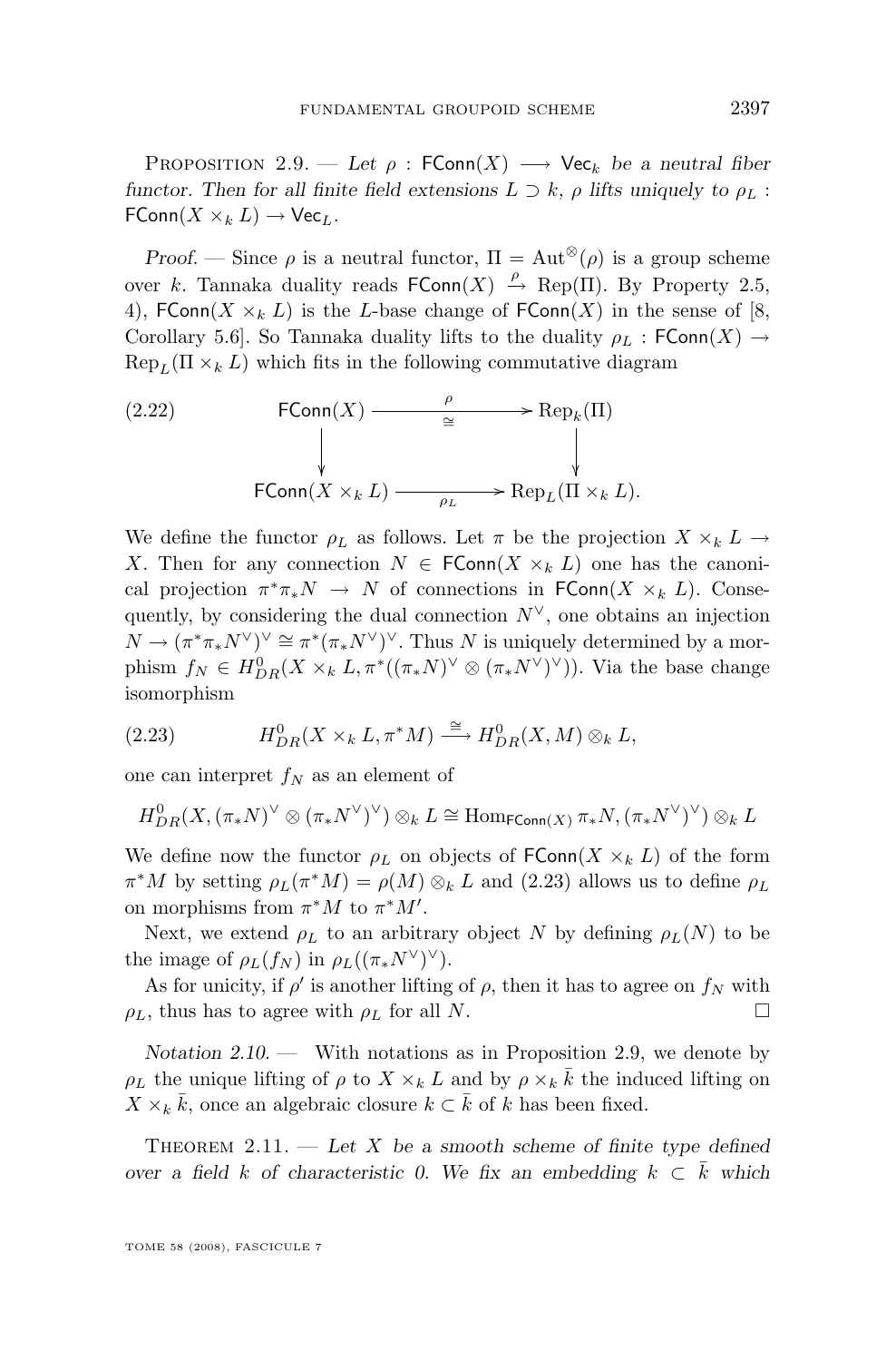*defines*  $Spec(\bar{k})$  *as a k-scheme. Assume there is a neutral fiber functor*  $\rho$ : FConn(X)  $\rightarrow$  Vec<sub>k</sub>. Then one has an isomorphism



*In particular, this yields a cartesian diagram*

(2.25) 
$$
X_{\rho \times_k \bar{k}} \cong \bar{k} \times_k X_{\rho} \longrightarrow \bar{k} \times_k X.
$$

$$
\downarrow \qquad \qquad \Box \qquad \downarrow p_2
$$

$$
X_{\rho} \longrightarrow X
$$

*Proof.* — If  $\Pi = \text{Aut}^{\otimes}(\rho)$  is as in the proof of Proposition [2.9,](#page-16-0) then by construction,  $\Pi \times_k \bar{k} = \text{Aut}^{\otimes}(\rho) \times_k \bar{k}$ . Thus base change as in Theorem [2.7,](#page-14-0) 5) implies the wished base change property for  $X_{\rho}$ .

We now come back to the converse of Properties [2.5,](#page-9-0) 3).

COROLLARY 2.12. — Let X be as in Definition [2.1.](#page-8-0) Then  $\mathsf{FConn}(X)$  is a *semi-simple category. Consequently any object of*  $\text{FConn}(X)$  *is Weil-finite.* 

*Proof.* — We have to show that an exact sequence  $\epsilon : 0 \to M \to P \to$  $N \to 0$  splits, or equivalently, that the corresponding cohomology class in  $H_{DR}^1(X, N^{\vee}\otimes M)$ , also denoted by  $\epsilon$ , vanishes. Since de Rham cohomology fulfills base change,  $\epsilon$  vanishes if and only if  $\epsilon \otimes_k \bar{k}$  vanishes in  $H^1_{DR}(X \times_k$  $\bar{k}, N^{\vee} \otimes M$ ). Thus we may assume that  $k = \bar{k}$ . Then we can find a krational point  $x \in X(k)$  and  $FConn(X)$  is a (neutral) Tannaka category with respect to the fiber functor  $\rho_x((V, \nabla)) = V|_x$ . The exact sequence  $\epsilon: 0 \to M \to P \to N \to 0$  lies in the category  $\langle M \oplus N \oplus P \rangle$ , which is finite by Properties [2.5,](#page-9-0) 3). Hence its Tannaka group  $H$  is a finite group scheme over  $\bar{k}$ , and one has a surjective factorization

(2.26) 
$$
X_{\rho} \longrightarrow X_{H}
$$
\n
$$
\uparrow \qquad \qquad \downarrow \qquad \qquad \downarrow \qquad \qquad \downarrow \qquad \downarrow
$$
\n
$$
X
$$

where  $\pi_H$  is a principal bundle under H. As  $\pi_H^*$  is injective on de Rham cohomology, we are reduced to the case where  $N = M = (\mathcal{O}_X, d), P \cong$  $(\mathcal{O}_X, d) \oplus (\mathcal{O}_X, d)$ . Then necessarily  $\epsilon$  splits.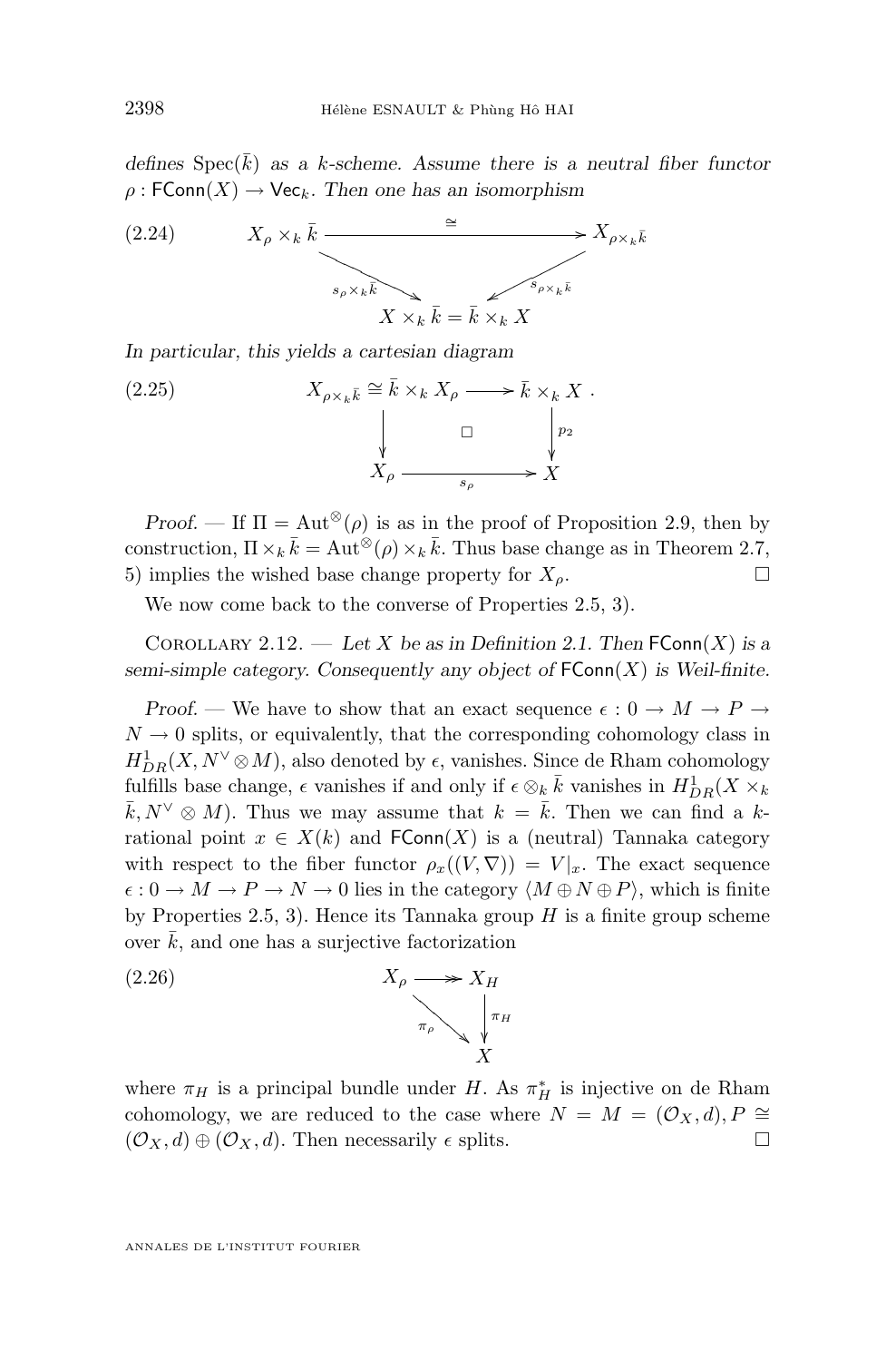<span id="page-19-0"></span>*Remarks 2.13.*

1) The notations are as in Theorem [2.7.](#page-14-0) Assume that  $\rho$  is a neutral fiber functor. Then  $\Pi = \text{Aut}^{\otimes}(\rho)$  is an affine pro-finite k-group scheme,  $S = \text{Spec}(k)$  and by definition  $s_*\mathcal{O}_{\Pi} = k[\Pi]$ . Then [\(2.20\)](#page-15-0) yields in particular

(2.27) 
$$
\rho((\pi_{\rho})_{*}(\mathcal{O}_{X_{\rho}}, d_{X_{\rho}/k})) = k[\Pi].
$$

Let us assume that  $\rho = \rho_x$ , where  $x \in X(k)$  and  $\rho_x((V, \nabla)) = V|_x$ . Then (2.27) reads

(2.28) 
$$
(\pi_{\rho_x})_*(\mathcal{O}_{X_{\rho_x}})|_x = k[\Pi].
$$

Here the k-structure on the k-group scheme  $\Pi$  is via the residue field  $k$  of  $x$ . Thus in particular,

(2.29) 
$$
1 \in \Pi(k) = \pi_{\rho_x}^{-1}(x)(k) \subset X_{\rho_x}(k)
$$

and the rational point  $x$  of  $X$  lifts all the way up to the universal covering of X associated to  $\rho_x$ .

2) Theorem [2.7,](#page-14-0) 4) says in loose terms that all fiber functors of  $FConn(X)$  are cohomological, as they are canonically isomorphic to a 0-th relative de Rham cohomology. On the other hand, there are not geometric in the sense that they do not come from rational points of  $X$  or of some compactification (for the latter, see discussion in section 5). A simple example is provided by a smooth projective rational curve defined over a number field k, and without any rational point. Then  $FConn(X)$  is trivial, thus has the neutral fiber functor  $M = (V, \nabla) \mapsto H^0_{DR}(X, V)$ . Yet there are no rational points anywhere around.

Recall the definition of Nori's category of Nori finite bundles ([\[11,](#page-32-0) Chapter II]). Let X be a proper reduced scheme defined over a perfect field  $k$ . Assume X is connected in the sense that  $H^0(X, \mathcal{O}_X) = k$ . Then the category  $\mathcal{C}^N(X)$  of Nori finite bundles is the full sub-category of the quasicoherent category  $\mathsf{QCoh}(X)$  consisting of bundles which in  $\mathsf{QCoh}(X)$  are sub-quotients of Weil-finite bundles, where a bundle is Weil-finite when there are polynomials  $f, g \in \mathbb{N}[T], f \neq g$  so that  $f(M)$  is isomorphic to  $g(M)$ .

Let  $\omega: \mathcal{C}^N(X) \longrightarrow \mathsf{QCoh}(X)$  be a fiber functor, where S is a scheme over k. Then one can redo word by word the whole construction of Theo-rem [2.7](#page-14-0) with  $(\mathsf{FConn}(X), \rho)$  replaced by  $(\mathcal{C}^N(X), \omega)$ , as it goes purely via Tannaka duality. We denote by  $\Pi^N = \text{Aut}^{\otimes}(\omega)$  the k-groupoid scheme acting transitively on S. One obtains the following.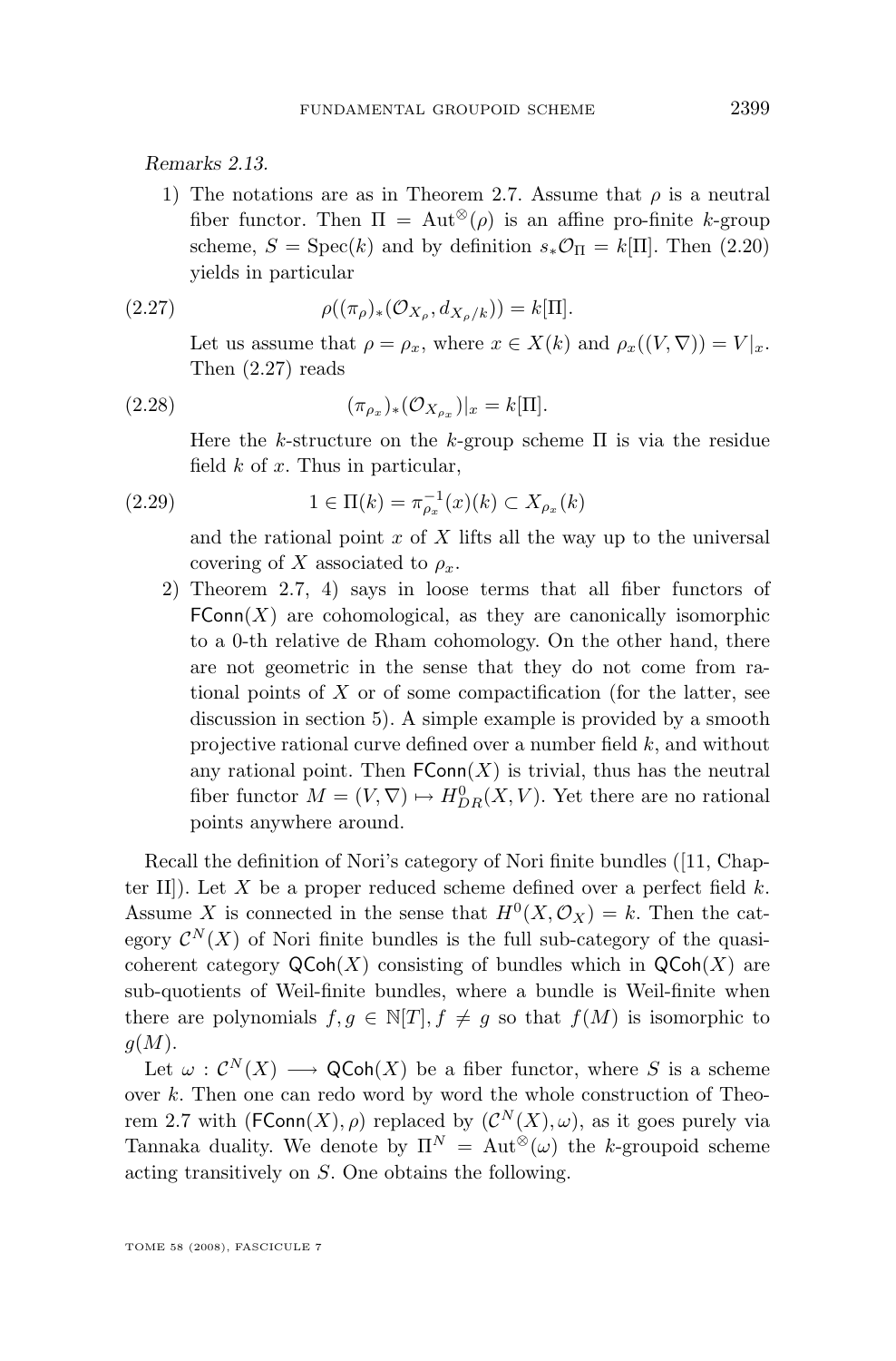<span id="page-20-0"></span>Proposition 2.14. — *Let* X *be a connected proper reduced scheme of finite type over a perfect field k. Let*  $\omega$  *be a fiber functor*  $\mathcal{C}^N(X) \longrightarrow$  $QCoh(S)$  where S is a k-scheme and let  $\Pi^N = \text{Aut}^{\otimes}(\omega)$  be the correspond*ing Tannaka groupoid scheme acting on* S*. Then there is a diagram of* k*-schemes*

(2.30)



*with the following properties.*

1')  $s^N_\omega$  is a  $(\Pi^N)^{\Delta}$ -principal bundle, that is

$$
X_\omega^N\times_{S\times_kX}X_\omega^N\cong X_\omega^N\times_S(\Pi^N)^\Delta.
$$

- 2')  $R^0(p_\omega^N)_*(\mathcal{O}_{X_\omega^N}) = \mathcal{O}_S$ .
- 3') For all objects V in  $\mathcal{C}^N(X)$ , the bundle  $(\pi_\omega^N)^*V$  is endowed with an *isomorphism with the bundle*  $(p_\omega^N)^* \omega(V)$  *which is compatible with all morphisms in*  $\mathcal{C}^N(X)$ *.*
- 4') One recovers the fiber functor  $\omega$  via  $X_{\rho}^N$  by an isomorphism

$$
\omega(M) \cong R^0(p_\omega^N)_*(X_\omega/S, \pi_\omega^*M)
$$

which is compatible with all morphisms in  $\mathcal{C}^N(X)$ . In particular, *the data in* (2.30) *are equivalent to the datum*  $\omega$  *(which defines*  $\Pi^N$ ).

5') This construction is compatible with base change: if  $u : T \to S$ *is a morphism of k-schemes, and*  $u^*\omega$  :  $C^N(X) \to \mathsf{QCoh}(T)$  *is the composite fiber functor, then one has a cartesian diagram*

(2.31)  
\n
$$
X_{u^*\omega}^N \xrightarrow{\qquad} X_{\omega}^N
$$
\n
$$
s_{u^*\omega}^N \qquad \Box \qquad \int_{s_{\omega}^N} s_{\omega}^N
$$
\n
$$
T \times_k X \xrightarrow{\qquad \qquad}_{u \times 1} S \times_k X
$$

*which make 1), 2), 3) functorial.*

6') *(see Definition [2.8,](#page-16-0) 2).* If  $\omega$  is the tautological fiber functor  $\iota$  defined *by*  $\iota(V) = V$ *, then* 

$$
(XtN \xrightarrow{s_{\tau}} X \times_{s} X) = (\PiN \xrightarrow{(t,s)} X \times_{k} X).
$$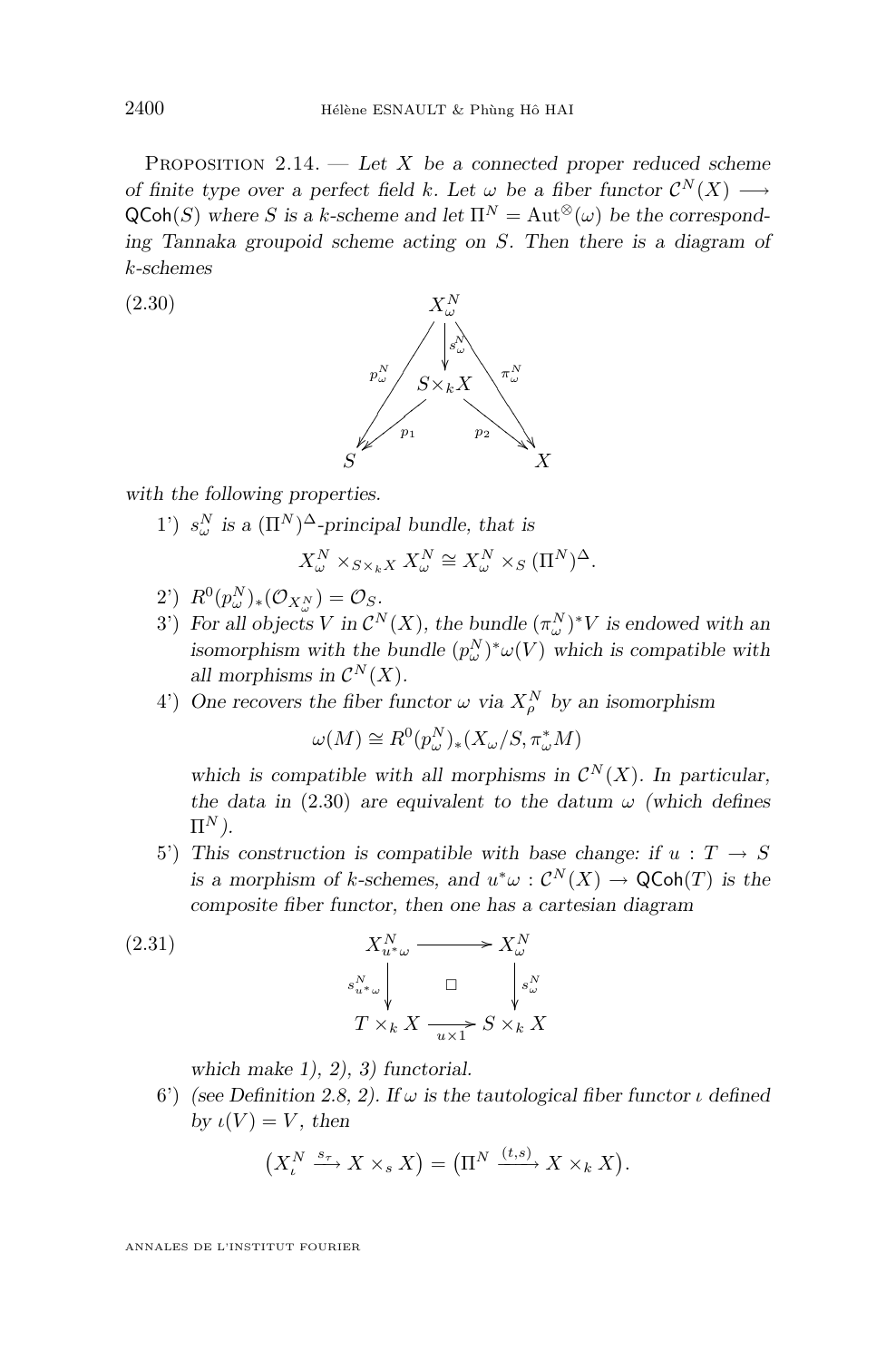<span id="page-21-0"></span>THEOREM  $2.15.$  — Let X be a smooth proper scheme of finite type *over a field* k of characteristic 0 with  $k = H^0(X, \mathcal{O}_X)$ . Then the functor  $F : \mathsf{FConn}(X) \to \mathcal{C}^N(X), F((V, \nabla)) = V$  *is an equivalence of Tannaka categories.*

*Proof.* – Since both categories  $\mathsf{FConn}(X)$  and  $\mathcal{C}^N(X)$  satisfy the base change property in the sense of Property [2.5,](#page-9-0) 4), we may assume that  $k = \overline{k}$ .

Let V be a finite bundle, we want to associate to it a connection  $\nabla_V$ , such that  $(V, \nabla_V)$  is a finite connection. Denote by T the full tensor sub-category of  $\mathcal{C}^N(X)$  generated by V. It is a finite category. We apply the construction in Proposition [2.14](#page-19-0) to  $\omega = \iota : \mathcal{T} \longrightarrow \mathsf{QCoh}(X)$ , defined by  $\iota(V) = V$ . Then [\(2.30\)](#page-20-0) reads



where t, s are the structure morphisms. The scheme  $X_{\mathcal{T}}$  is a principal bundle over  $X \times_k X$  under the finite X-group scheme  $(\Pi_{\mathcal{T}})^{\Delta}$ . For an object V in  $\mathcal{T}$ , 3') becomes a functorial isomorphism

$$
(2.33) \t t^*V \cong s^*V.
$$

Let  $d_{\text{rel}}$  denote the relative differential  $\mathcal{O}_{X_{\mathcal{T}}} \to \Omega^1_{X_{\mathcal{T}}}/s^*\Omega^1_X$  on  $X_{\mathcal{T}}/X$  with respect to the morphism  $s$ . Then the bundle  $s^*V$  carries the canonical connection

$$
(2.34) \quad s^*V = s^{-1}V \otimes_{s^{-1}\mathcal{O}_X} \mathcal{O}_{X_\mathcal{T}} \xrightarrow{\mathrm{Id}_V \otimes d_{\mathrm{rel}}} s^{-1}V \otimes_{s^{-1}\mathcal{O}_X} (\Omega^1_{X_\mathcal{T}}/s^*\Omega^1_X).
$$

Then (2.33) implies that (2.34) can be rewritten as

(2.35) 
$$
t^*V \xrightarrow{\mathrm{Id}_V \otimes d_{\mathrm{rel}}} t^*(V) \otimes_{\mathcal{O}_{X_T}} t^*(\Omega_X^1).
$$

Applying  $R^0 t_*$  to (2.35), the property 2') together with projection formula implies that one obtains a connection

(2.36) 
$$
\nabla_V := R^0 t_* (\text{Id}_V \otimes d_{\text{rel}}) : V \to V \otimes_{\mathcal{O}_X} \Omega^1_X.
$$

Integrability of Id<sub>V</sub>  $\otimes d_{\text{rel}}$  implies integrability of  $\nabla_V$ . The compatibility of Id<sub>V</sub>  $\otimes d_{rel}$  with morphisms in  $\mathcal{C}^N(X)$  implies the compatibility of  $\nabla_V$  with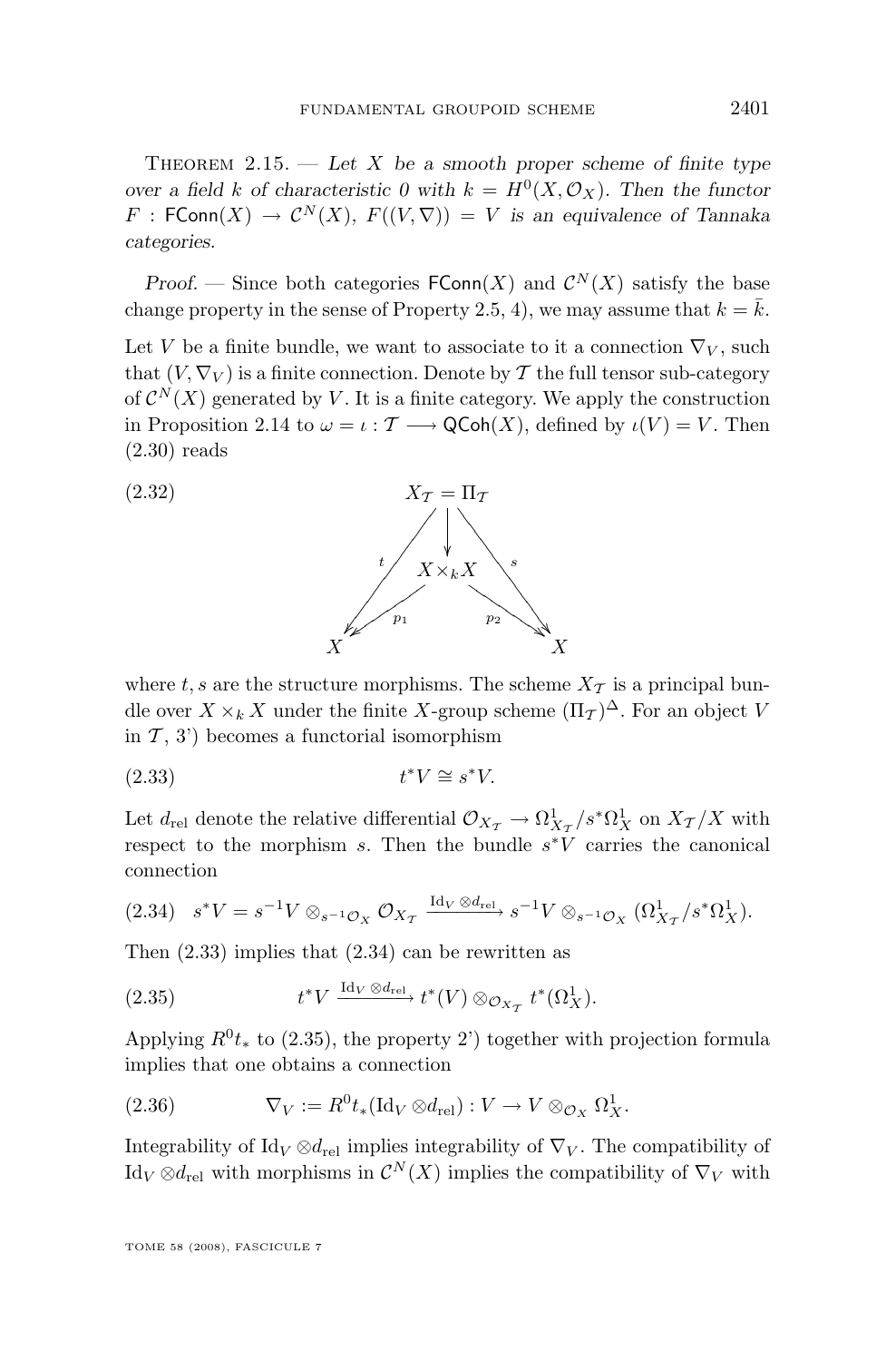morphisms in  $\mathcal{C}^N(X)$  as well. We conclude that  $\nabla_V$  defines a functor (2.37)  $\mathcal{C}^N(X) \to \text{Conn}(X), V \mapsto (V, \nabla_V).$ 

It remains to show that  $(V, \nabla_V)$  is in FConn $(X)$ . To this aim, we fix a k-rational point  $x : \text{Spec}(k) \to X$  and consider the restriction of [\(2.32\)](#page-21-0) to  $X_{\mathcal{T},x} \to X \times_k x$ , where  $X_{\mathcal{T},x} = s^{-1}x$ . The restriction of t to  $X_{\mathcal{T},x}$ will be denoted by  $t_x: X_{\mathcal{T},x} \to X$ . This is a principal bundle under the finite k-group scheme  $(\Pi_{\tau})^{\Delta}|_x$ , the fiber of  $(\Pi_{\tau})^{\Delta} \to X$  above x. Since the connection Id<sub>V</sub>  $\otimes d_{rel}$  in [\(2.34\)](#page-21-0), or equivalently [\(2.35\)](#page-21-0) is relative to the X-factor on the right, we can restrict it to  $X_{\mathcal{T},x}$  to obtain a connection

$$
(\operatorname{Id}_V\otimes d_{\operatorname{rel}})|_{{X}_{\mathcal{T},x}}:t_x^*V \xrightarrow{\operatorname{Id}_V\otimes d_{\operatorname{rel}} }t_x^*(V)\otimes_{{\mathcal O}_{{X}_{\mathcal{T},x}}}t_x^*(\Omega_X^1).
$$

Since  $t^*V$  was generated by the relatively flat sections  $s^{-1}V$  of  $\mathrm{Id}_V \otimes d_{\mathrm{rel}}$ ,  $t_x^*V$  is generated by the relative flat sections  $V|x$  of  $(\mathrm{Id}_V \otimes d_{\mathrm{rel}})|_{X_{\mathcal{T},x}}$ . On the other hand, by construction

(2.38) 
$$
t_x^*(V, \nabla_V) = (\text{Id}_V \otimes d_{\text{rel}})|_{X_{\mathcal{T},x}}.
$$

Thus  $(V, \nabla_V)$  is trivializable when pulled back to the principal bundle  $t_x: X_{\mathcal{T},x} \to X$  under the finite group scheme  $(\Pi_{\tau})^{\Delta}|_x$ . Hence  $(V, \nabla_V)$  is a sub-connection of a direct sum of copies of the connection  $(W, \nabla_W) :=$  $(t_x)_*(\mathcal{O}_{X_{\mathcal{T},x}}, d_{\text{rel}})$ , which is known to be finite as it fulfills the equation

(2.39) 
$$
(W, \nabla_W)^{\otimes 2} \cong (W, \nabla_W)^{\oplus \text{rank}W}.
$$

Hence  $(V, \nabla)$  is finite. We conclude that  $(2.37)$  has image in FConn $(X)$ . Since the composite functor

(2.40) 
$$
\mathsf{FConn}(X) \xrightarrow{F \hookrightarrow} \mathcal{C}^N(X) \xrightarrow{(2.37) \hookrightarrow} \mathsf{FConn}(X)
$$

is the identity, and both F and  $(2.37)$  are full. This finishes the proof.  $\Box$ 

#### **3. Splitting of groupoid schemes**

*Notation 3.1. —* Throughout this section, we will use the following notations. k is a field of characteristic 0, endowed with an algebraic closure  $\bar{k} \supset k$ . C is an abelian k-linear rigid tensor category, endowed with a fiber functor  $\rho : C \to \text{Vec}_{\bar{k}}$ . By [\[2,](#page-32-0) Théorème 1.12], the groupoid scheme  $\Pi = \text{Aut}^{\otimes}(\rho)$  over k, acting on  $\text{Spec}(\bar{k})$ , via  $(t, s) : \Pi \to \text{Spec}(\bar{k}) \times_k \text{Spec}(\bar{k}),$ is affine and acts transitively.  $\mathcal C$  is equivalent via the fiber functor to the category of finite dimensional representations of Π:

(3.1) 
$$
\mathcal{C} \xrightarrow{\rho \cong} \operatorname{Rep}_f(\operatorname{Spec}(\overline{k}):\Pi).
$$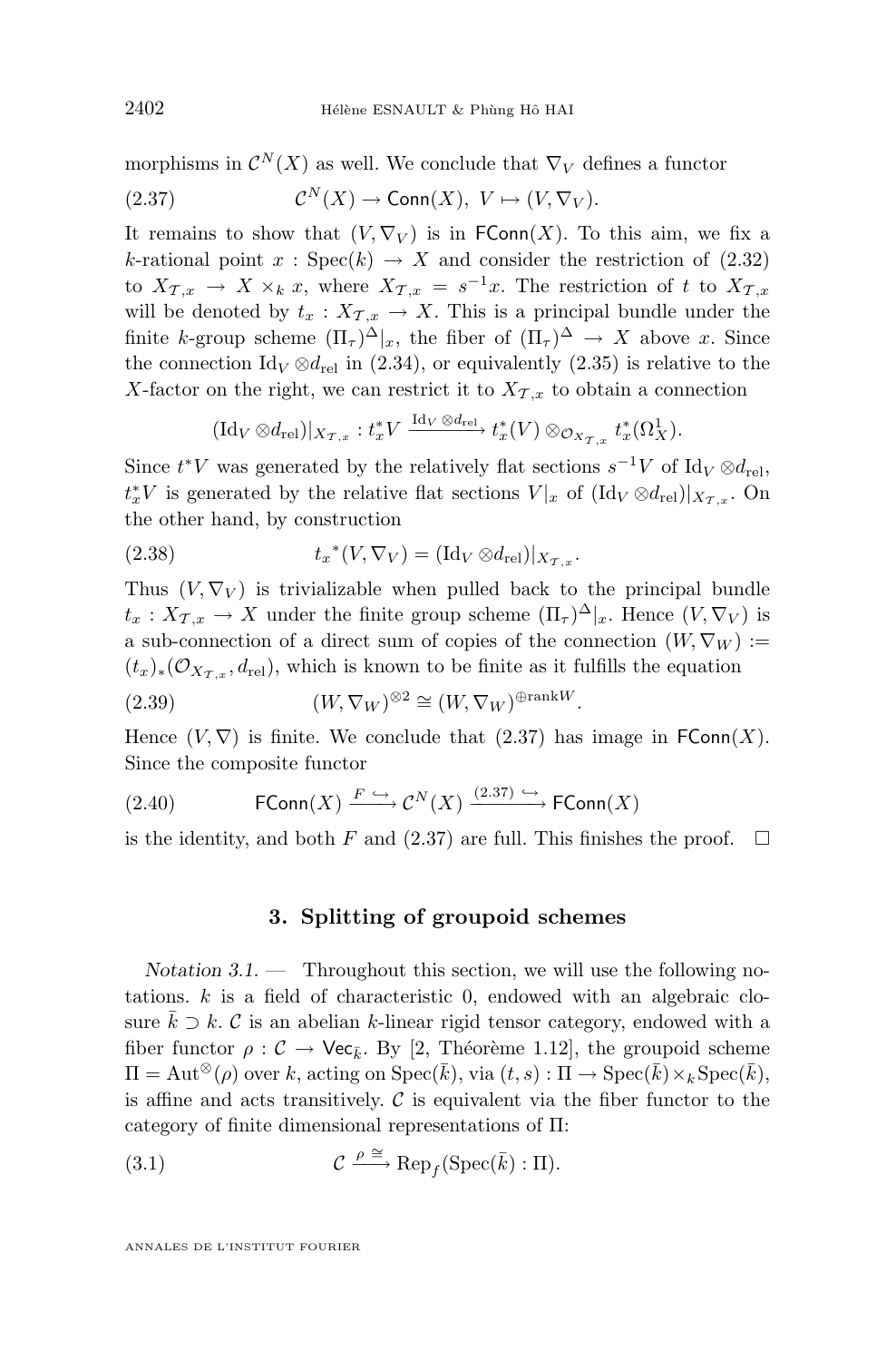<span id="page-23-0"></span>As in [\(2.3\)](#page-10-0), we denote by  $\Pi_s$  the scheme  $\Pi$  viewed as a k-scheme via the projection  $s : \Pi \to \text{Spec}(\overline{k})$ . So

(3.2) 
$$
\Pi_s(\bar{k}) = \left\{ \text{Spec}(\bar{k}) \longrightarrow \Pi \atop \text{Id} \searrow \downarrow s \atop \text{Spec}(\bar{k}) \right\}
$$

For  $C$  the trivial category, the objects of which being sums of finitely many copies of the unit object,  $\Pi$  is the groupoid scheme  $Spec(\overline{k})\times_k Spec(\overline{k})$  while  $\Pi_s(\bar{k})$  is identified via Galois theory with the pro-finite group  $Gal(\bar{k}/k)$ .

.

THEOREM 3.2.

1) There exists a group structure on  $\Pi_s(\bar{k})$  such that the map

$$
(t,s)|_{\Pi_s} : \Pi_s(\bar{k}) \to (\operatorname{Spec}(\bar{k}) \times_k \operatorname{Spec}(\bar{k}))_s(\bar{k}) \cong \operatorname{Gal}(\bar{k}/k)
$$

*is a group homomorphism, the kernel of which is*  $\Pi^{\Delta}(\bar{k})$ *.* 

2) *Splittings of*

$$
(t,s)|_{\Pi_s} \colon \Pi_s(\bar{k}) \to (\operatorname{Spec}(\bar{k}) \times_k \operatorname{Spec}(\bar{k}))_s(\bar{k}) \cong \operatorname{Gal}(\bar{k}/k)
$$

*as group homomorphisms are in one to one correspondence with splittings of*  $(t, s)$ :  $\Pi \rightarrow \text{Spec}(\overline{k}) \times_k \text{Spec}(\overline{k})$  *as k-affine groupoid scheme homomorphisms.*

3) *There is a one to one correspondence between neutral fiber functors of*  $\mathcal{C}$ *, up to natural equivalence, and splittings of*  $(t, s)$  *up to an inner conjugation of*  $\Pi$  *given by an element of*  $\Pi^{\Delta}(\bar{k})$ *.* 

*Proof.* — Let  $\theta \in \Pi_s(\bar{k})$ , set  $\gamma = t\theta$ : Spec $(\bar{k}) \stackrel{\theta}{\to} \Pi_s \stackrel{t}{\to} \text{Spec}(\bar{k})$ . As the morphisms are all over  $Spec(k), \gamma$  is an element of  $Gal(\bar{k}/k)$ . By definition, θ is a tensor isomorphism between  $\rho$  and  $\gamma^*(\rho)$ , where  $\gamma^*(\rho)$  is the Spec( $\bar{k}$ )valued fiber functor on C which is the composite of  $\rho : \mathcal{C} \to \mathsf{Vec}_{\bar{k}}$  with  $\gamma^*:\mathsf{Vec}_{\bar{k}}\to\mathsf{Vec}_{\bar{k}},\,\,V\mapsto V\otimes_\gamma\bar{k}.$ 

$$
\rho \xrightarrow{\theta \cong} \gamma^* \circ \rho.
$$

Thus given  $\theta'$  with image  $\gamma'$ , the group structure is simply given by the compositum

(3.4) 
$$
\theta \cdot \theta' : \rho \xrightarrow{\theta' \cong} (\gamma')^* \circ \rho \xrightarrow{(\gamma')^* \theta \cong} (\gamma')^* \circ \gamma^* \circ \rho = (\gamma \circ \gamma')^* \circ \rho.
$$

The inverse to  $\theta$  is  $\gamma^*(\theta^{-1})$ . This shows 1).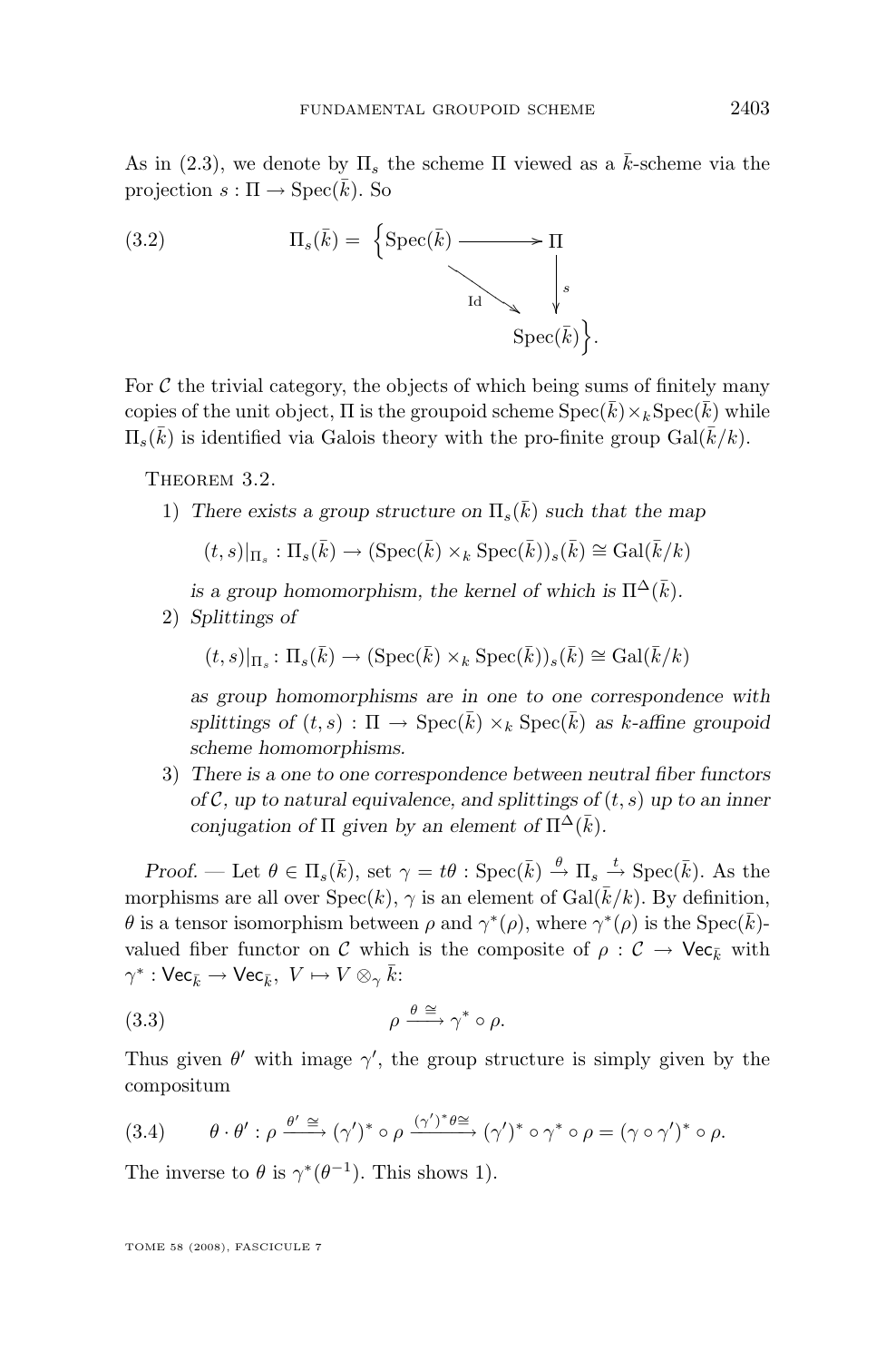Assume that one has a splitting  $\sigma_s$ :  $Gal(\bar{k}/k) \rightarrow \Pi_s(\bar{k})$  of the map  $(t, s)|_{\Pi_s(\bar{k})}: \Pi_s(\bar{k}) \to \text{Gal}(\bar{k}/k)$ . This means that to any  $\gamma$  in  $\text{Gal}(\bar{k}/k)$ , one assigns a map  $\sigma_s(\gamma) : \text{Spec}(\bar{k}) \to \Pi_s(\bar{k}),$  such that

$$
\sigma_s(\gamma) \cdot \sigma_s(\gamma') = \sigma_s(\gamma \circ \gamma'); \quad t(\sigma(\gamma)) = \gamma.
$$

As in the discussion above,  $\sigma_s(\gamma)$  defines a natural isomorphism  $\sigma_s(\gamma)$ :  $\rho \to \rho \otimes_{\gamma} \bar{k}$ . For a  $\bar{k}$ -vector space V we identify  $V \otimes_{\gamma} \bar{k}$  with V by setting  $v \otimes_{\gamma} a \mapsto v\gamma(a)$ . Consequently  $\sigma_s(\gamma)$  yields a natural action of Gal( $\bar{k}/k$ ) on ρ:

(3.5) 
$$
\gamma : \rho \xrightarrow{\sigma_s(\gamma)} \rho \otimes_{\gamma} \bar{k} \cong \rho, \ \gamma \in \text{Gal}(\bar{k}/k).
$$

Here "natural action" means that it commutes with morphism in  $\mathcal{C}$ . Galois theory applied to the values of the fiber functor  $\rho$  implies that there exists a k-form  $\rho_0$  for  $\rho: \rho = \rho_0 \otimes_k \bar{k}$ . Now the Tannaka construction of  $\Pi$  from  $\rho$  [\[2,](#page-32-0) Section 4.7] tells us that there exists a homomorphism of groupoid schemes acting on  $Spec(\bar{k})$ :  $\Pi \longrightarrow Spec(\bar{k}) \times_k Spec(\bar{k})$ . The converse claim is trivial. This finishes the proof of 2).

We turn now to the proof of 3). Notice that the structure map  $(t, s)$ considered as a homomorphism of groupoid schemes corresponds through Tannaka duality to the tautological fully faithful functor  $\beta$  :  $\mathsf{Vec}_{k}^{f} \to \mathcal{C}$ ,  $V \mapsto V \otimes_k I$ , which has the property that  $\rho \circ \beta$  is the base change  $\tau$ :  $\mathsf{Vec}_k^f \to \mathsf{Vec}_{\bar k},\ V \mapsto V\otimes_k \bar k.$  Here  $\mathsf{Vec}_k^f$  means the category of finite dimensional k-vector spaces. (See  $[3, \text{Proof of Theorem 2.11}].$  $[3, \text{Proof of Theorem 2.11}].$  Then splittings of  $(t, s)$  as homomorphisms of k-groupoid schemes acting on  $Spec(\overline{k})$  are in one to one correspondence with splittings  $\sigma$  of the functor  $\beta$  which are compatible with  $\tau$  and  $\rho$ . This means one has a functor  $\sigma : \mathcal{C} \to \mathsf{Vec}_{k}^f$  such that  $\sigma \circ \beta = \text{Id}$ , together with an isomorphism of tensor functor  $d : \tau \circ \sigma \to \rho$ . So the following diagram



commutes up to d.

By [\[2,](#page-32-0) Proposition 8.11], the isomorphism functor Iso<sup>⊗</sup>( $\rho, \tau \circ \sigma$ ) is representable by a torsor over  $Spec(\bar{k})$  under the  $\bar{k}$ -group scheme  $\Pi^{\Delta}$ . Thus, through Tannaka duality, neutral fiber functors of  $\mathcal C$  are in one to one correspondence with splittings to  $(t, s)$  up to an inner conjugation of  $\Pi$  given by an element of  $\Pi^{\Delta}(\bar{k})$ . This finishes the proof of 3).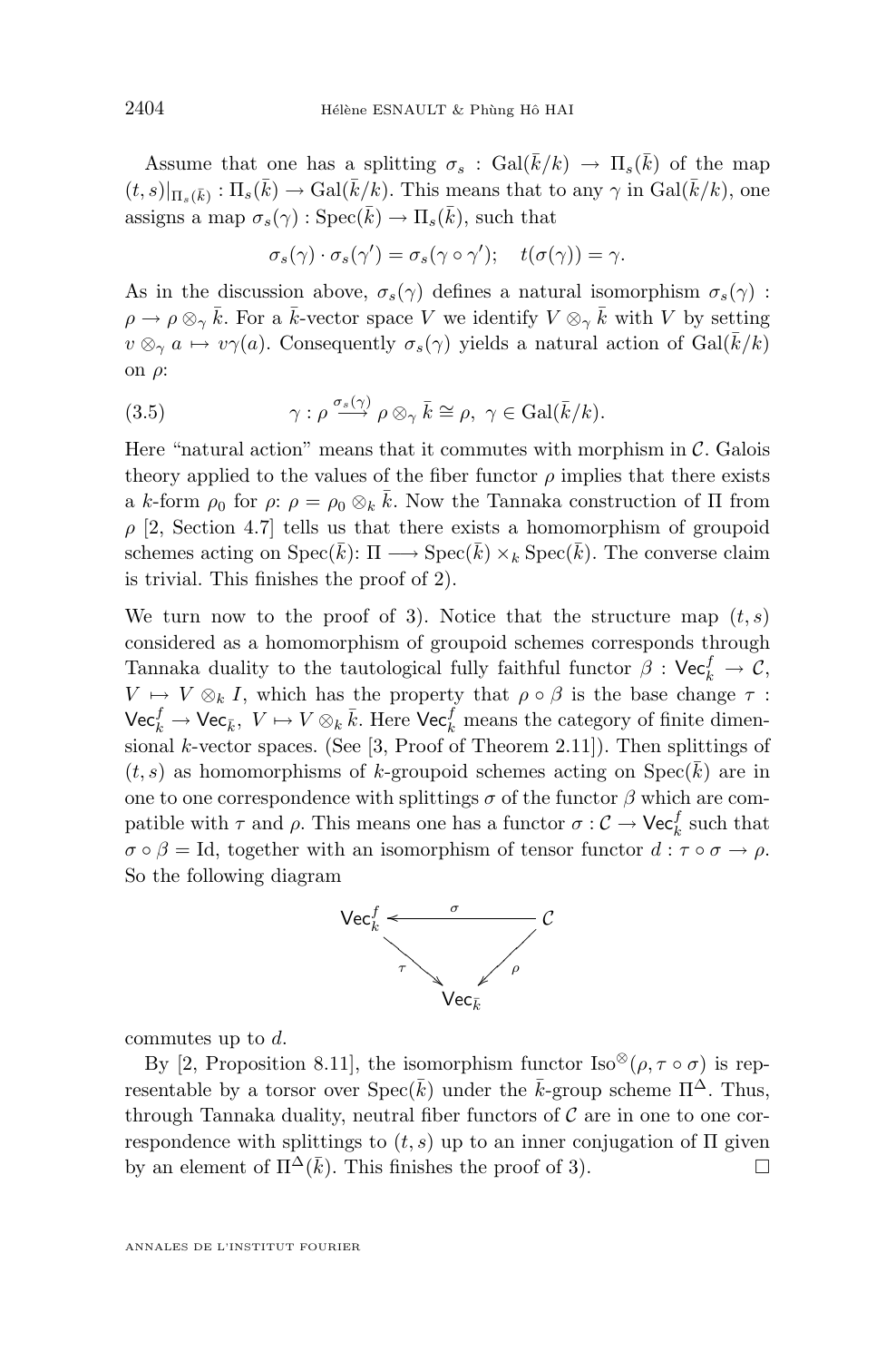#### **4. Grothendieck's arithmetic fundamental group**

For a scheme X defined over a field  $k$  Grothendieck introduces in [\[6,](#page-32-0) Section 5] the category  $\mathsf{ECov}(X)$  of finite étale coverings  $\pi: Y \to X$ , with Hom-Sets being X-morphisms. The choice of a geometric point  $\bar{x}$  of X defines a fiber functor  $\pi \mapsto \pi^{-1}(\bar{x})$  with value in the category of finite sets. The automorphism group of this functor is called the *arithmetic fundamental group of* X with base point  $\bar{x}$  and is denoted by  $\pi_1(X, \bar{x})$ . It is an abstract group, endowed with the pro-finite topology stemming from all its finite quotients. The main theorem claims an equivalence between finite sets with continuous  $\pi_1(X, \bar{x})$ -action and finite étale coverings of X. The equivalence also extends to an equivalence between pro-finite sets with continuous  $\pi_1(X, \bar{x})$ -action and pro-finite étale coverings of X. In particular, the action of  $\pi_1(X,\bar{x})$  on itself via translations defines the *universal profinite étale covering of* X *based at*  $\bar{x}$ . It will be denoted by  $\tilde{\pi}_{\bar{x}} : \tilde{X}_{\bar{x}} \to X$ . By definition,  $\widetilde{\pi}_{\overline{x}}^{-1}(\overline{x}) = \pi_1(X, \overline{x}).$ <br>This section is deveted to the a

This section is devoted to the comparison between Grothendieck's arithmetic fundamental group and our fundamental groupoid scheme, as well as between the universal pro-finite étale covering and a special case of the covering constructed in Theorem [2.7.](#page-14-0)

*Notation 4.1.* — In this section,  $X$  is again a smooth scheme of finite type over a field k of characteristic 0, with the property  $k = H_{DR}^0(X)$ . For a fiber functor  $\rho$  of  $\text{FConn}(X)$  we denote by

$$
\Pi(X,\rho) = \mathrm{Aut}^{\otimes}(\rho)
$$

the corresponding Tannaka k-groupoid scheme. (As compared to the notations of section 2 where we simply used the notation Π, we emphasize here  $\rho$ ). For a geometric point  $\bar{x}$  : Spec $(k) \rightarrow X$ , we denote by  $\rho_{\bar{x}}$ : FConn $(X) \to \text{Vec}_{\bar{k}}$  the fiber functor that assigns to a connection the fiber of the underlying bundle at  $\bar{x}$ . We simplify the notation by setting

$$
\Pi(X,\bar{x}) := \Pi(X,\rho_{\bar{x}}).
$$

We call this k-groupoid scheme acting on  $\operatorname{Spec}(\overline{k})$  the *fundamental groupoid scheme of* X with base point  $\bar{x}$ .

Recall that the embedding  $k \subset \overline{k}$  here is defined by the residue field of  $\overline{x}$ . Let  $L$  be a finite field extension of  $k$  in  $k$ . We define the  $L$ -base change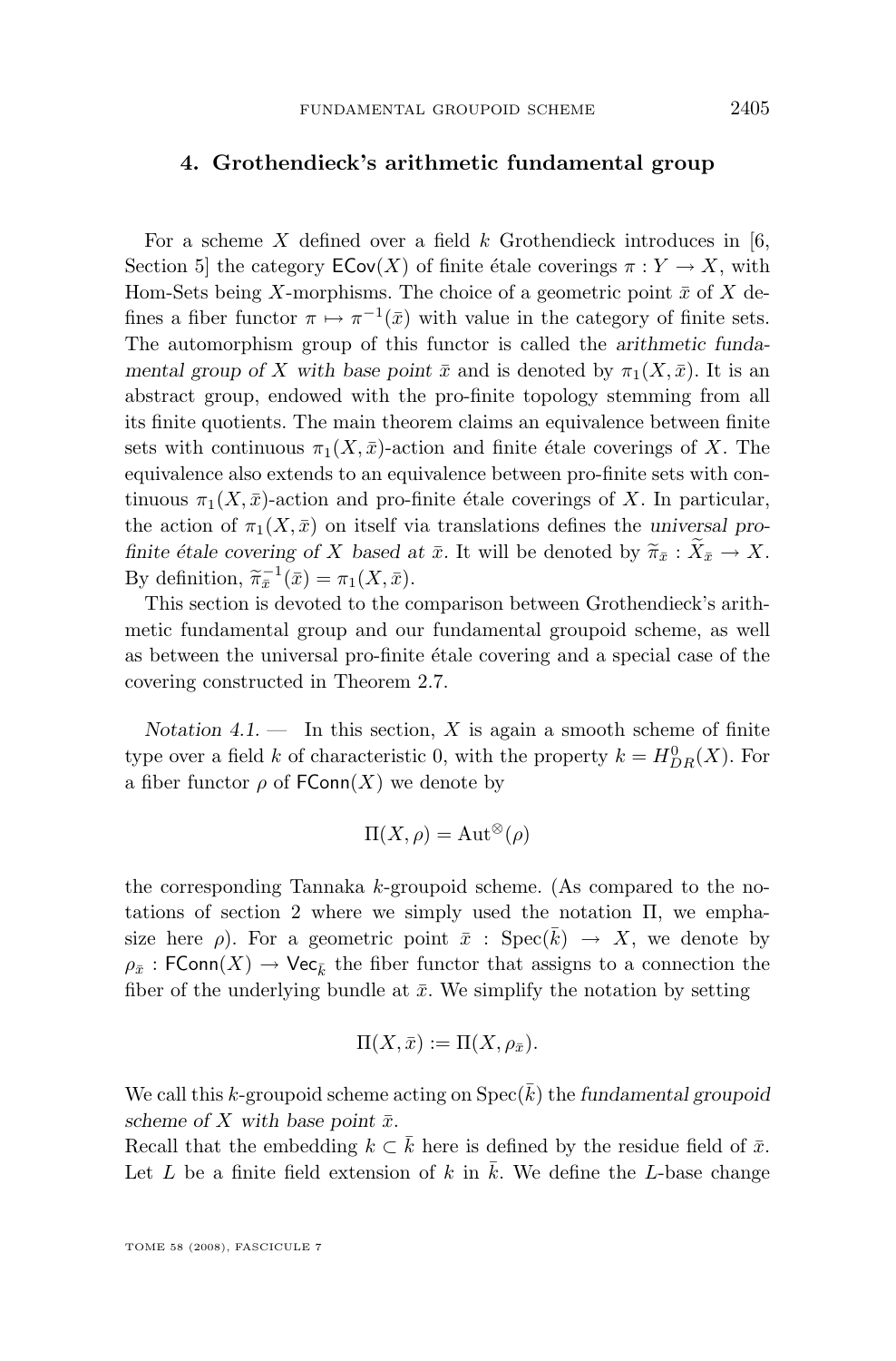<span id="page-26-0"></span> $\Pi(X,\bar{x})_L$  of  $\Pi(X,\bar{x})$  by the following cartesian product

$$
\Pi(X, \bar{x})_L \xrightarrow{q} \Pi(X, \bar{x})
$$
\n
$$
\downarrow \qquad \qquad \Box \qquad \qquad \downarrow
$$
\n
$$
\text{Spec } L \xrightarrow{\Delta} \text{Spec}(L) \times_k \text{Spec}(L)
$$

where the morphism  $\Pi(X,\bar{x}) \to \text{Spec}(L) \times_k \text{Spec}(L)$  is the composition of  $(t, s)$  with the projection  $Spec(\bar{k}) \times_k Spec(\bar{k}) \rightarrow Spec(L) \times_k Spec(L)$ . Then  $\Pi(X,\bar{x})_L$  is an *L*-groupoid scheme acting on  $Spec(\bar{k})$  and we have the following commutative diagram

$$
\Pi(X, \bar{x})_L \longrightarrow \Pi(X, \bar{x}) \longrightarrow \operatorname{Spec}(L) \times_k \operatorname{Spec}(L)
$$
\n
$$
\begin{array}{c}\n\downarrow \\
\downarrow \\
\downarrow \\
\operatorname{Spec}(\bar{k}) \times_L \operatorname{Spec}(\bar{k}) \longrightarrow \operatorname{Spec}(\bar{k}) \times_k \operatorname{Spec}(\bar{k}) \longrightarrow \operatorname{Spec}(L) \times_k \operatorname{Spec}(L)\n\end{array}
$$

which is an exact sequence of groupoid schemes in the sense of [\[8\]](#page-32-0).

LEMMA 4.2. — *For all finite extensions*  $L \supset k$  *with*  $L \subset \overline{k}$ *, one has a canonical isomorphism*

$$
\Pi(X \times_k L, \bar{x}) \cong \Pi(X, \bar{x})_L
$$

which implies that  $\Pi(X \times_k \bar{k}, \bar{x}) \cong \Pi(X, \bar{x})^{\Delta}$ . Consequently the following *diagram is an exact sequence of groupoid schemes*

(4.2) 
$$
\Pi(X \times_k \bar{k}, \bar{x}) \longrightarrow \Pi(X, \bar{x}) \longrightarrow \operatorname{Spec}(\bar{k}) \times_k \operatorname{Spec}(\bar{k})
$$
  
\n
$$
\downarrow \qquad \qquad \downarrow \qquad \qquad \downarrow \qquad \qquad \downarrow
$$
\n
$$
\operatorname{Spec}(\bar{k}) \longrightarrow \operatorname{Spec}(\bar{k}) \times_k \operatorname{Spec}(\bar{k}) \longrightarrow \operatorname{Spec}(\bar{k}) \times_k \operatorname{Spec}(\bar{k}),
$$

*where*  $\Delta$  *is the diagonal embedding.* 

*Proof.* — We apply the base change property [2.5,](#page-9-0) 4) and [\[8,](#page-32-0) Corollary 5.11] to obtain  $\Pi(X \times_k L, \bar{x}) \cong \Pi(X, \bar{x})_L$ . Taking the limit on all L, one obtains  $\Pi(X \times_k \bar{k}, \bar{x}) \cong \Pi(X \times_k \bar{k}, \bar{x})$ <sup>∆</sup>.

In the sequel, we use the simpler notation  $\bar{X} := X \times_k \bar{k}$ .

Applying the construction of Theorem [2.7](#page-14-0) to the category  $\mathsf{FConn}(X)$ equipped with the fiber functor at  $\bar{x}$ , ones obtains an étale cover

$$
(4.3) \t\t \pi_{\rho_{\bar{x}}} : (\bar{X})_{\rho_{\bar{x}}} \longrightarrow \bar{X}
$$

ANNALES DE L'INSTITUT FOURIER

(4.1)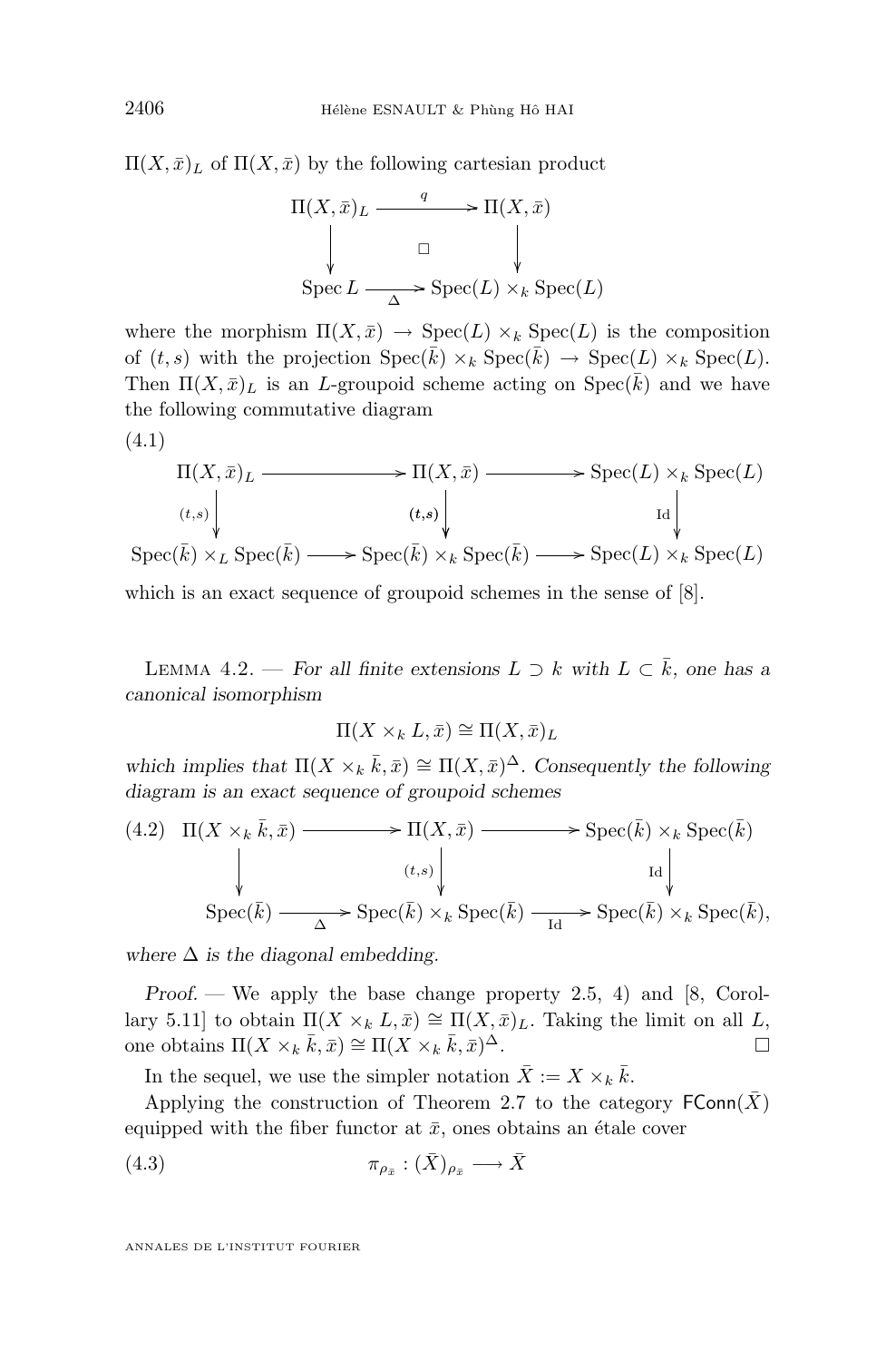<span id="page-27-0"></span>LEMMA 4.3. — The covering  $\pi_{\rho_{\bar{x}}} : (\bar{X})_{\rho_{\bar{x}}} \longrightarrow \bar{X}$  is the universal pro*finite étale covering*  $\widetilde{\pi}_{\bar{x}} : (\widetilde{\overline{X}})_{\bar{x}} \to \overline{X}$  *based at*  $\bar{x}$ *. In particular, one has the identification*  $\bar{\kappa} : \Pi(\bar{X}, \bar{x})(\bar{k}) \stackrel{\equiv}{\longrightarrow} \pi_1(\bar{X}, \bar{x})$  which decomposes as

(4.4) 
$$
\bar{\kappa} : \Pi(\bar{X}, \bar{x})(\bar{k}) = \pi_{\rho_{\bar{x}}}^{-1}(\bar{x}) = \widetilde{\pi}_{\bar{x}}^{-1}(\bar{x}) = \pi_1(\bar{X}, \bar{x}).
$$

*Proof.* — Since  $\bar{X}$  is defined over an algebraically closed field  $\bar{k}$ , its universal pro-finite étale covering based at  $\bar{x}$  is the pro-limit of finite Galois coverings  $Y \stackrel{G}{\longrightarrow} \bar{X}$  with  $H_{DR}^0(Y) = \bar{k}$ , which over  $\bar{k}$  simply means Y is connected. On the other hand, according to Theorem [2.7,](#page-14-0)  $\pi_{\rho_{\bar{x}}}$  is a principal bundle under the  $\bar{k}$ -group scheme  $\Pi(\bar{X}, \bar{x})$ . In fact, any finite full tensor sub-category T of FConn(X) defines a principal bundle  $(\bar{X})_{\mathcal{T},\rho_{\bar{x}}}$  under the  $\bar{k}$ -group scheme  $\Pi_{\mathcal{T}}(\bar{X}, \bar{x})$ , hence an étale Galois covering of X under the finite group  $\Pi_{\mathcal{I}}(\bar{X},\bar{x})(\bar{k})$  (since in characteristic 0, a finite group scheme is étale). Also according to Theorem [2.7,](#page-14-0) 2),  $H_{DR}^0((\bar{X})_{\mathcal{T},\rho_{\bar{x}}}) = \bar{k}$ , thus  $(\bar{X})_{\mathcal{T},\rho_{\bar{x}}}$  is connected. Since  $\mathsf{FConn}(\bar{X})$  is the union of its finite subcategories,  $\pi_{\rho_{\bar{x}}} : (\bar{X})_{\rho_{\bar{x}}} \to \bar{X}$  is the pro-limit of the  $\pi_{\mathcal{T},\rho_{\bar{x}}} : (\bar{X})_{\mathcal{T},\rho_{\bar{x}}} \to \bar{X}$ . Furthermore, by construction,  $\pi_{\mathcal{T},\rho_{\bar{x}}}^{-1}(\bar{x}) = \Pi_{\mathcal{T}}(\bar{X},\bar{x})$  as a  $\bar{k}$ -group scheme, where  $\overline{k}$  is the residue field of  $\overline{x}$ .

Conversely, let  $p : Y \to X$  be a Galois covering with Galois group G, with  $\pi_1(X,\bar{x}) \to G$ , thus with Y connected. Considering G as a  $\bar{k}$ algebraic constant group, then  $p: Y \to X$  is a principal bundle under G with  $G = p^{-1}(\bar{x})$ . Then  $M := p_*(\mathcal{O}_Y, d)$  is finite as it fulfills the relation  $M^{\otimes 2} \cong M^{\oplus \deg(p)}$ . If we denote by  $\mathcal T$  the full tensor sub-category generated by  $p_*(\mathcal{O}_Y, d)$  then  $G \cong \Pi_{\mathcal{T}}(\bar{X}, \bar{x})(\bar{k})$  and  $Y \cong (\bar{X})_{\mathcal{T}, \rho_{\bar{x}}}$ . Thus  $\pi_{\rho_{\bar{x}}}$  is the universal pro-finite étale covering of  $\bar{X}$  based at  $\bar{x}$ . This shows (4.4) and finishes the proof.  $\Box$ 

THEOREM 4.4. — Let  $X/k$  be smooth scheme with  $H_{DR}^0(X) = k$ . Let  $\bar{x} \rightarrow X$  be a geometric point with residue field k. Then [\(4.2\)](#page-26-0) induces an *exact sequence of pro-finite groups*

$$
(4.5) \quad 1 \to \Pi(\bar{X}, \bar{x})(\bar{k}) \to \Pi(X, \bar{x})_s(\bar{k}) \to (\text{Spec}(\bar{k}) \times_k \text{Spec}(\bar{k}))_s(\bar{k}) \to 1.
$$

*Furthermore, the identity*  $\bar{\kappa}$  *of Lemma [4.3](#page-26-0) extends to an identity of exact sequences of pro-finite groups*

$$
1 \longrightarrow \Pi(\bar{X}, \bar{x})(\bar{k}) \longrightarrow \Pi(X, \bar{x})_s(\bar{k}) \longrightarrow (\operatorname{Spec}(\bar{k}) \times_k \operatorname{Spec}(\bar{k}))_s(\bar{k}) \longrightarrow 1
$$
  
\n
$$
\bar{k} \Big|_{\bar{x}} = \Big|_{\bar{X}, \bar{x}} \Big|_{\bar{x}} = \Big|_{\bar{X}, \bar{x}} \longrightarrow \pi_1(\bar{X}, \bar{x}) \longrightarrow \pi_1(X, \bar{x}) \longrightarrow \operatorname{Gal}(\bar{k}/k) \longrightarrow 1
$$

(4.6)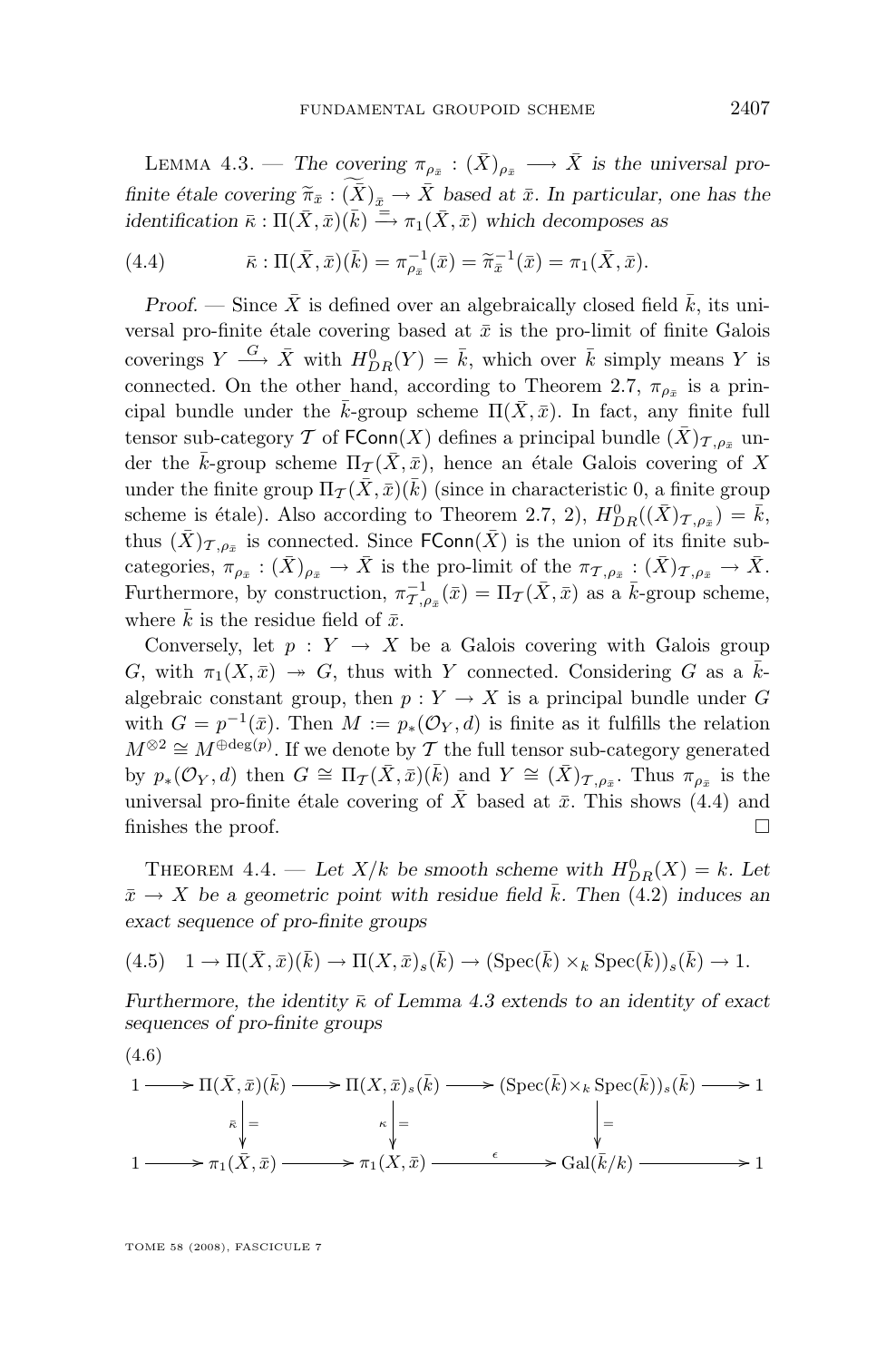<span id="page-28-0"></span>*Proof.* — Let  $\theta \in \Pi(X, \bar{x})_s(\bar{k})$ , with image  $\gamma \in \text{Gal}(\bar{k}/k)$ . Then by [\(3.3\)](#page-23-0),  $\theta$  is a tensor isomorphism between  $\rho_{\bar{x}}$  and  $\gamma^* \circ \rho_{\bar{x}}$ . On the other hand, if  $\pi: Y \to X$  is a Galois covering under finite quotient H of  $\pi_1(X, \bar{x})$ , then  $\pi_*(\mathcal{O}_Y, d) \in \mathsf{FConn}(X)$ . Thus  $\theta$  yields an isomorphism between  $\mathcal{O}_{\pi^{-1}(\bar{x})}$  and  $\gamma^*(\mathcal{O}_{\pi^{-1}(\bar{x})})$ . This implies in particular that  $\theta$  yields an automorphism of the set  $\pi^{-1}(\bar{x})$ , that is an element in H. Since, for another finite quotient K of  $\pi_1(X, \bar{x})$ , with  $K \to H$ , the construction is compatible in the pro-system  $\pi_1(X,\bar{x})$ , and we obtain from  $\theta$  an element in  $\pi_1(X,\bar{x})$ . This defines the homomorphism  $\kappa$ . As  $\bar{\kappa}$  is an isomorphism,  $\kappa$  is an isomorphism as well.  $\square$ 

Applying the construction in Theorem [2.7](#page-14-0) to the fiber functor  $\rho_{\bar{x}}$  one obtains an étale cover  $\pi_{\rho_{\bar{x}}}: X_{\rho_{\bar{x}}} \longrightarrow X$ .

COROLLARY 4.5. — The étale cover  $\pi_{\rho_{\bar{x}}} : X_{\rho_{\bar{x}}} \longrightarrow X$  is the universal *pro-finite étale covering of* X *based at*  $\bar{x}$ *.* 

*Proof.* — Let  $\tilde{\pi}_{\bar{x}} : \tilde{X}_{\bar{x}} \to X$  be the universal pro-finite étale covering based at  $\bar{x}$ . Then,  $\bar{x}$  lifts to the 1-element in  $\widetilde{\pi}_{\bar{x}}^{-1}(\bar{x}) = \pi_1(X, \bar{x})$  which we denote by  $\widetilde{\pi}$ . Thus  $\widetilde{\pi} \in \widetilde{Y}$ ,  $(\bar{h})$ . By Theorem 4.4,  $\widetilde{Y}$ , and  $Y$ , are both Galais denote by  $\widetilde{x}$ . Thus  $\widetilde{x} \in \widetilde{X}_{\bar{x}}(\bar{k})$ . By Theorem [4.4,](#page-27-0)  $\widetilde{X}_{\bar{x}}$  and  $X_{\rho_{\bar{x}}}$  are both Galois covers of X under the same pro-finite group via  $\kappa$ . Thus an isomorphism between the two covers over  $X$  is uniquely determined by the image of  $\widetilde{x}$ , which we determine to be the 1-element in  $\Pi(X,\bar{x})(\bar{k}) = \rho_{\bar{x}}^{-1}(\bar{x}) \subset$ <br> $\Gamma(\bar{k})$  $X_{\rho_{\bar{x}}}($  $\bar{k}$ ).

We deduce now the main corollary of the sections 3 and 4.

COROLLARY 4.6. — Let  $X/k$ ,  $\bar{x}$ ,  $\rho_{\bar{x}}$  be as in Theorem [4.4.](#page-27-0) Then there is *a* one to one correspondence between splittings of  $\epsilon$  as pro-finite groups up *to conjugation by*  $\pi_1(\bar{X}, \bar{x})$  *and neutral fiber functors*  $\mathsf{FConn}(X) \to \mathsf{Vec}_k$ , *up to natural equivalence.*

*Proof.* — By Theorem [4.4,](#page-27-0) a splitting of  $\epsilon$  of pro-finite groups is equivalent to a splitting of  $\Pi(X, \rho_x)_s(\bar{k}) \to \text{Gal}(\bar{k}/k)$ . By Theorem [3.2,](#page-23-0) 2), the latter is equivalent to a splitting of  $(t, s) : \Pi(X, \rho_{\bar{x}}) \to \bar{x} \times_k \bar{x}$  as k-groupoid schemes acting on  $\bar{x}$ . By Theorem [3.2,](#page-23-0) 3), such splittings are, up to conjugation by  $\Pi(\bar{X}, \bar{x})(\bar{k})$ , in one to one correspondence with neutral fiber functors on  $FConn(X)$ , up to natural equivalence.

#### **5. An application toward Grothendieck's section conjecture**

In his letter to G. Faltings [\[7\]](#page-32-0), Grothendieck conjectures that if  $X$  is a smooth projective curve of genus  $\geq 2$  defined over k of finite type over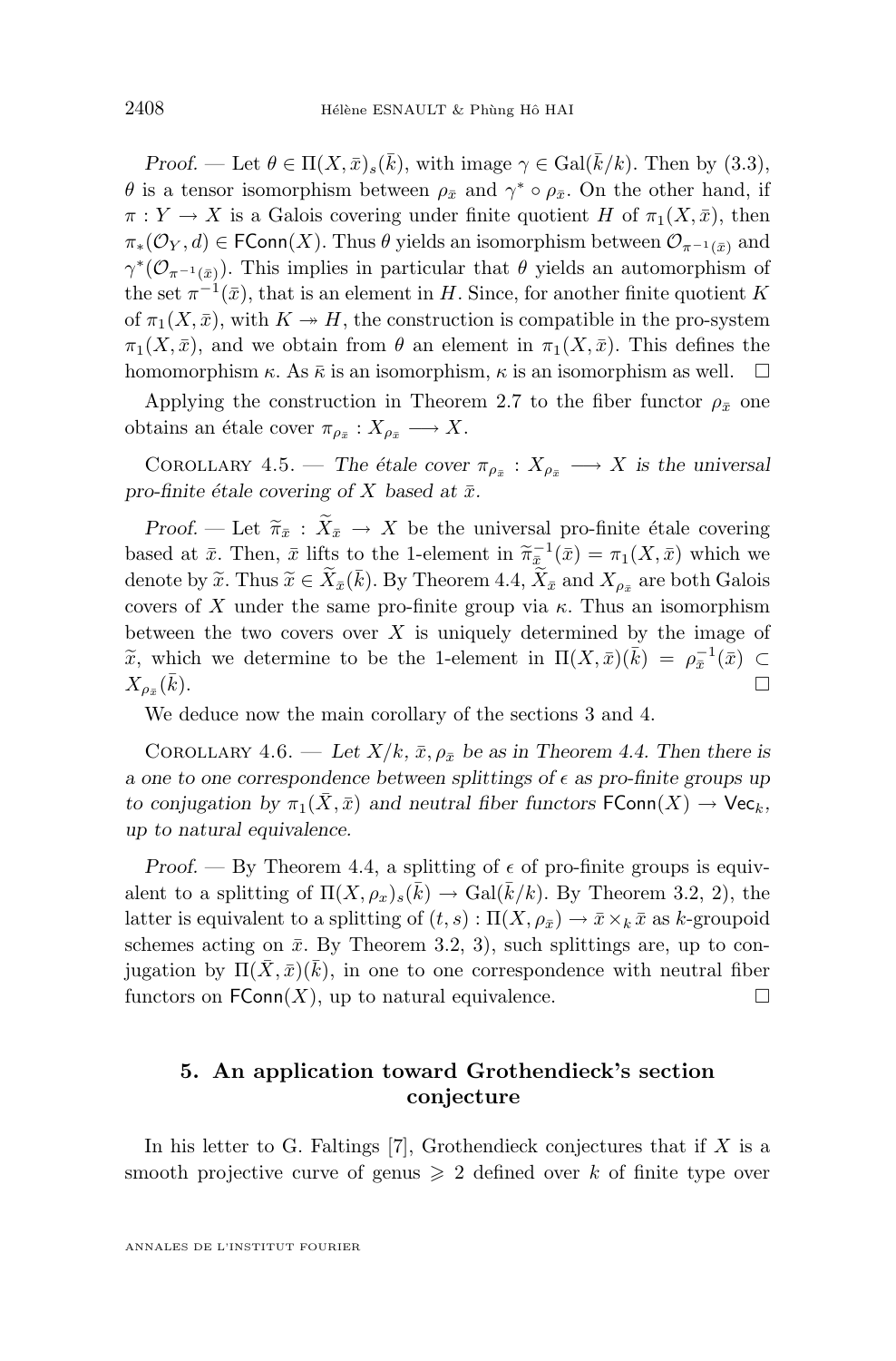$\mathbb{Q}$ , then conjugacy classes of sections of  $\epsilon$  in [\(4.6\)](#page-27-0) are in one to one correspondence with rational points of  $X$ . In fact, it follows immediately from the definition of  $\pi_1^{\text{\'et}}(X)$  that each rational point of X yields a conjugacy class of sections of  $\epsilon$ . Grothendieck suggests an explicit way to relate to a conjugacy class of sections of  $\epsilon$  a rational point of X, which we shall recall now. Fix a  $\bar{k}$ -point  $\bar{x}$  of X and let  $\widetilde{X}_{\bar{x}}$  be the universal pro-étale covering of X based at  $\bar{x}$ . Consider  $\widetilde{X}_{\bar{x}}$  as a  $\bar{k}$ -scheme. The given splitting of  $\epsilon$  defines an action of Gal( $\bar{k}/k$ ) on  $\tilde{X}_{\bar{x}}$ . The conjecture is that the set of  $\bar{k}$ -points of  $\widetilde{X}_{\bar{x}}$ , which are invariant under the action of  $Gal(\bar{k}/k)$ , consists of a unique point, which descends to a rational point of X.

In terms of Remark [2.13,](#page-13-0) the conjecture says that the action of  $Gal(\overline{k}/k)$ on  $\tilde{X}_{\bar{x}}$ , considered as a  $\bar{k}$ -scheme, defines a k-form  $X_{\rho}$  together with a kpro-point, which descends to a  $k$ -point of X. It follows from Corollary [4.6](#page-28-0) that if Grothendieck's conjecture is true then the set of k-rational points of a smooth projective curve X of genus  $g \geqslant 2$  over k of finite type over  $\mathbb Q$ is in bijection with the set of neutral fiber functors  $\mathsf{FConn}(X) \to \mathsf{Vec}_k$ . In other words, if Grothendieck's conjecture was too optimistic, there would be a smooth projective curve X of genus  $\geq 2$ , and an *exotic* neutral fiber functor  $\rho$  on FConn(X) which is not *geometric*, *i.e.* not of the shape  $\rho$  =  $\rho_x$ ,  $\rho_x((V, \nabla)) = V|_x$  for some rational point  $x \in X(k)$ .

Grothendieck goes further to consider the case when X is affine. Let  $\bar{x}$ be a  $\bar{k}$ -point of X,  $X^{\wedge}$  be the smooth compactification of X and  $\overline{X^{\wedge}}$  be the normalization of  $X^{\wedge}$  in  $\widetilde{X}_{\bar{x}}$ :



Also in this case he conjectures that the action of  $Gal(\bar{k}/k)$  on  $\widetilde{X}^{\wedge}(\bar{k})$ , given by a splitting of  $\epsilon$ , has a unique fix point, which descends to a rational point of  $X^{\wedge}$ . A section of  $\epsilon$  is said to be at infinity if the corresponding fix point in  $\widetilde{X^{\wedge}}$  lies in  $\widetilde{X^{\wedge}} \setminus \widetilde{X}_{\bar{x}}$ , and hence descends to a rational point lying at  $\infty$ in  $X^{\wedge} \setminus X$ . To a given rational point at infinity in  $X^{\wedge}$  there are associated infinitely many sections at infinity.

The aim of this section is to apply our construction in the previous sections to understand the last claims of the conjecture. Let  $y$  be a rational point of  $X^{\wedge}\diagdown X$ . We construct  $k$ -forms of  $\tilde{X}_{\bar{x}}$  such that the normalization of  $X^{\wedge}$  in it has a k-pro-point lying above y. It suffices to consider  $X' = X \cup \{y\}$ instead of  $X^{\wedge}$ .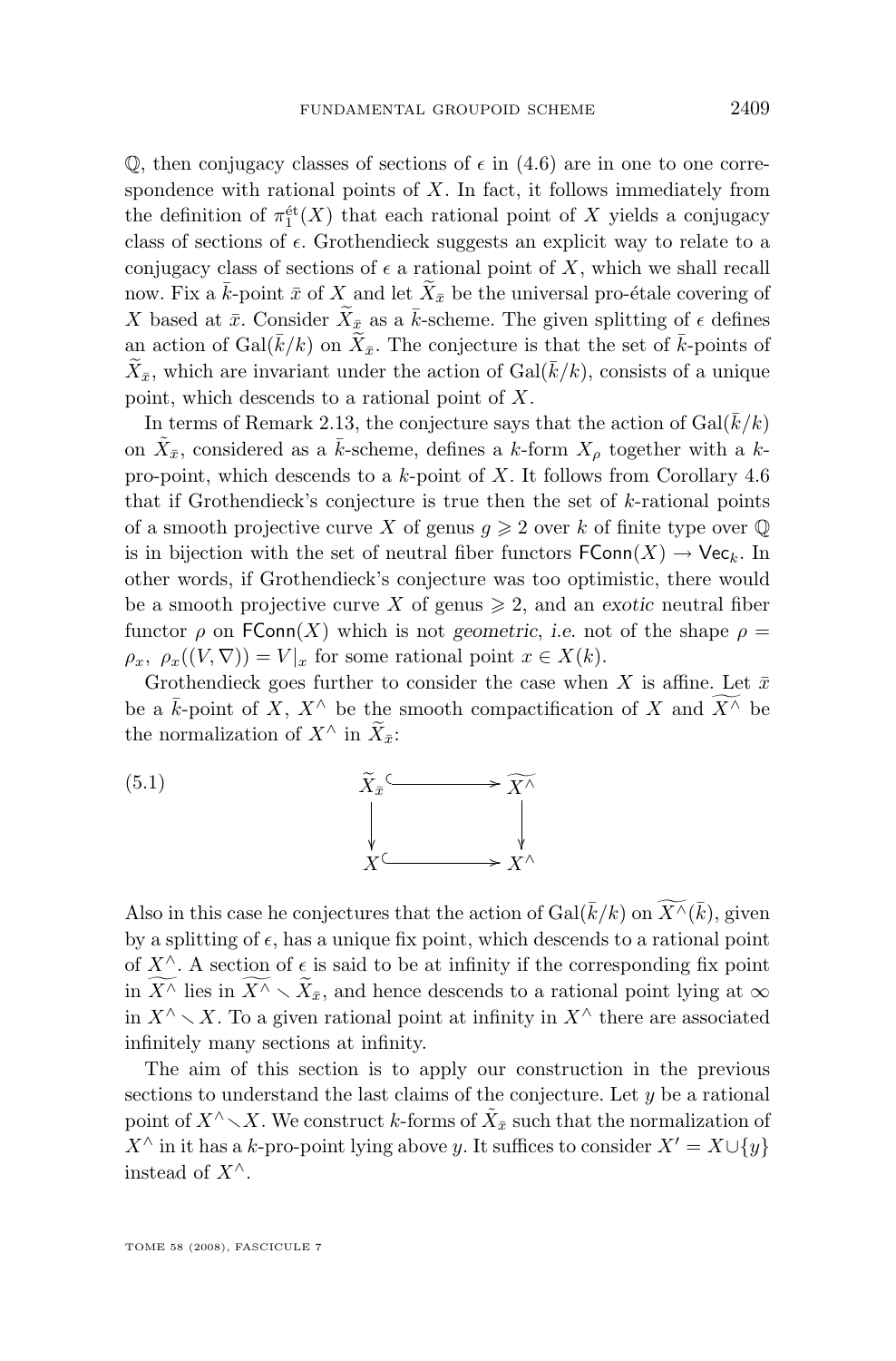<span id="page-30-0"></span>We first construct from y a neutral fiber functor  $\eta$  by means of the Deligne-Katz functor. Let  $\widehat{\mathcal{O}}_y$  be the local formal ring at y, and  $\widehat{K}_y$  be its field of fractions. We choose a local parameter so  $\hat{\mathcal{O}}_y \cong k[[t]]$  and  $\hat{K}_y \cong$  $k((t)).$ 

Let  $D^{\times}$  := Spec $(k((t))) \subset D$  := Spec $(k[[t]])$  be the punctured formal disk embedded in the formal disk. In [\[9,](#page-32-0) Section 2.1], Katz defines the k-linear rigid tensor category  $Conn(D^{\times})$  of t-adically continuous connections on  $D^{\times}$ as follows. Objects are pairs  $M = (V, \nabla)$ , where V is a finite dimensional vector space on  $k((t))$  and  $\nabla: V \to V \otimes_{k((t))} \omega_{k((t))}$  a t-adically continuous connection, with  $\omega_{k((t))} \cong k((t))dt$ . The Hom-Sets are flat morphisms. We define  $FConn(D^{\times})$  in the obvious way, as being the full sub-category of  $Conn(D^{\times})$  spanned by Weil-finite objects, with definition as in Definition [2.4.](#page-9-0) One has the restriction functor

(5.2) 
$$
\mathsf{FConn}(X) \xrightarrow{\text{rest}} \mathsf{FConn}(D^{\times}).
$$

Let us recall the constructions of Deligne [\[1,](#page-32-0) Section 15, 28-36], and Katz [\[9,](#page-32-0) Section 2.4], which are depending on the t chosen. There is a functor of k-linear abelian rigid tensor categories

(5.3) 
$$
\mathsf{FConn}(D^{\times}) \xrightarrow{DK} \mathsf{FConn}(\mathbb{G}_m), \mathbb{G}_m := \mathsf{Spec}(k[t, t^{-1}])
$$

which is the restriction to FConn of a functor defined on the categories of regular singular connections on  $D^{\times}$  and  $\mathbb{G}_m$  (by Deligne), and even of all connections (by Katz). It is characterized by the property that it is additive, functorial for direct images by  $Spec(k'((u))) \to D^{\times}, u^n = t$ , where  $k' \supset k$ is a finite field extension which contains the  $n$ -th rooths of unity, and by its value on nilpotent connections. The choice of a rational point  $a \in \mathbb{G}_m(k)$ , for example  $a = 1$ , defines a fiber functor  $\rho_{\mathbb{G}_m}$ : FConn $(\mathbb{G}_m) \to \mathsf{Vec}_k$  by assigning  $V|_a$  to  $(V, \nabla)$ . We denote the resulting functor

$$
\mathsf{FConn}(D^{\times})\stackrel{DK}{\to}\mathsf{FConn}(\mathbb{G}_m)\stackrel{\rho_{\mathbb{G}_m}}{\to}\mathsf{Vec}_k
$$

by  $\varphi$ . The composite functor  $\mathsf{FConn}(X) \stackrel{\mathsf{rest}}{\to} \mathsf{FConn}(D^\times) \to \mathsf{Vec}_k$  will be denoted by  $\eta$ :

(5.4) 
$$
\mathsf{FConn}(X)
$$
  
\n $\underset{\mathsf{rest}}{\mathsf{H}} \qquad \qquad \underset{\varphi}{\longrightarrow} \mathsf{Vec}_k.$ 

Recall that Deligne's fiber functor, that is on regular singular connections, depends only on the tangent vector underlying the local parameter, *i.e.*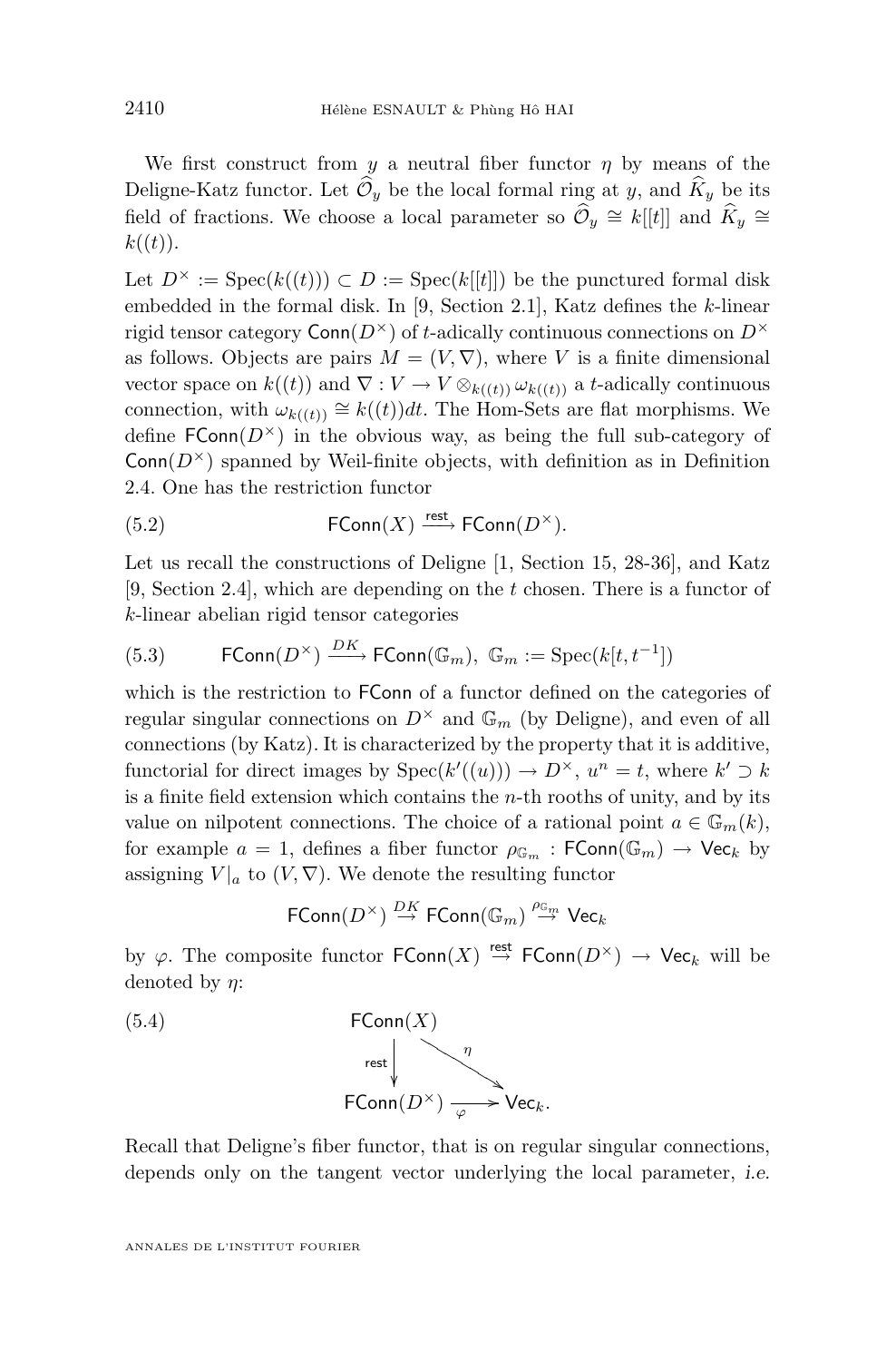on the image of t in  $\langle t \rangle / \langle t^2 \rangle$ , so a fortiori on finite connections, only the tangent vector enters the construction.

We apply the construction of Theorem [2.7](#page-14-0) to the pair  $(\mathsf{FConn}(X),\eta)$  to obtain a morphism  $X_n \to X$ . The construction of Theorem [2.7,](#page-14-0) while applied to  $D^{\times} = \text{Spec}(k((t)))$  and the pair  $(\text{FConn}(D^{\times}), \varphi)$ , yields a covering  $D^{\times}_{\varphi} \to D^{\times}$ . Indeed, as the connections are t-adically continuous, the finite sub-category spanned by a finite connection  $M$  yields a finite field extension  $k((t)) \subset L_M$ , which defines  $D_M^{\times} := \text{Spec}(L_M)$ , and  $D_{\varphi}^{\times} = \underline{\lim}_M D_M^{\times}$ . Theorem [2.7,](#page-14-0) 2) applies here to give  $H_{DR}^0(D_{\varphi}^{\times}) = k$ . Thus, [\(5.4\)](#page-30-0) implies that we have the following diagram

(5.5) 
$$
D_{\varphi}^{\times} \longrightarrow X_{\eta} \times_{X} D^{\times} \longrightarrow X_{\eta}
$$
\n
$$
\downarrow \qquad \qquad \downarrow \qquad \qquad \square
$$
\n
$$
D^{\times} \longrightarrow D^{\times} \longrightarrow X
$$

We now introduce the partial compactification in  $y$ . Since the morphism  $D_{\varphi}^{\times} \to D^{\times}$  is indeed a pro-system of  $Spec(L_M)$  of  $D^{\times}$ , we define its compactification as the corresponding pro-system of the normalizations of D in  $L_M$ . Similarly the compactification of  $X_n \to X$  is the pro-system of the normalizations of  $X'$  in the function fields of the coverings. We denote by  $'$ the compactifications. This yields

(5.6) 
$$
(D_{\varphi}^{\times})' \to D, (X_{\eta})' \to X',
$$

and the diagram

(5.7) 
$$
(D_{\varphi}^{\times})' \longrightarrow (X_{\eta})' \times_{X'} D \longrightarrow (X_{\eta})'
$$

$$
\downarrow \qquad \qquad \downarrow \qquad \qquad \square
$$

$$
D \longrightarrow D \longrightarrow X'.
$$

Note the rational point  $y \in X'(k)$  lies in  $D(k)$ , with defining maximal ideal  $\langle t \rangle$ .

LEMMA 5.1. — *The point*  $y \in D(k)$  *lifts to a pro-point*  $y'_{\varphi} \in (D_{\varphi}^{\times})'(k)$ *,* and thus defines a rational pro-point  $y'_\eta$  in  $(X_\eta)'(k)$ .

*Proof.* — Étale coverings of  $D^{\times}$  are disjoint unions of coverings of the shape  $Spec(k'((u)))$  for some finite field extension  $k' \supset k$  and  $u^n = t$  for some  $n \in \mathbb{N} \setminus \{0\}$ . Notice that  $H_{DR}^{0}(\text{Spec}(k'((u)))) = k'$ . On the other hand, Theorem [2.7,](#page-14-0) 2) implies that  $H_{DR}^{0}(D_{\varphi}^{\times}) = k$ . This means that in the pro-system defining  $D_{\varphi}^{\times}$ , there are only connected coverings with  $k' = k$ .